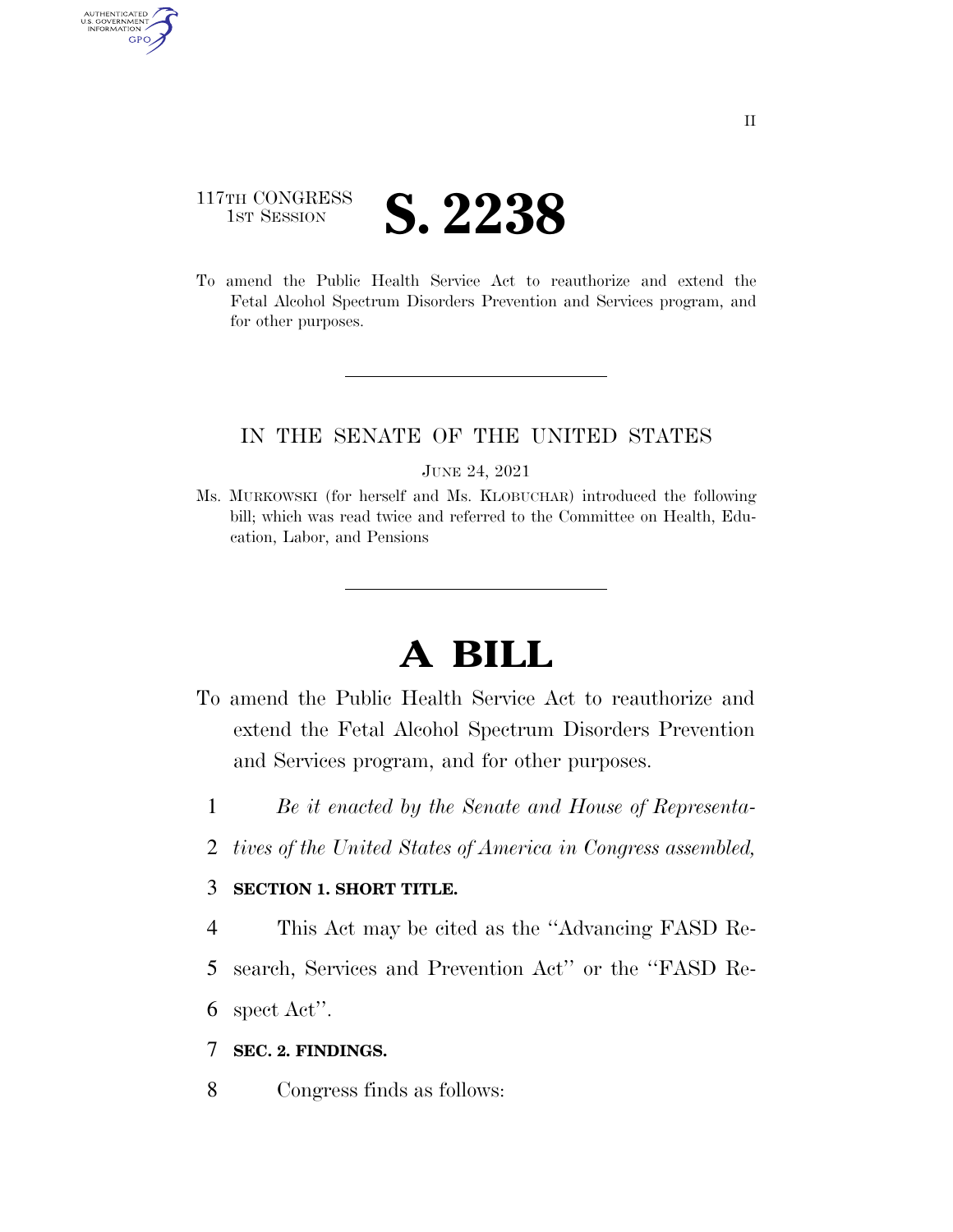(1) Fetal Alcohol Spectrum Disorders (referred to in this section as ''FASD''), is a serious and com- plex public health issue impacting individuals, fami- lies, and communities throughout the United States, regardless of race, sex, culture, or geography. This Act provides an opportunity for our Nation to ex- plore strategies to not only prevent the adverse ef- fects of prenatal alcohol exposure (referred to in this section as ''PAE'') but heal individual, historical, and cultural traumas.

 (2) Exposure to alcohol has long-lasting con- sequences for a developing fetus, which may lead to a range of life-long physical, mental, social, and emotional problems. There is no known safe amount of alcohol use during pregnancy or while trying to get pregnant. There is also no safe time during pregnancy to drink. All types of alcohol are equally harmful, including all wines and beer.

 (3) The most recent prevalence study identified as many as 1 in 20 first graders across the country are affected by PAE. Given that nearly 45 percent of pregnancies are unintended and women often don't know that they are pregnant until they are 6 weeks along or more, it's easy to understand how a woman could drink alcohol while expecting. Research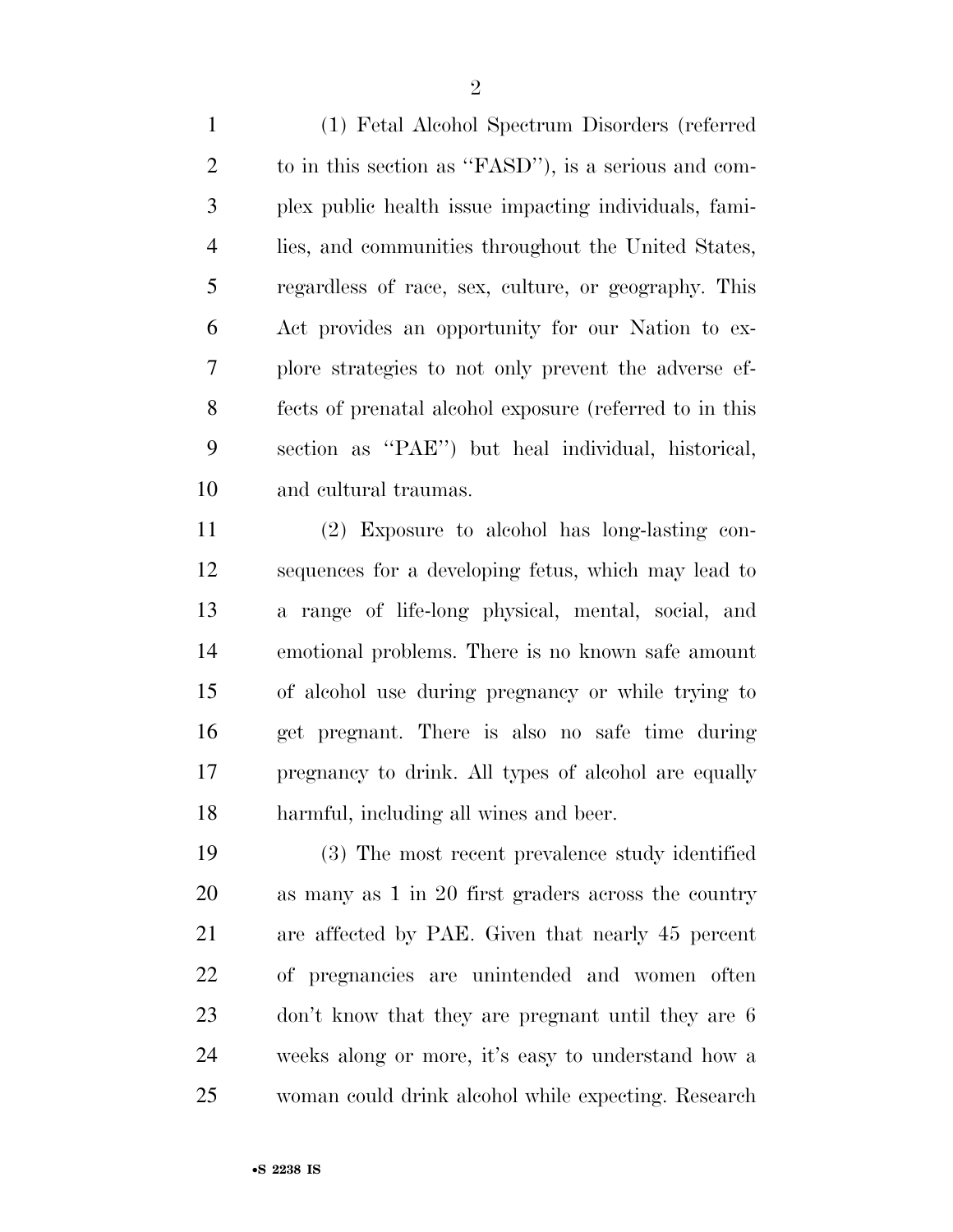shows that solely focusing on individual women's be- havior as FASD prevention strategy perpetuates stigma and blame on biological mothers, individuals impacted by FASD, and the condition itself.

 (4) Although research shows that white, college- educated, middle- to upper-class women are the most likely group to drink during pregnancy, one of the common misnomers about FASD is that it is an ''in- digenous issue''. Continued surveillance, stigmatiza- tion, and stereotyping of Indigenous populations may contribute to the misbelief that FASD is over-represented in these communities.

 (5) In their recent landmark survey, ''Lay of the Land: Equality vs Equity'', the FASD Change- makers, comprised of young adults with FASD, doc- umented the social determinants of health that lead to the detrimental health disparities people with FASD often endure, including victimization result- ing in incarceration, homelessness, reduced access to health care, vulnerabilities to substance misuse, and unemployment.

 (6) The higher prevalence of FASD in criminal justice and foster care systems has been docu- mented. Nearly 1 out of 4 children in juvenile cor-rections has FASD, and prevalence estimates among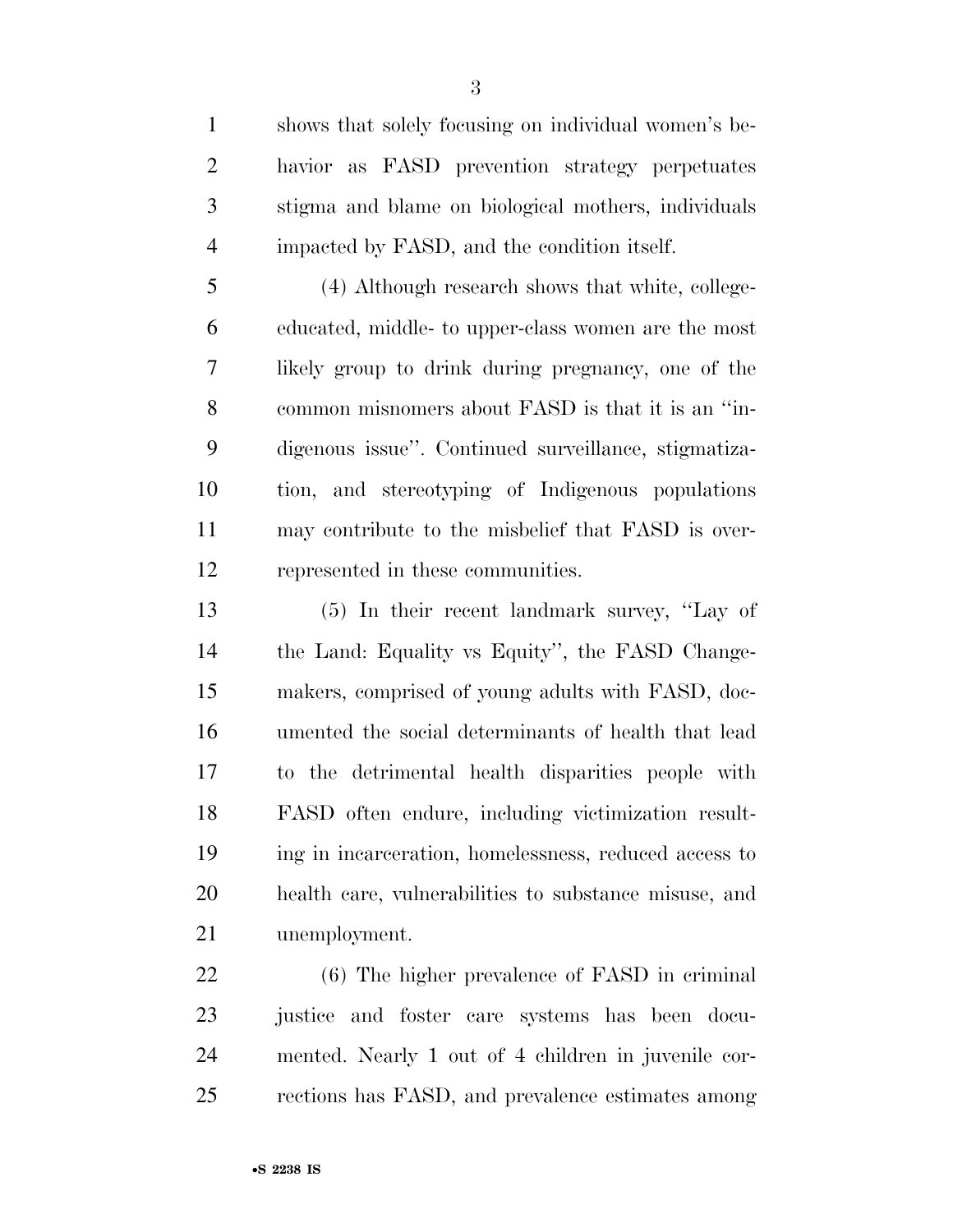children in the foster care systems range from 23 percent to 60 percent. Prevalence in adult correc-tions ranges from 11 percent to 25 percent.

 (7) The National Academy of Medicine rec- ommendations for a broad Federal response formed the basis of the Fetal Alcohol Syndrome and Fetal Alcohol Effect Prevention and Services Act of 1998 that authorized \$27,000,000 for a National Task Force on Fetal Alcohol Syndrome and grant pro- grams at the National Institute on Alcohol Abuse and Alcoholism, the Centers for Disease Control and Prevention, and the Substance Abuse and Mental Health Services Administration.

 (8) In 2009, the National Task Force on Fetal Alcohol Syndrome reported FASD diagnostic capac- ity and FASD-informed services insufficient in the United States, resulting in countless individuals with FASD remaining unrecognized or misdiagnosed.

 (9) Despite PAE remaining the leading pre- ventable cause of birth defects and neurodevelopmental disabilities in the United States, the authority for the National Task Force on Fetal Alcohol Syndrome expired, SAMHSA funding for FASD ended in 2015, and other Federal and State FASD-related funding declined.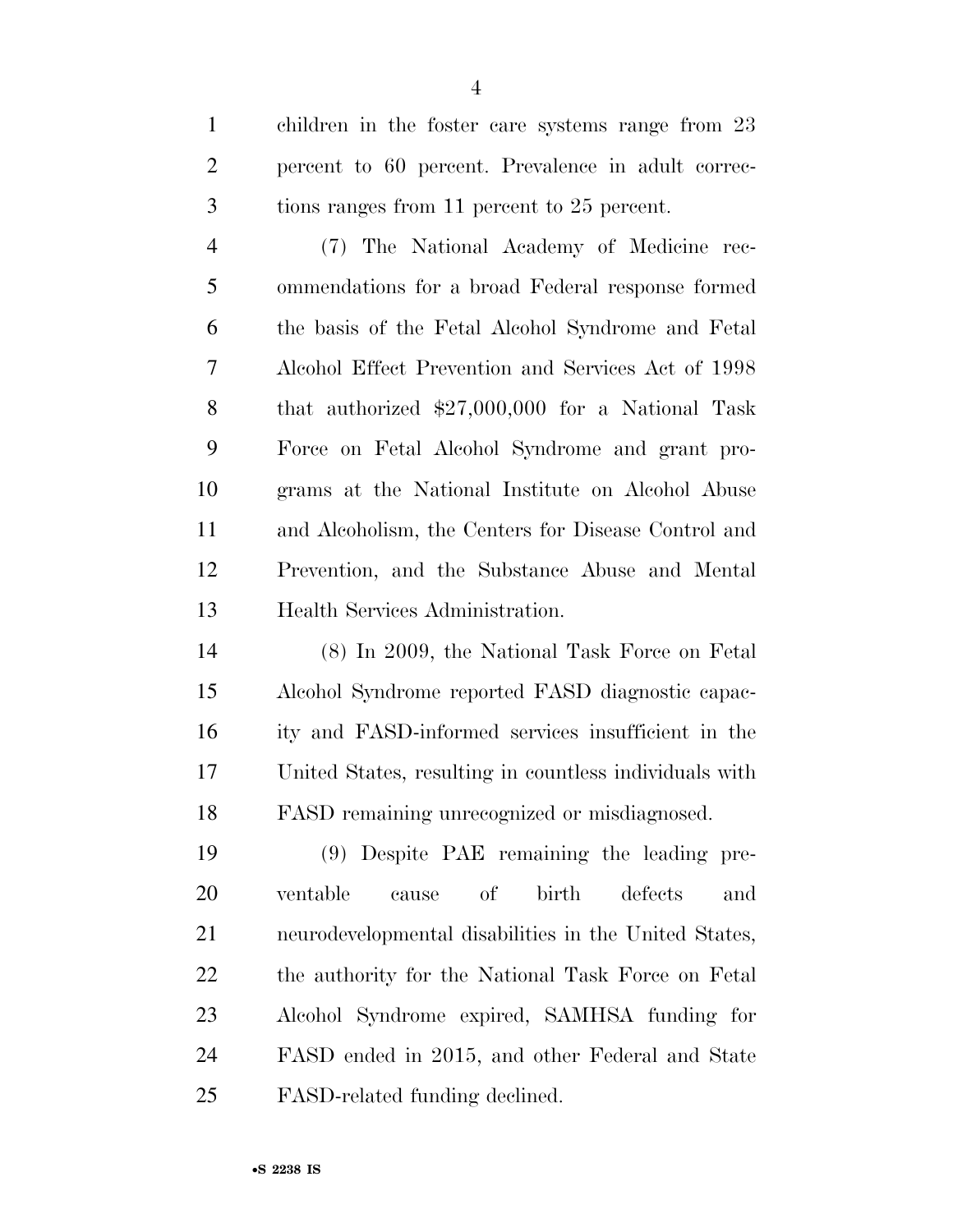(10) FASD is preventable. Although there is no cure for individuals impacted by FASD, research shows that intervention services and supports that include social, environmental, and educational strate- gies can prevent subsequent trauma to the indi- vidual, the individual's caregivers, and society. (11) Building coordinated State and Tribal FASD systems of care that offer integrated cul- turally appropriate services and supports grounded in best practices can mitigate the harms created by historical and cultural trauma. **SEC. 3. PROGRAMS FOR FETAL ALCOHOL SPECTRUM DIS- ORDERS.**  (a) IN GENERAL.—Part O of title III of the Public Health Service Act (42 U.S.C. 280f et seq.) is amended by striking section 399H and inserting the following: **''SEC. 399H. PROGRAMS FOR FETAL ALCOHOL SPECTRUM DISORDERS.**  19 "(a) DEFINITION.—In this part—  $\frac{1}{20}$  (1) the term 'fetal alcohol spectrum disorders' or 'FASD' means diagnosable developmental disabil- ities of a broad range of neurodevelopmental and physical effects that result from prenatal exposure to alcohol. The effects may include lifelong physical, mental, behavioral, social and learning disabilities,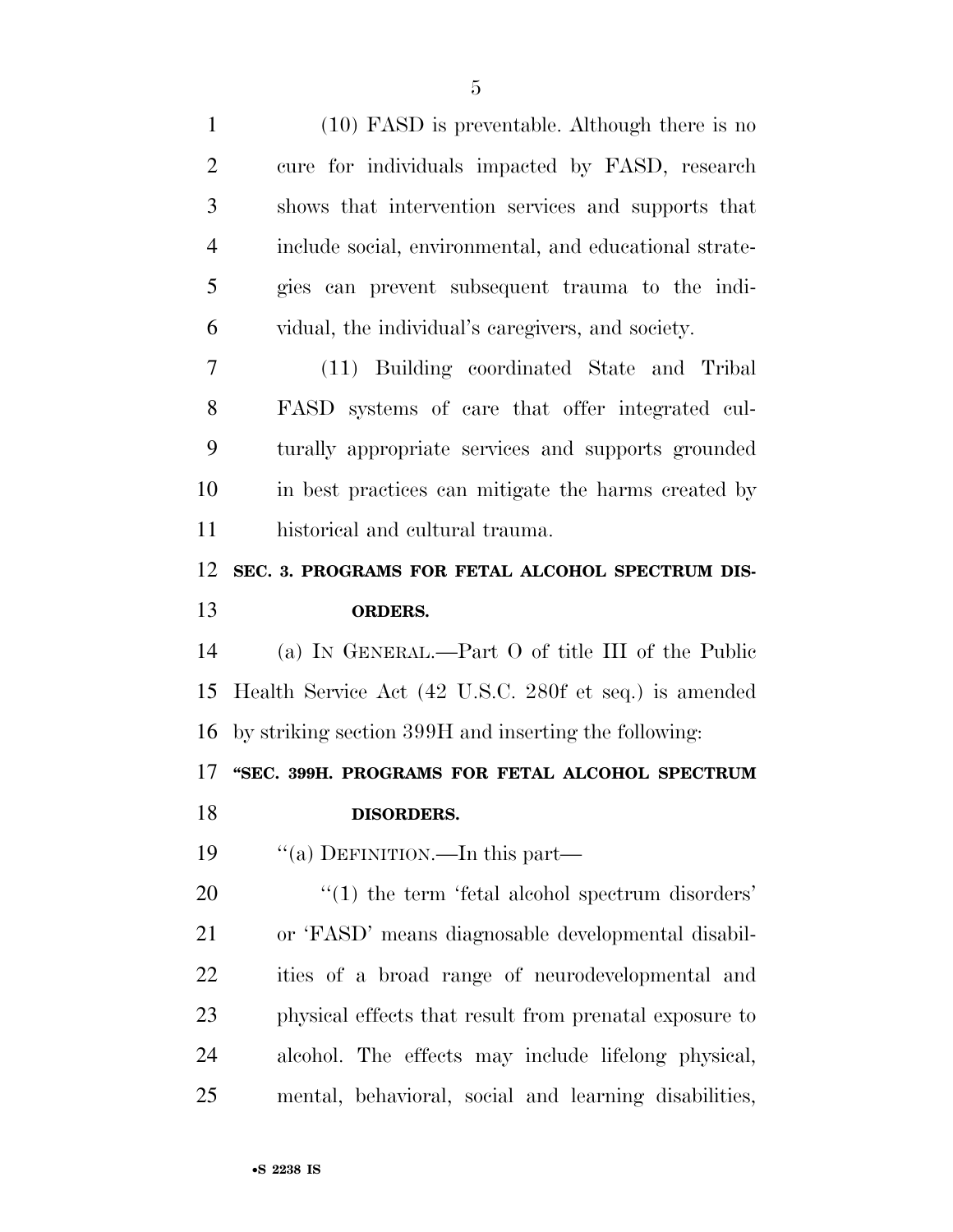| $\mathbf{1}$   | and other problems that impact daily functioning         |
|----------------|----------------------------------------------------------|
| $\overline{2}$ | (such as living independently or holding a job), as      |
| 3              | well as overall health and well-being; and               |
| $\overline{4}$ | "(2) the terms 'Indian Tribe' and 'Tribal orga-          |
| 5              | nization' have the meanings given the terms 'Indian      |
| 6              | tribe' and 'tribal organization' in section 4 of the In- |
| 7              | dian Self-Determination and Education Assistance         |
| 8              | Act.                                                     |
| 9              | "(b) RESEARCH ON FETAL ALCOHOL SPECTRUM                  |
| 10             | DISORDERS AND RELATED CONDITIONS.—                       |
| 11             | " $(1)$ In GENERAL.—The Secretary, acting                |
| 12             | through the Director of the National Institutes of       |
| 13             | Health, shall—                                           |
| 14             | "(A) establish a research program for                    |
| 15             | FASD; and                                                |
| 16             | "(B) award grants, contracts, or coopera-                |
| 17             | tive agreements to public or private nonprofit           |
| 18             | entities to pay all or part of carrying out re-          |
| 19             | search under such research program.                      |
| 20             | "(2) TYPES OF RESEARCH.—In carrying out                  |
| 21             | paragraph (1), the Secretary, acting through the Di-     |
| 22             | rector of the National Institute on Alcohol Abuse        |
| 23             | and Alcoholism (referred to in this section as the       |
| 24             | Director of the Institute'), shall continue to conduct   |
| 25             | and expand national and international research in        |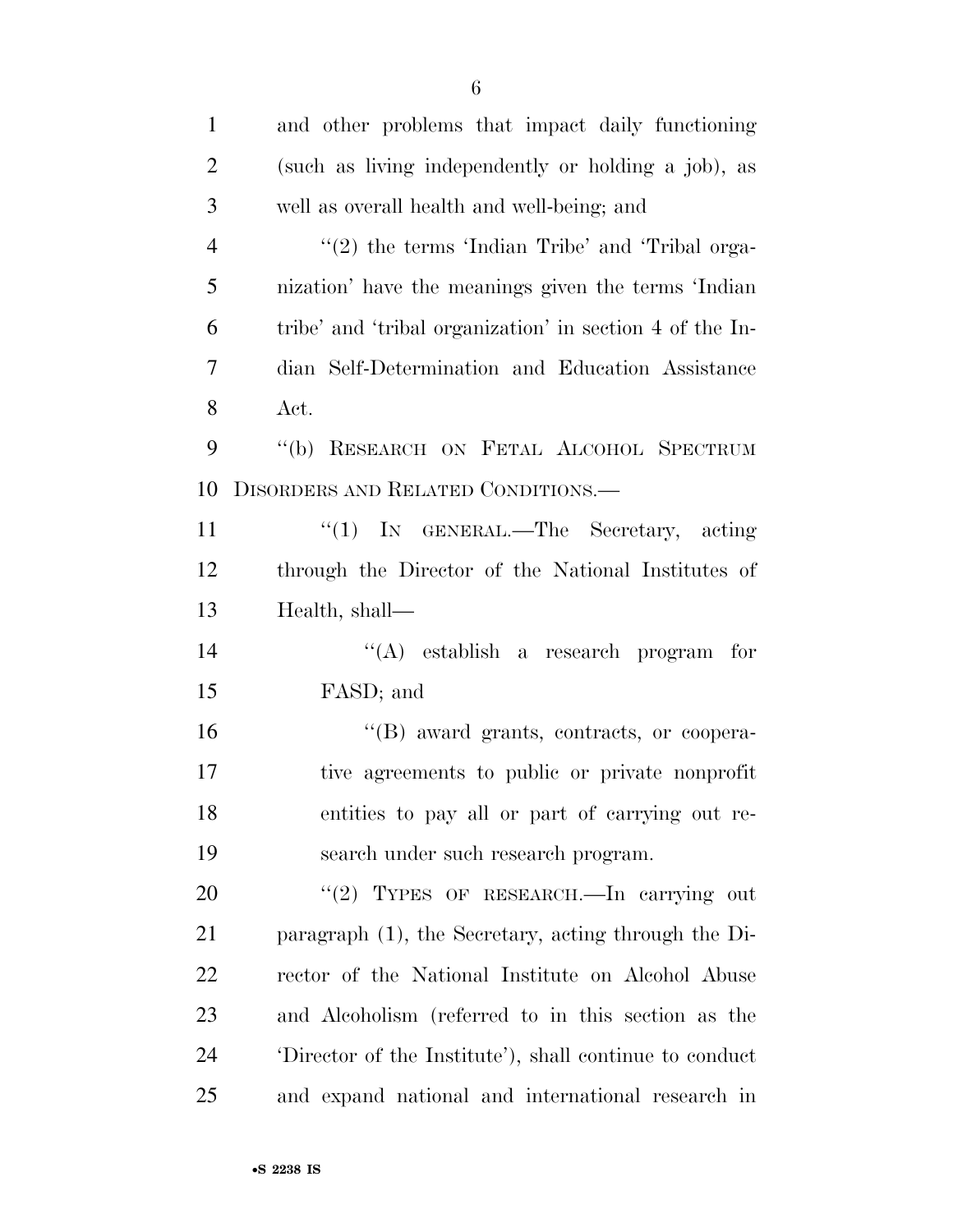| $\mathbf{1}$   | consultation with other Federal agencies and outside  |
|----------------|-------------------------------------------------------|
| $\overline{2}$ | partners that includes—                               |
| 3              | $\lq\lq$ the most promising avenues of re-            |
| $\overline{4}$ | search in FASD diagnosis, intervention, and           |
| 5              | prevention;                                           |
| 6              | $\lq\lq$ factors that may mitigate the effects        |
| $\overline{7}$ | of prenatal alcohol and other substance expo-         |
| 8              | sure including culturally relevant factors and        |
| 9              | social determinants of health; and                    |
| 10             | "(C) other research that the Director of              |
| 11             | the Institute determines to be appropriate with       |
| 12             | respect to conditions that develop as a result of     |
| 13             | prenatal alcohol and other substance exposure.        |
| 14             | "(3) AUTHORIZATION OF APPROPRIATIONS.-                |
| 15             | To carry out this subsection, there is authorized to  |
| 16             | be appropriated \$30,000,000 for each of fiscal years |
| $17\,$         | 2022 through 2027.                                    |
| 18             | "(c) SURVEILLANCE, PUBLIC HEALTH RESEARCH,            |
| 19             | AND PREVENTION ACTIVITIES.                            |
| 20             | "(1) IN GENERAL.—The Secretary, acting                |
| 21             | through the Director of the National Center on        |
| 22             | Birth Defects and Developmental Disabilities of the   |
| 23             | Centers for Disease Control and Prevention, shall     |
| 24             | facilitate surveillance, public health research, and  |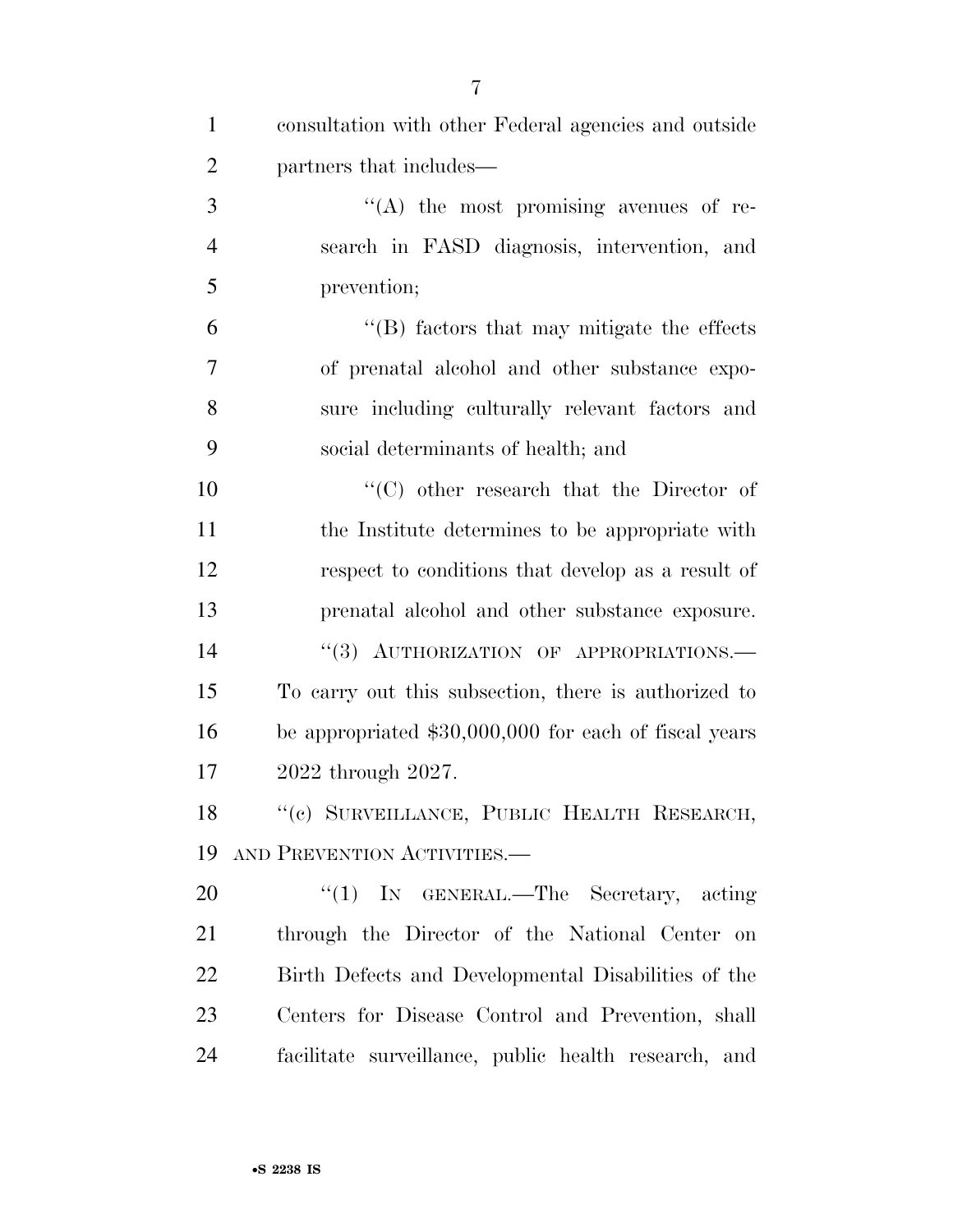prevention of FASD in accordance with this sub-section.

3 "(2) SURVEILLANCE, PUBLIC HEALTH RE- SEARCH AND PREVENTION.—In carrying out this subsection, the Secretary shall—

 ''(A) integrate into surveillance practice an evidence-based standard case definition for fetal alcohol syndrome and, in collaboration with other Federal and outside partners, support or- ganizations of appropriate medical and mental health professionals in their development and refinement of evidence-based clinical diagnostic guidelines and criteria for all fetal alcohol spec-14 trum disorders;

 $\langle$  (B) disseminate and provide the nec- essary training and support to appropriate med- ical and mental health professionals on the early identification of children with prenatal al- cohol or other substance exposure as such chil- dren may require ongoing developmental and behavioral surveillance by their primary health care clinician which continues throughout their lifetime to access ongoing treatment and refer-24 ral problems;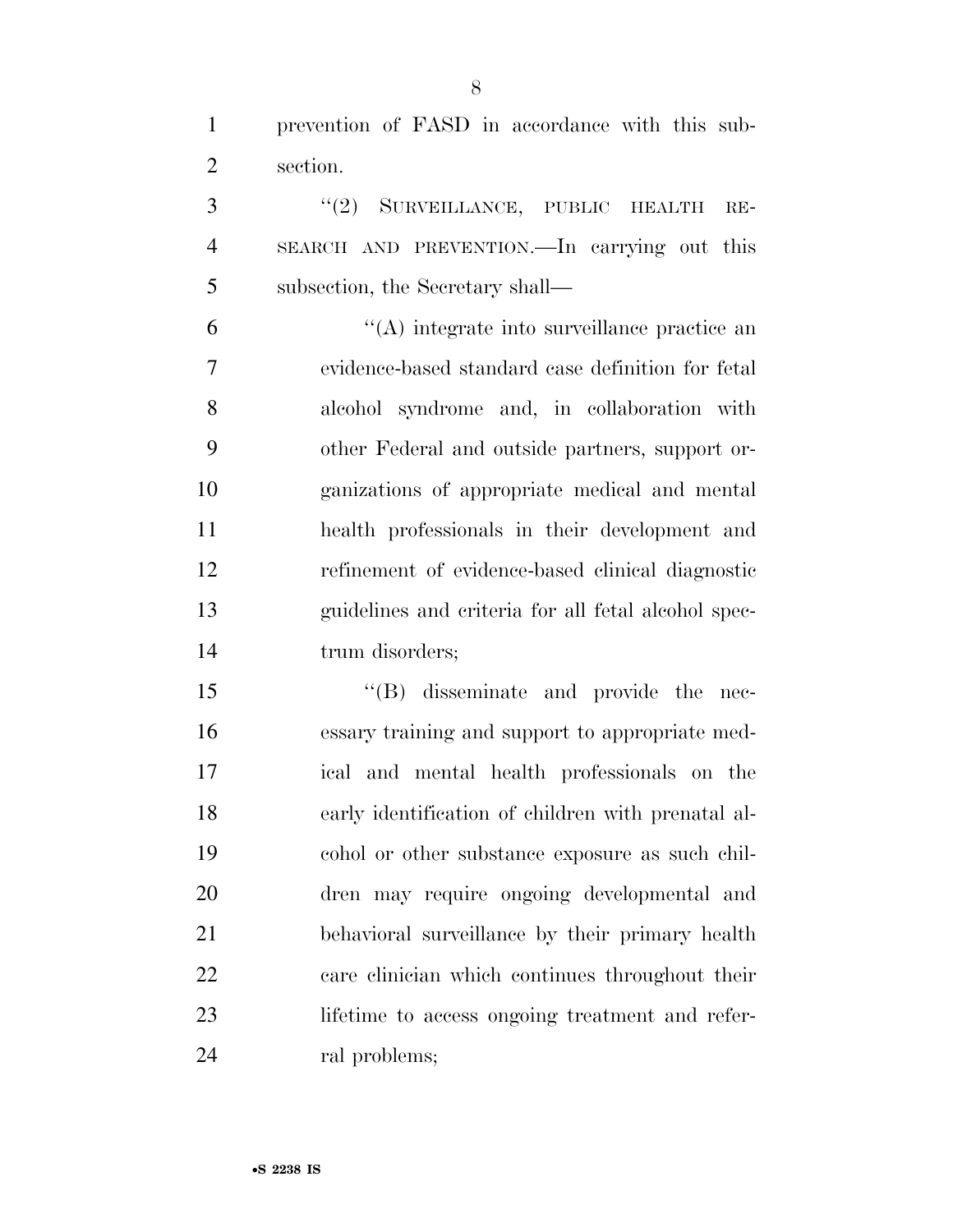| $\mathbf{1}$   | "(C) support applied public health preven-        |
|----------------|---------------------------------------------------|
| $\overline{2}$ | tion research to identify culturally-appropriate  |
| 3              | or evidence-based strategies for reducing alcohol |
| $\overline{4}$ | and other substance exposed pregnancies in        |
| 5              | women at high risk of such pregnancies;           |
| 6              | "(D) disseminate and provide the nec-             |
| 7              | essary training and support to implement cul-     |
| 8              | turally-appropriate or evidence-based strategies  |
| 9              | developed under subparagraph (C) to-              |
| 10             | "(i) hospitals, Federally-qualified               |
| 11             | health centers, residential and outpatient        |
| 12             | substance disorder treatment programs,            |
| 13             | and other appropriate health care pro-            |
| 14             | viders;                                           |
| 15             | "(ii) educational settings;                       |
| 16             | "(iii) social work and child protection           |
| 17             | service providers;                                |
| 18             | "(iv) foster care providers and adop-             |
| 19             | tion agencies;                                    |
| 20             | $``(v)$ State or Tribal offices and other         |
| 21             | agencies providing services to individuals        |
| 22             | with disabilities;                                |
| 23             | "(vi) mental health treatment facili-             |
| 24             | ties;                                             |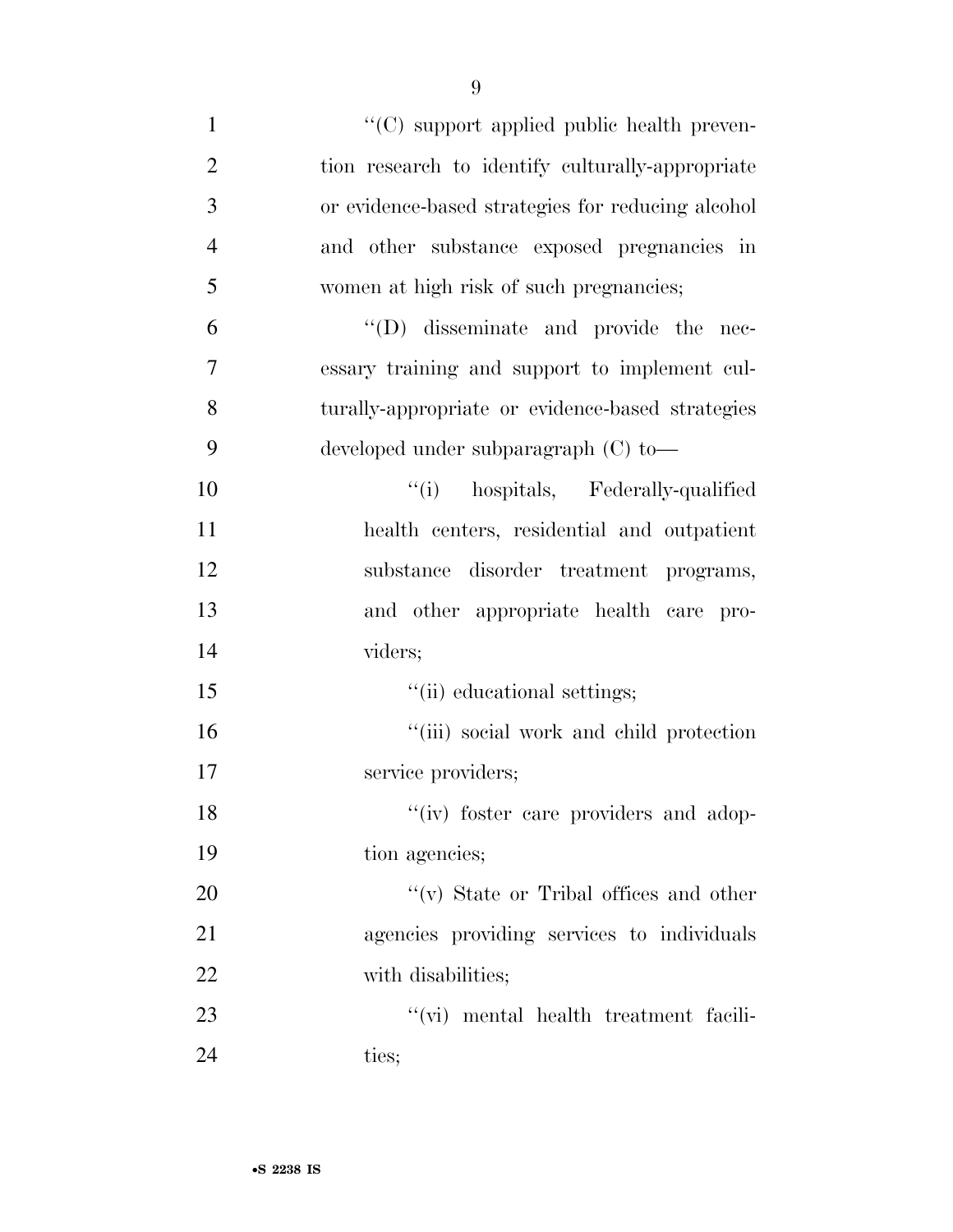| $\mathbf{1}$   | "(vii) Indian Tribes and Tribal orga-                |
|----------------|------------------------------------------------------|
| $\overline{2}$ | nizations;                                           |
| 3              | "(viii) military medical treatment fa-               |
| $\overline{4}$ | cility described in section $1073d(c)$ of title      |
| 5              | 10, United States Code, and medical cen-             |
| 6              | ters of the Department of Veterans Af-               |
| 7              | fairs; and                                           |
| 8              | $f'(ix)$ other entities that the Secretary           |
| 9              | determines to be appropriate;                        |
| 10             | $\lq\lq$ (E) conduct activities related to risk fac- |
| 11             | tor surveillance;                                    |
| 12             | $\lq\lq(F)$ disseminate and evaluate brief behav-    |
| 13             | ioral intervention strategies and referrals aimed    |
| 14             | at preventing alcohol and substance-exposed          |
| 15             | pregnancies among women of childbearing age          |
| 16             | in special settings, including clinical primary      |
| 17             | health centers, outpatient clinics, child welfare    |
| 18             | agencies, and correctional facilities and recovery   |
| 19             | campuses;                                            |
| 20             | $\cdot$ (G) document the FASD lived experience       |
| 21             | and incorporate the perspectives of individuals      |
| 22             | and their family members affected by FASD            |
| 23             | and birth mothers of individuals with FASD in        |
| 24             | the dissemination of information and resources;      |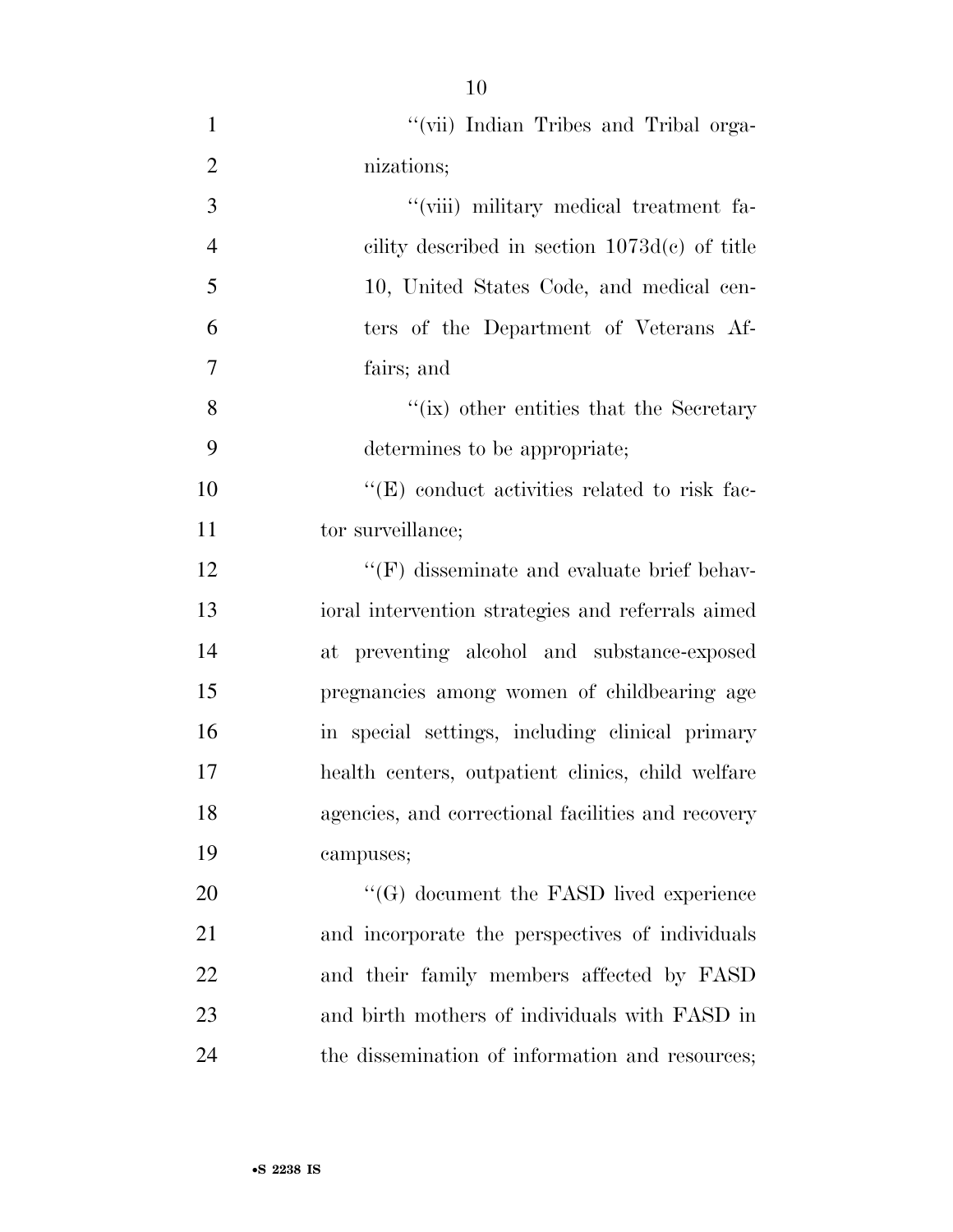''(H) disseminate comprehensive alcohol and pregnancy and FASD information, re- sources, and services to families and caregivers, professionals, and the public through an estab- lished national network of affiliated FASD or- ganizations and through organizations serving medical, behavioral health, addiction, disability, education, legal and other professionals; and  $\cdot$  (I) coordinate FASD activities with affili- ated State, Tribal and local systems and organi- zations with respect to the prevention of alcohol and other substance-exposed pregnancies. 13 "(3) AUTHORIZATION OF APPROPRIATIONS.— To carry out this subsection, there is authorized to be appropriated \$13,000,000 for each of fiscal years 2022 through 2027.

17 "(d) BUILDING STATE AND TRIBAL FASD SYS-TEMS.—

 ''(1) IN GENERAL.—The Secretary, acting through the Administrator of the Health Resources and Services Administration, shall award grants, contracts, or cooperative agreements to States and Indian Tribes for the purpose of establishing ongo- ing comprehensive and coordinated State and Tribal FASD multidisciplinary, diverse coalitions to—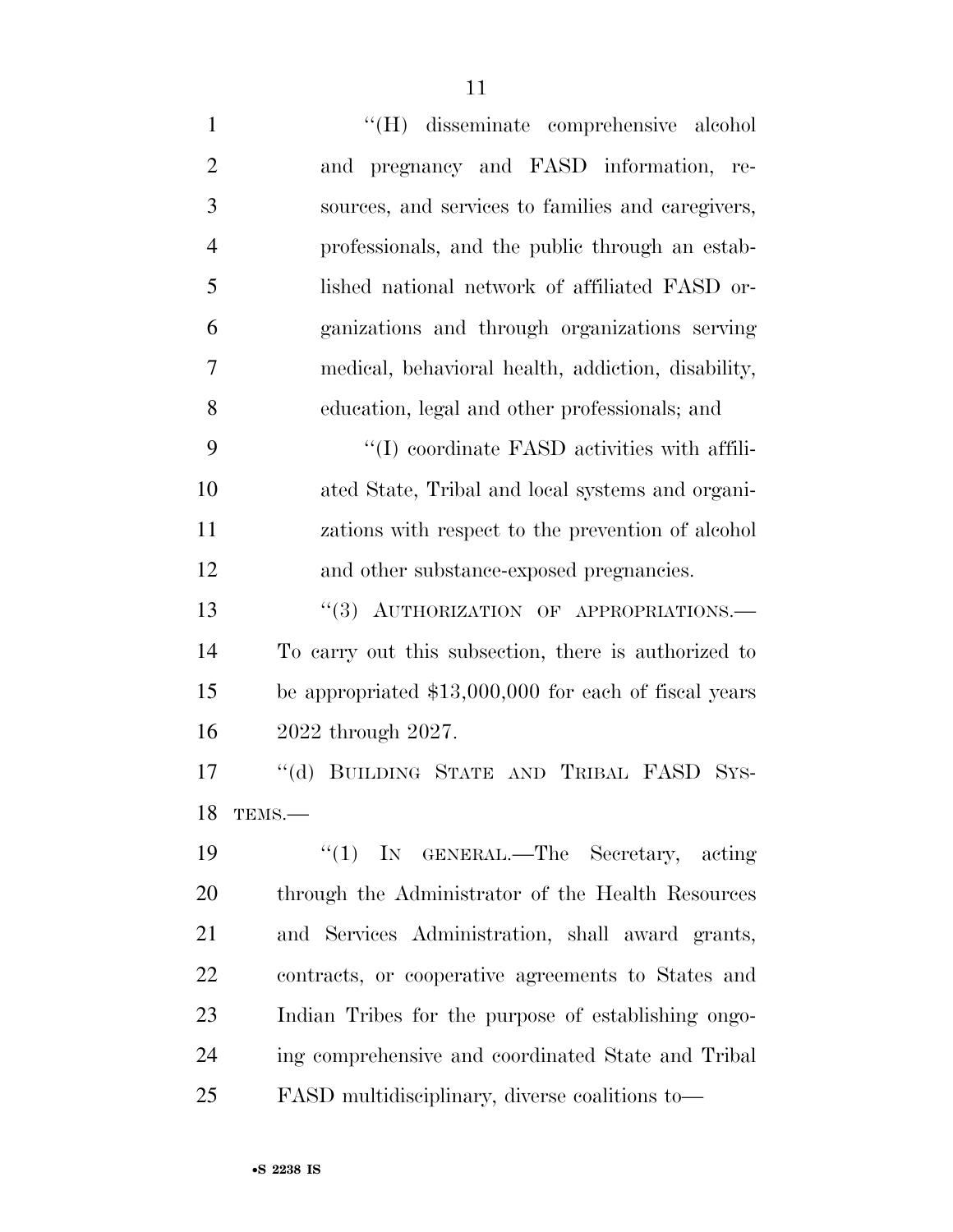| $\mathbf{1}$   | $\lq\lq$ develop systems of care for—            |
|----------------|--------------------------------------------------|
| $\overline{2}$ | "(i) the prevention of FASD and                  |
| 3              | other adverse conditions as a result of pre-     |
| $\overline{4}$ | natal substance exposure; and                    |
| 5              | "(ii) the identification, treatment and          |
| 6              | support of individuals with FASD or other        |
| $\overline{7}$ | adverse conditions from prenatal substance       |
| 8              | exposure and support for their families;         |
| 9              | "(B) provide leadership and support in es-       |
| 10             | tablishing, expanding or increasing State and    |
| 11             | Tribal systems capacity in addressing FASD       |
| 12             | and other adverse conditions as a result of pre- |
| 13             | natal substance exposure; and                    |
| 14             | "(C) update or develop implementing and          |
| 15             | evaluating State and Tribal FASD strategic       |
| 16             | plans to-                                        |
| 17             | "(i) establish or expand State and               |
| 18             | Tribal programs of surveillance, screening,      |
| 19             | assessment, diagnosis, prevention of FASD        |
| 20             | and other physical or neurodevelopmental         |
| 21             | disabilities from prenatal substance expo-       |
| 22             | sure;                                            |
| 23             | integrate programs related to<br>``(ii)          |
| 24             | prevention of FASD and interventions ad-         |
| 25             | dressing the adverse effects of prenatal al-     |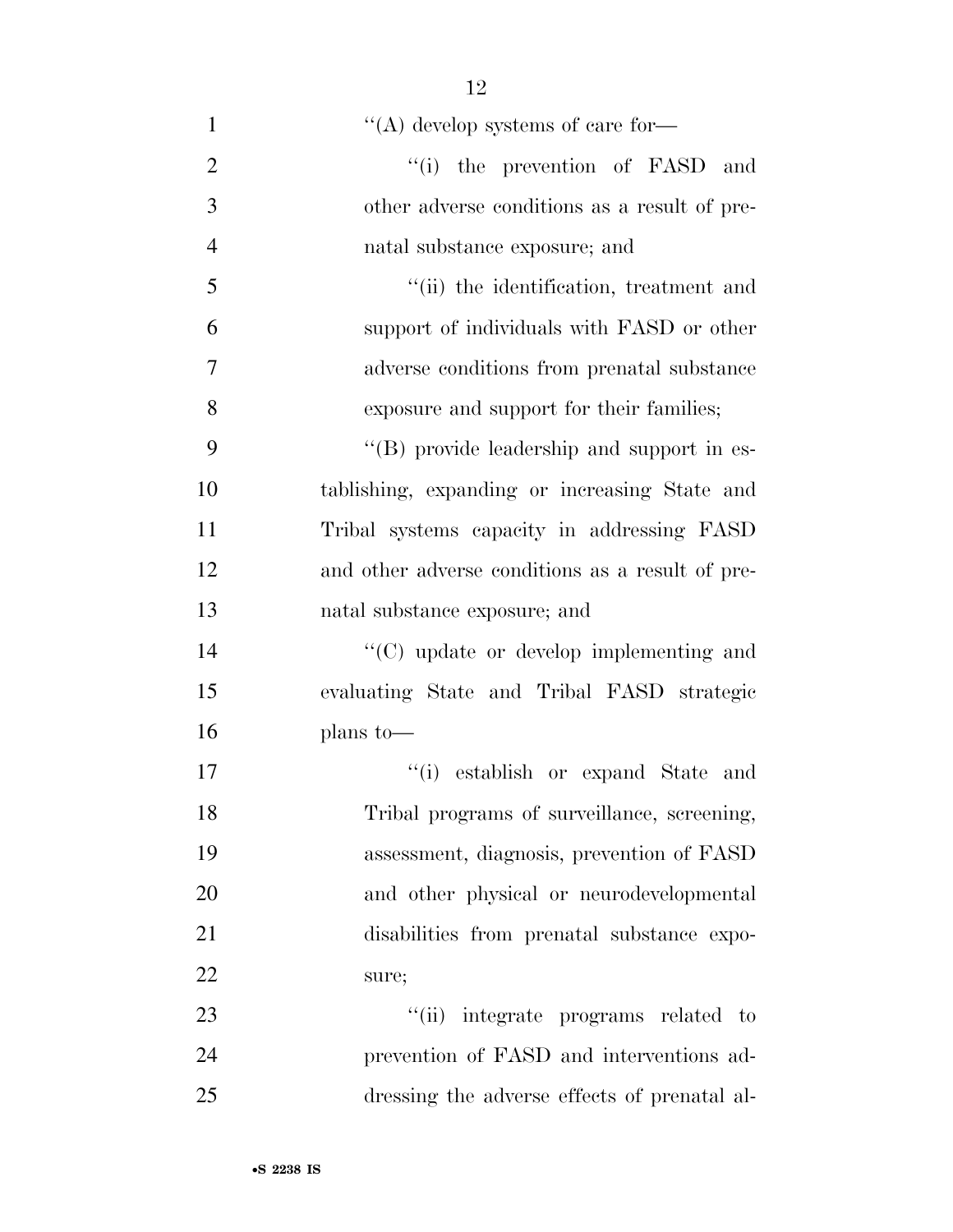cohol and other substance exposure into existing State and Tribal coordinated sys- tems of care which focus on the social de- terminants of health, including systemic racism, access to the Medicare program under title XVIII of the Social Security Act or to the Medicaid program under title XIX of such Act, maternal and early child- hood health, economic security, food and housing, education, justice and corrections, mental health, substance use disorder, child welfare, developmental disabilities, and health care;

 ''(iii) identify across-the-lifetime issues for individuals and families related to FASD and other adverse conditions re- lated to prenatal substance exposure, in- cluding historical and cultural trauma, child abuse and neglect, mental health and substance use disorder; and

21 ''(iv) identify systemic and other bar-22 riers to the integration of prenatal alcohol and substance exposure screening, assess-ment and identification of FASD into ex-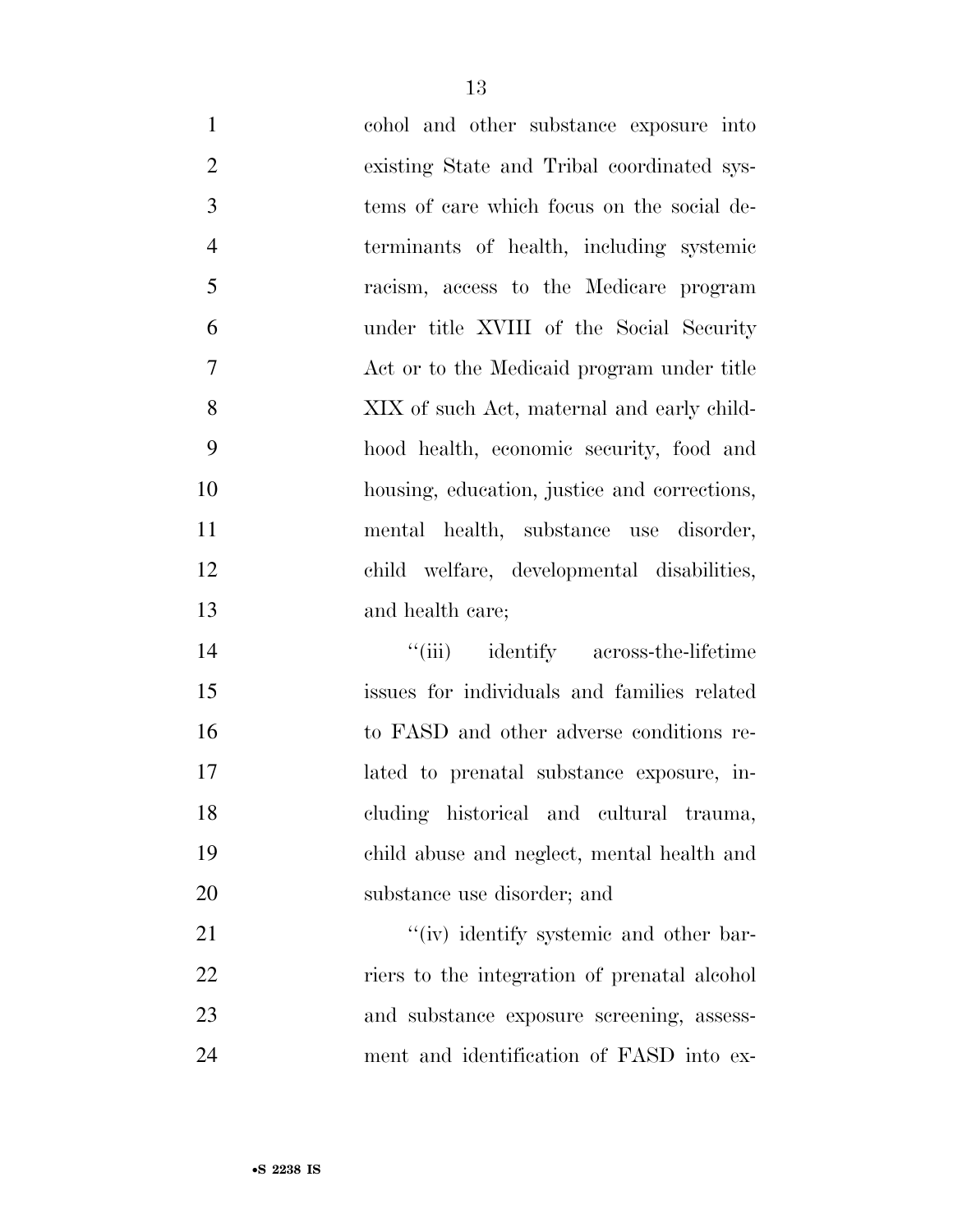| $\mathbf{1}$   | isting systems of care for individuals and               |
|----------------|----------------------------------------------------------|
| $\overline{2}$ | families.                                                |
| 3              | "(2) ELIGIBILITY.—To be eligible to receive a            |
| $\overline{4}$ | grant, contract, or cooperative agreement under          |
| 5              | paragraph (1), a State, an Indian Tribe, a Tribal or-    |
| 6              | ganization, or a State-Tribal collaborative (referred    |
| 7              | to in this paragraph as an 'eligible entity') shall pre- |
| 8              | pare and submit to the Secretary an application at       |
| 9              | such time, in such manner, and containing such in-       |
| 10             | formation as the Secretary may require, including—       |
| 11             | $\lq\lq$ evidence that the eligible entity des-          |
| 12             | ignated in the application have or will have au-         |
| 13             | thority to implement programs described in this          |
| 14             | subsection; and                                          |
| 15             | $\lq\lq$ evidence of the establishment of a              |
| 16             | State or Tribal FASD Advisory Group of State             |
| 17             | agencies or Tribal entities and, if available, a         |
| 18             | State affiliate of the National Organization on          |
| 19             | Fetal Alcohol Syndrome or similar Tribal or              |
| 20             | statewide FASD advocacy organization, to pro-            |
| 21             | vide the leadership in building State or Tribal          |
| 22             | capacity in addressing prenatal alcohol and              |
| 23             | other substance exposure, including FASD pre-            |
| 24             | vention, identification, and intervention activi-        |
| 25             | ties and programming, including—                         |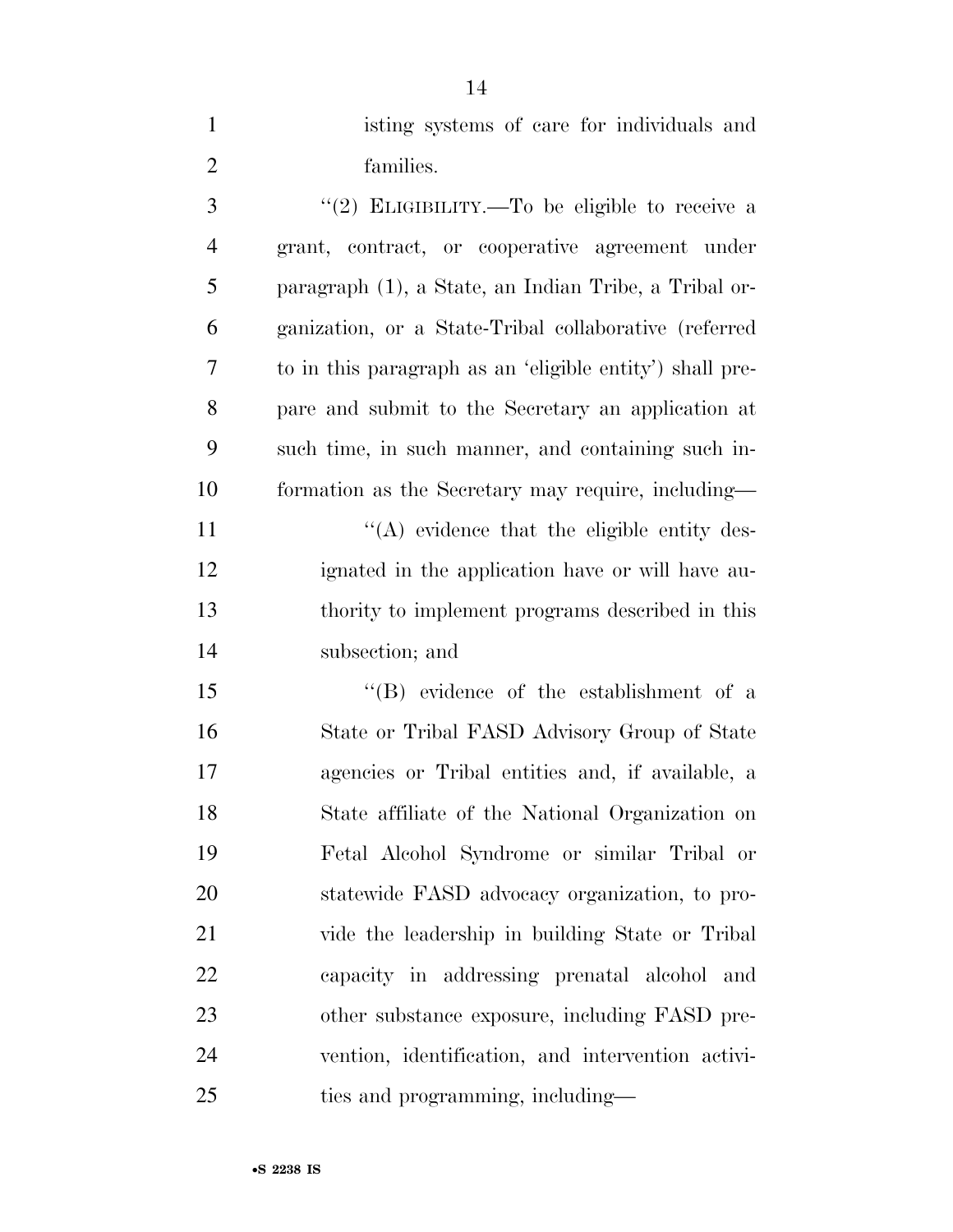| $\mathbf{1}$   | "(i) the formation of a FASD advi-            |
|----------------|-----------------------------------------------|
| $\overline{2}$ | sory coalition of diverse, public and private |
| 3              | representatives from multiple disciplines     |
| $\overline{4}$ | that may include—                             |
| 5              | "(I) State agencies or Tribal en-             |
| 6              | tities that are responsible for health,       |
| 7              | human services, corrections, edu-             |
| 8              | cation, housing, developmental disabil-       |
| 9              | ities, substance use disorder, child          |
| 10             | welfare, juvenile and adult justice sys-      |
| 11             | tems, mental health and any other             |
| 12             | agency related to the adverse social          |
| 13             | impact of prenatal alcohol and other          |
| 14             | substance exposures; and                      |
| 15             | "(II) public and private sector               |
| 16             | stakeholders, including individuals           |
| 17             | with FASD and their caretakers and            |
| 18             | entities that work with or provide            |
| 19             | services or support for individuals           |
| 20             | with FASD and their families, such as         |
| 21             | community-based agencies, law en-             |
| <u>22</u>      | forcement, the judiciary, probation of-       |
| 23             | ficers, medical and mental health pro-        |
| 24             | viders, substance use disorder coun-          |
| 25             | selors, educators, child welfare profes-      |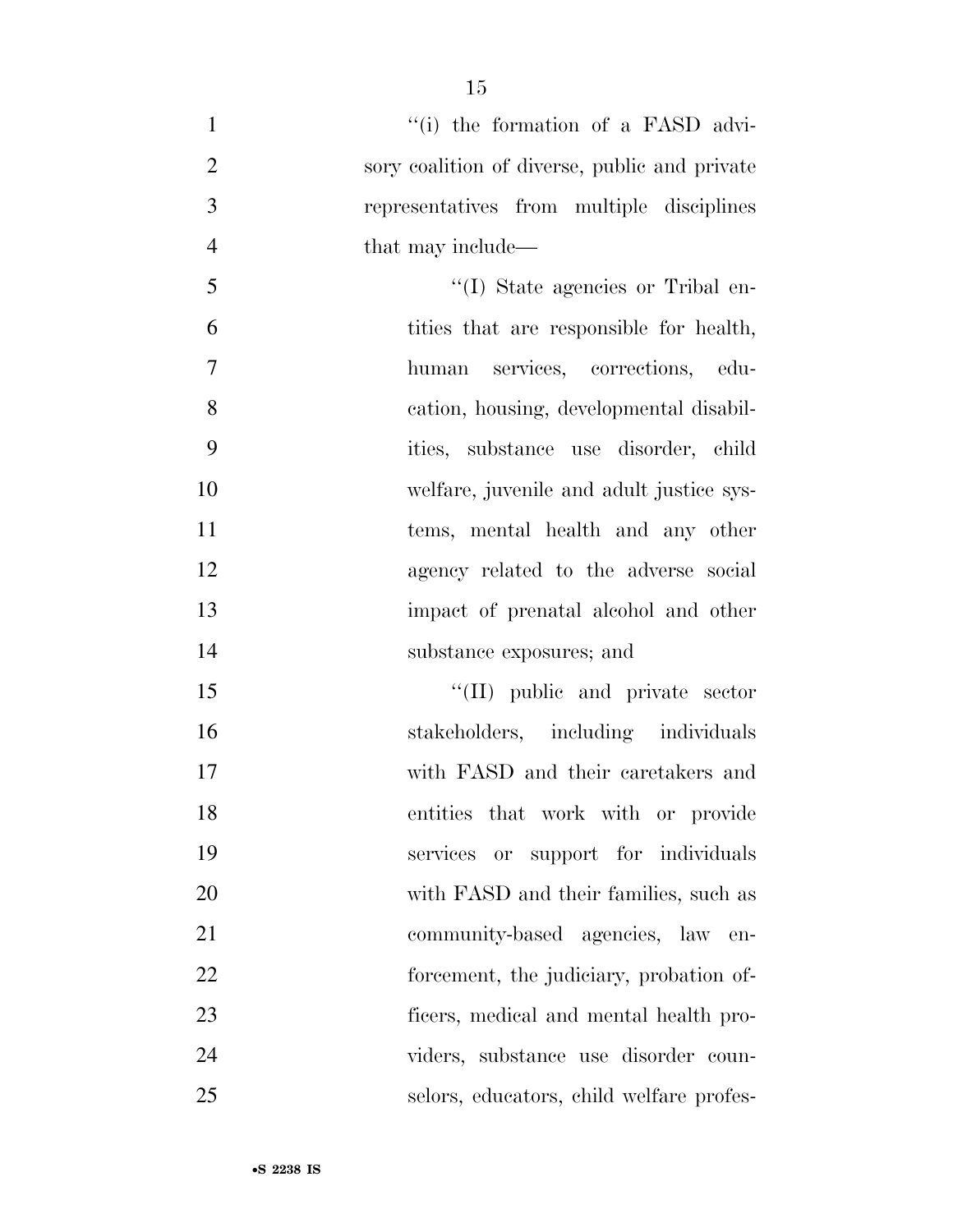| $\mathbf{1}$   | sionals, and other entities that ad-    |
|----------------|-----------------------------------------|
| $\overline{2}$ | dress individual, family, community     |
| 3              | and society issues related to prenatal  |
| $\overline{4}$ | alcohol and other substance exposure    |
| 5              | throughout an individual's lifespan;    |
| 6              | and                                     |
| $\tau$         | "(ii) the development of a State or     |
| 8              | Tribal strategic plan that—             |
| 9              | "(I) contains recommendations,          |
| 10             | action steps, and deliverables for im-  |
| 11             | proving social determinants of health;  |
| 12             | $\lq\lq$ (II) recommends actions<br>for |
| 13             | prevention of FASD and other condi-     |
| 14             | tions related to prenatal substance ex- |
| 15             | posure;                                 |
| 16             | "(III) integrates culturally-appro-     |
| 17             | priate, best practices or evidence-     |
| 18             | based practices on screening, identi-   |
| 19             | fication and treatment into existing    |
| 20             | systems of care;                        |
| 21             | $\lq\lq (IV)$ provides for FASD-in-     |
| 22             | formed clinical and therapeutic inter-  |
| 23             | ventions;                               |
| 24             | $\lq\lq(V)$ provides for FASD-in-       |
| 25             | formed supports and services for fam-   |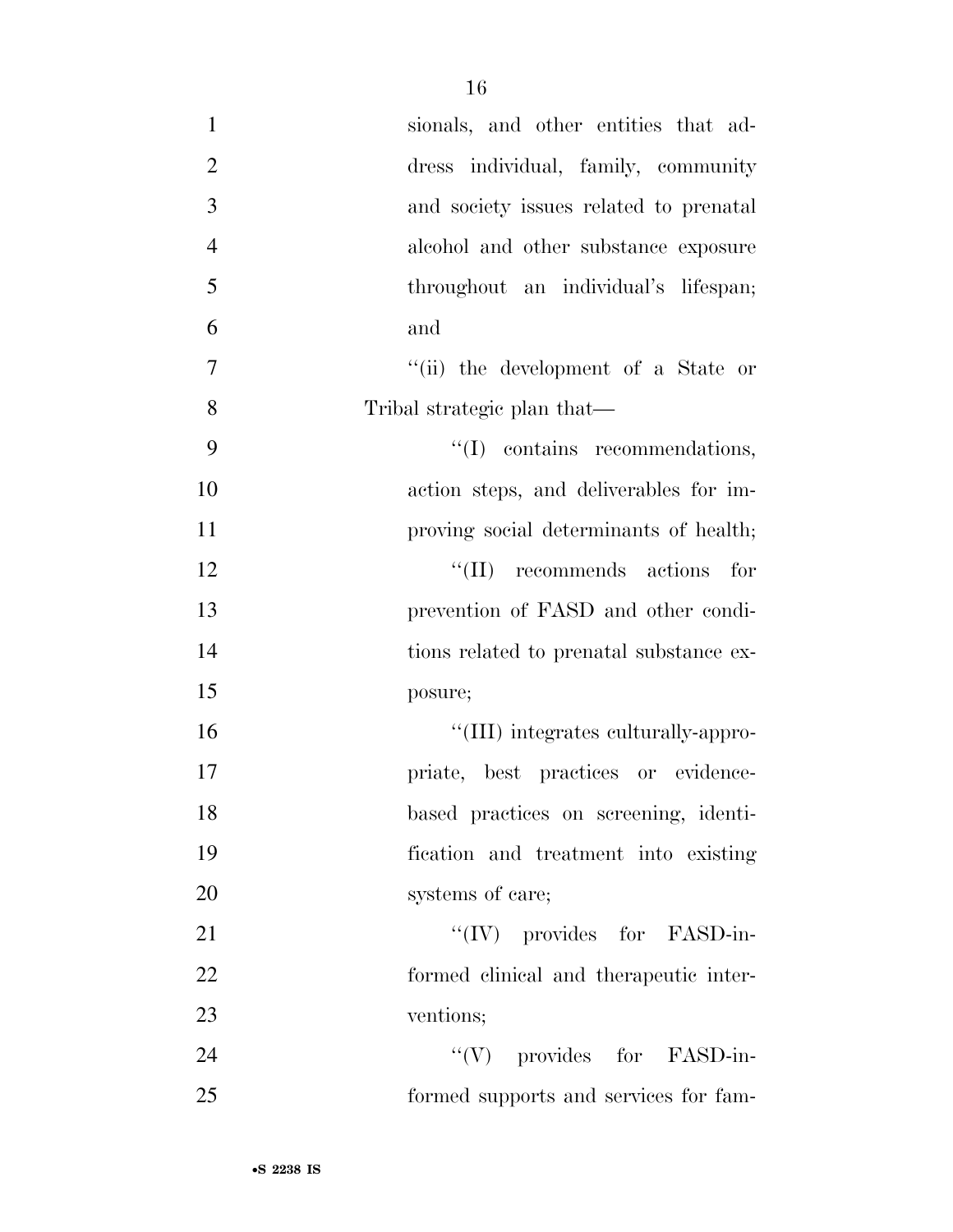| ilies and individuals with FASD and     | $\mathbf{1}$   |
|-----------------------------------------|----------------|
| other conditions from prenatal sub-     | $\overline{2}$ |
| stance exposure across their lifetimes; | 3              |
| $\lq\lq$ (VI) identifies—               | $\overline{4}$ |
| "(aa) existing FASD or                  | 5              |
| other programs related to pre-          | 6              |
| natal substance exposures in the        | 7              |
| State or Indian Tribe, includ-          | 8              |
| $ing$ —                                 | 9              |
| "(AA) FASD primary,                     | 10             |
| secondary and tertiary pre-             | 11             |
| vention programs;                       | 12             |
| "(BB) prenatal screen-                  | 13             |
| ing, assessment or diag-                | 14             |
| nostic services; and                    | 15             |
| $``(CC)$ support and                    | 16             |
| service programs for individ-           | 17             |
| uals with FASD and their                | 18             |
| families;                               | 19             |
| "(bb) existing State, local,            | 20             |
| and Tribal programs, systems,           | 21             |
| and funding streams that could          | 22             |
| be used to identify and assist in-      | 23             |
| dividuals with FASD and other           | 24             |
| conditions related to substance         | 25             |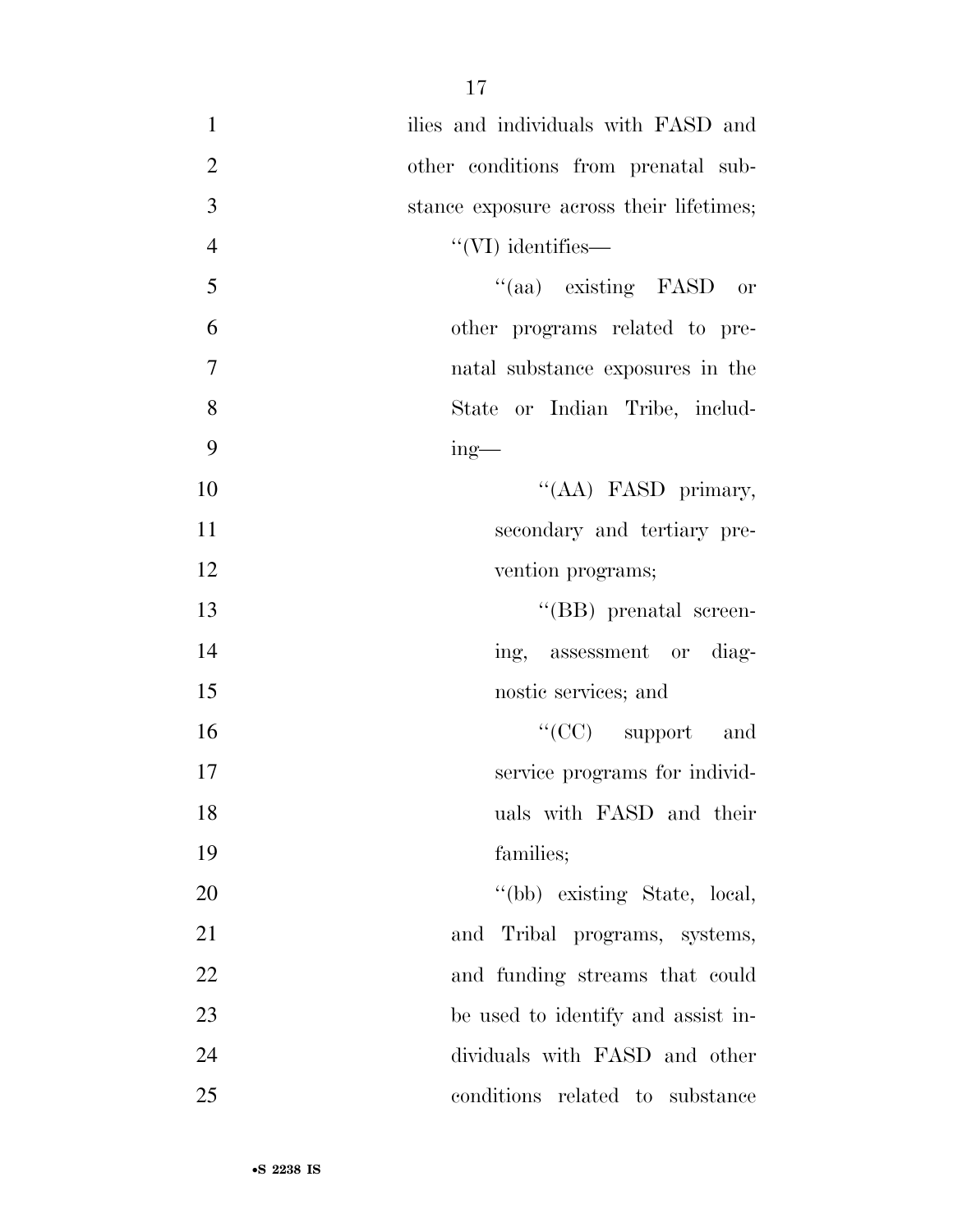exposed pregnancies, and prevent prenatal exposure to alcohol and other harmful substances;

 $"({\rm cc})$  barriers to providing FASD diagnostic services or pro- grams to assist individuals with FASD or reducing alcohol and substance exposed pregnancies for women at risk for alcohol or other substance exposed preg- nancies, and recommendations to 12 reduce or eliminate such barriers; and

 $\text{``(dd)}$  barriers to FASD pre- vention, screening, assessment, identification, and treatment pro- grams and to the provision of FASD-informed support services and accommodations across the 20 lifespan, and recommendations to 21 reduce or eliminate such barriers; 22 ''(VII) integrates a public-private partnership of State, Tribal, and local communities to develop a comprehen-sive FASD-informed and engaged sys-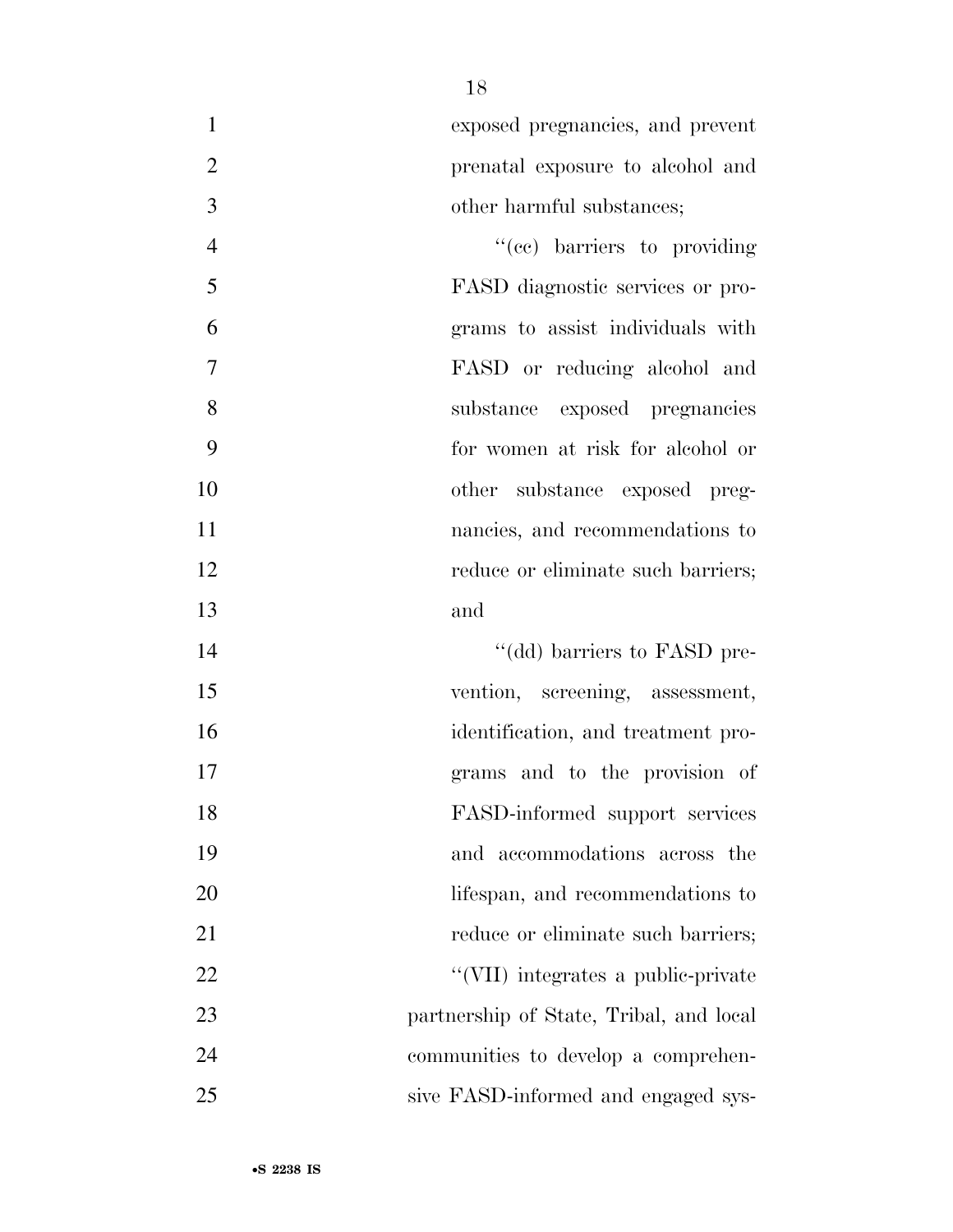| $\mathbf{1}$   | tems of care approach that addresses                 |
|----------------|------------------------------------------------------|
| $\overline{2}$ | social determinants of health, includ-               |
| 3              | ing systemic racism on health out-                   |
| $\overline{4}$ | comes, economic security, food and                   |
| 5              | housing; education, justice, and health              |
| 6              | care challenges experienced by individ-              |
| $\tau$         | uals who have been diagnosed with                    |
| 8              | FASD or other conditions as result of                |
| 9              | prenatal substance exposure;                         |
| 10             | "(VIII) describes programs of                        |
| 11             | surveillance, screening, assessment                  |
| 12             | and diagnosis, prevention, clinical                  |
| 13             | intervention and therapeutic and other               |
| 14             | supports and services for individuals                |
| 15             | with FASD and their families;                        |
| 16             | $\lq\lq$ (IX) recognizes the impact of               |
| 17             | historical, cultural, and other trauma               |
| 18             | of individuals in the design and appli-              |
| 19             | cation of all programming; and                       |
| 20             | $\lq\lq (X)$ recognizes the lived experi-            |
| 21             | ences of birth mothers and those with                |
| 22             | FASD and their families in the design                |
| 23             | and application of all programming.                  |
| 24             | "(3) RESTRICTIONS ON AND USE OF FUNDS.-              |
| 25             | Amounts received under a grant, contract, or cooper- |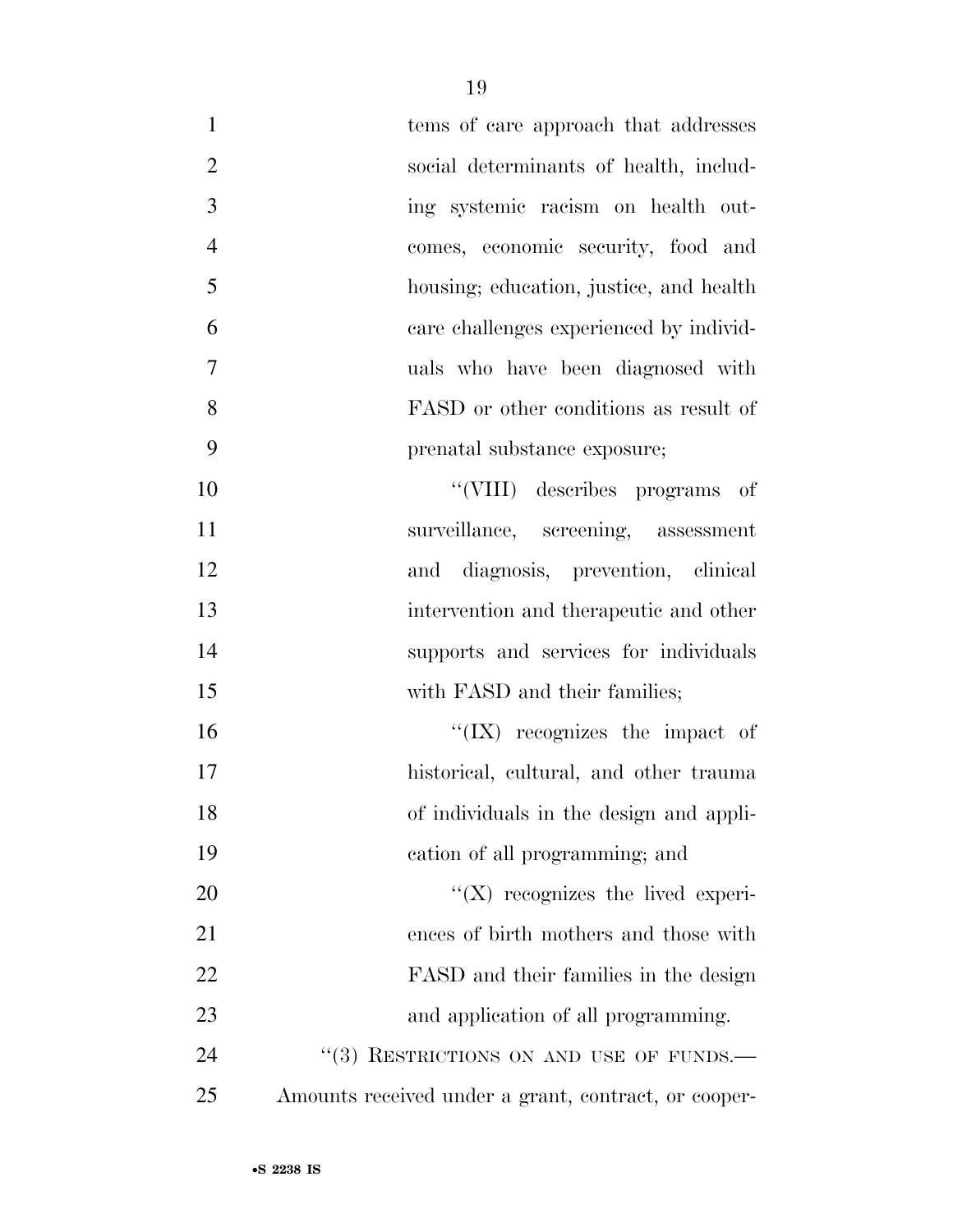| $\mathbf{1}$   | ative agreement under this subsection shall be used |
|----------------|-----------------------------------------------------|
| $\overline{2}$ | for one or more of the following activities:        |
| 3              | "(A) Establishing or increasing diagnostic          |
| $\overline{4}$ | capacity in the State or Indian Tribe to meet       |
| 5              | the estimated prevalence needs of the State or      |
| 6              | Indian Tribe's FASD population.                     |
| 7              | "(B) Providing educational and supportive           |
| 8              | services to individuals with FASD and other         |
| 9              | conditions related to prenatal substance expo-      |
| 10             | sure and their families.                            |
| 11             | "(C) Establishing a FASD statewide sur-             |
| 12             | veillance system.                                   |
| 13             | "(D) Including FASD information in State            |
| 14             | medical and mental health care and education        |
| 15             | programs at schools of higher education.            |
| 16             | "(E) Collecting, analyzing, and inter-              |
| 17             | preting data.                                       |
| 18             | $``$ (F) Replicating culturally-aware or best       |
| 19             | practice FASD prevention programs, including        |
| 20             | case-management models for pregnant or par-         |
| 21             | enting women with alcohol and other substance       |
| 22             | use disorders.                                      |
| 23             | $\lq\lq(G)$ Training of primary care and other      |
| 24             | providers in screening for prenatal alcohol and     |
| 25             | other substance exposure in prenatal, pediatric,    |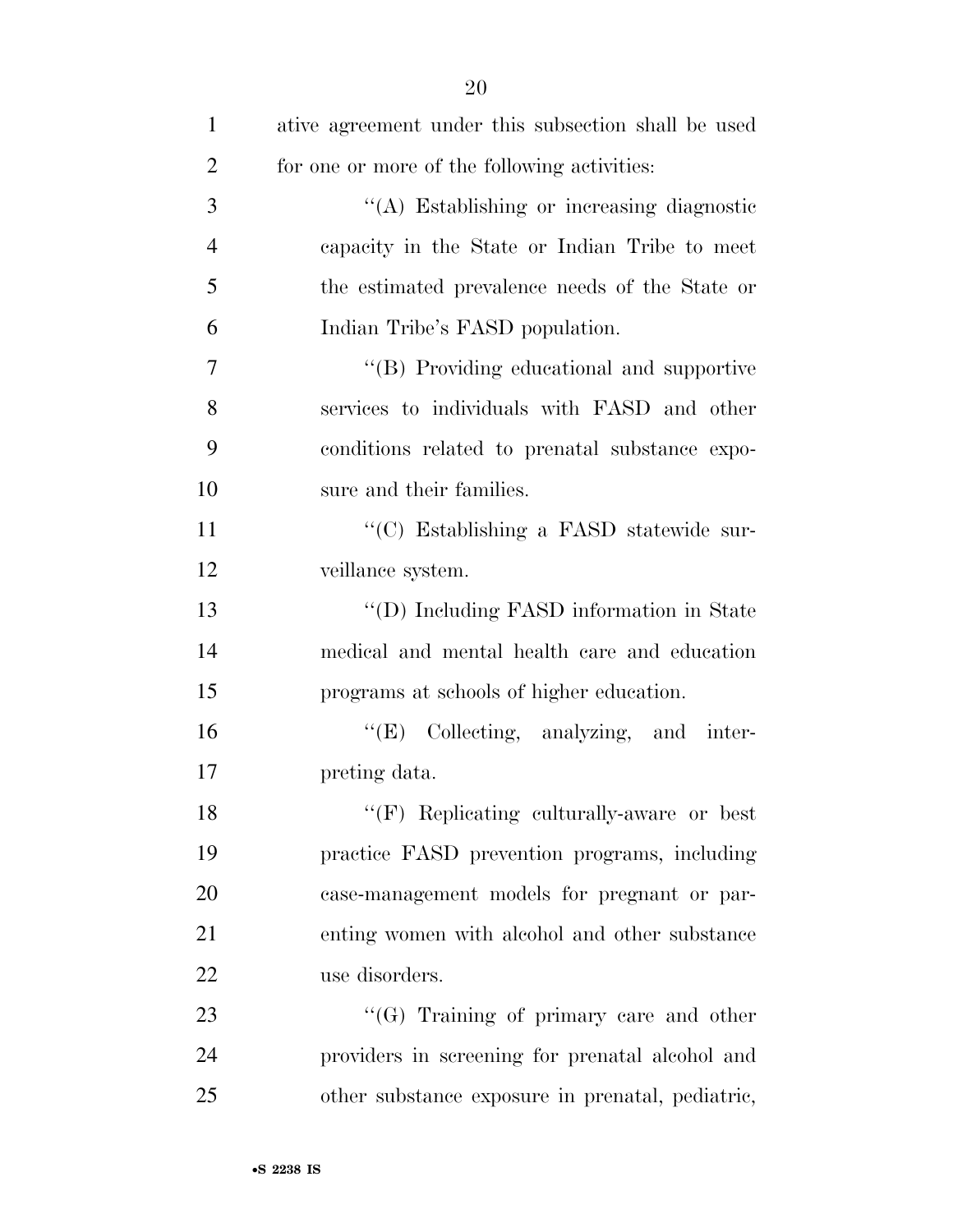| $\mathbf{1}$   | early childhood or other child or teenage check- |
|----------------|--------------------------------------------------|
| $\overline{2}$ | up settings.                                     |
| 3              | "(H) Developing, implementing, and evalu-        |
| $\overline{4}$ | ating population-based and targeted prevention   |
| 5              | programs for FASD, including public awareness    |
| 6              | campaigns.                                       |
| 7              | "(I) Increasing capacity of the State or In-     |
| 8              | dian Tribe to deliver housing, economic and      |
| 9              | food security services to adults impacted by     |
| 10             | FASD or other conditions related to prenatal     |
| 11             | substance exposure.                              |
| 12             | "(J) Referring individuals with FASD and         |
| 13             | other conditions related to prenatal substance   |
| 14             | exposure to appropriate FASD-informed sup-       |
| 15             | port services.                                   |
| 16             | "(K) Providing for State and Tribal FASD         |
| 17             | coordinators.                                    |
| 18             | "(L) Providing training to health care (in-      |
| 19             | cluding mental health care) providers on the     |
| 20             | prevention, identification and treatment of      |
| 21             | FASD and other conditions related to prenatal    |
| 22             | substance exposure across the lifespan.          |
| 23             | "(M) Providing training to education, jus-       |
| 24             | tice, and social service system professionals to |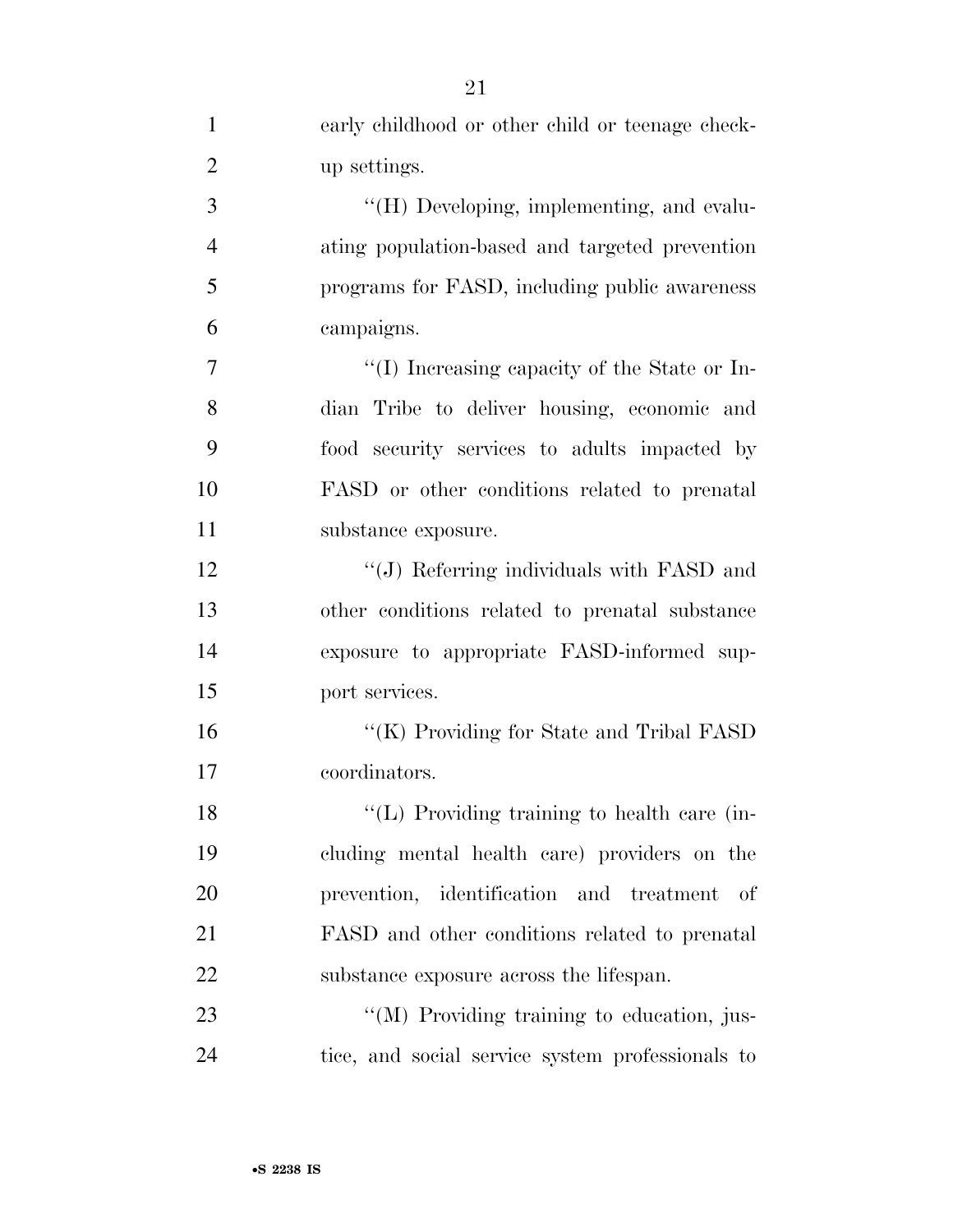| $\mathbf{1}$   | become FASD-informed and FASD-engaged in          |
|----------------|---------------------------------------------------|
| $\overline{2}$ | their practices.                                  |
| 3              | "(N) Including FASD in training for               |
| $\overline{4}$ | workforce development and disability accessi-     |
| 5              | bility.                                           |
| 6              | $\cdot$ (O) Supporting peer-to-peer certification |
| $\overline{7}$ | programs for individuals with FASD.               |
| 8              | "(P) Developing FASD-informed certifi-            |
| 9              | cation programs.                                  |
| 10             | $\lq\lq Q$ Disseminating information about        |
| 11             | FASD and other conditions related to prenatal     |
| 12             | substance exposure and the availability of sup-   |
| 13             | port services to families and individuals with    |
| 14             | FASD and other adverse conditions related to      |
| 15             | prenatal substance exposure.                      |
| 16             | $\lq\lq$ (R) Implementing recommendations from    |
| 17             | relevant agencies and organizations, including    |
| 18             | the State or Tribal FASD advisory group, on       |
| 19             | the identification and prevention of FASD,        |
| 20             | intervention programs or services for individuals |
| 21             | with FASD and their families.                     |
| 22             | "(S) Other activities, as the Secretary de-       |
| 23             | termines appropriate or as recommended by the     |
| 24             | National Advisory Council on FASD under sec-      |
| 25             | tion $399H-1$ .                                   |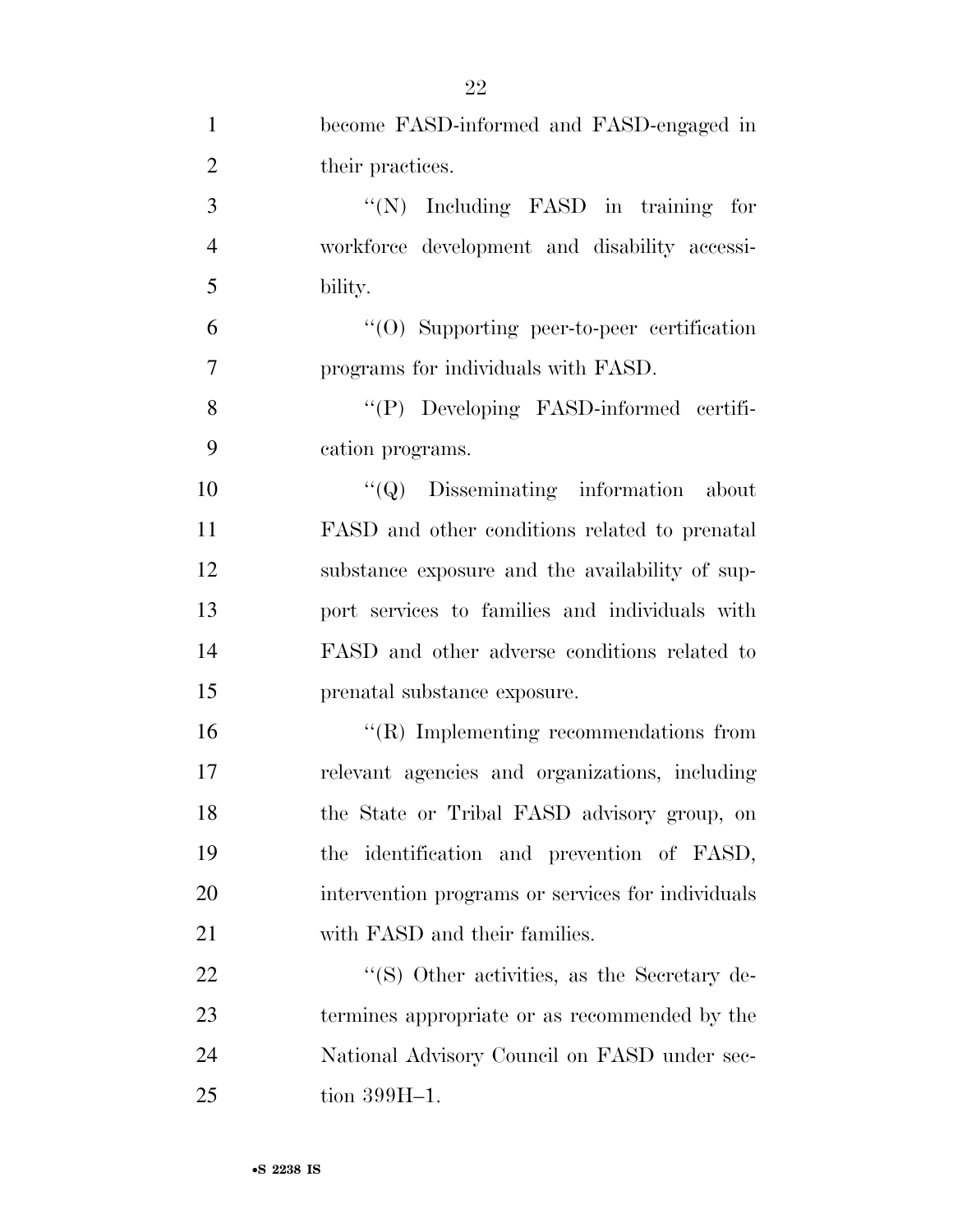1 "(4) OTHER CONTRACTS AND AGREEMENTS.— A State may carry out activities under paragraph (3) through contracts or cooperative agreements with another State or an Indian Tribe, and with public, private for-profit or nonprofit entities with a demonstrated expertise in FASD and other condi- tions related to prenatal substance exposure preven- tion, screening and diagnosis, or intervention serv-ices.

10 ''(5) REPORT TO CONGRESS.—Not later than 2 years after the date on which amounts are first ap- propriated under paragraph (6), the Secretary shall prepare and submit to the Committee on Health, Education, Labor, and Pensions of the Senate and the Committee on Energy and Commerce of the House of Representatives a report that contains a description of programs carried out under this sec-18 tion. At a minimum, the report shall contain—

19  $"({\rm A})$  information concerning the number of States receiving grants;

21 "'(B) State and Tribal FASD diagnostic capacity and barriers to achieving diagnostic ca- pacity based on State FASD surveillance data or the most recent estimated prevalence of FASD in the United States;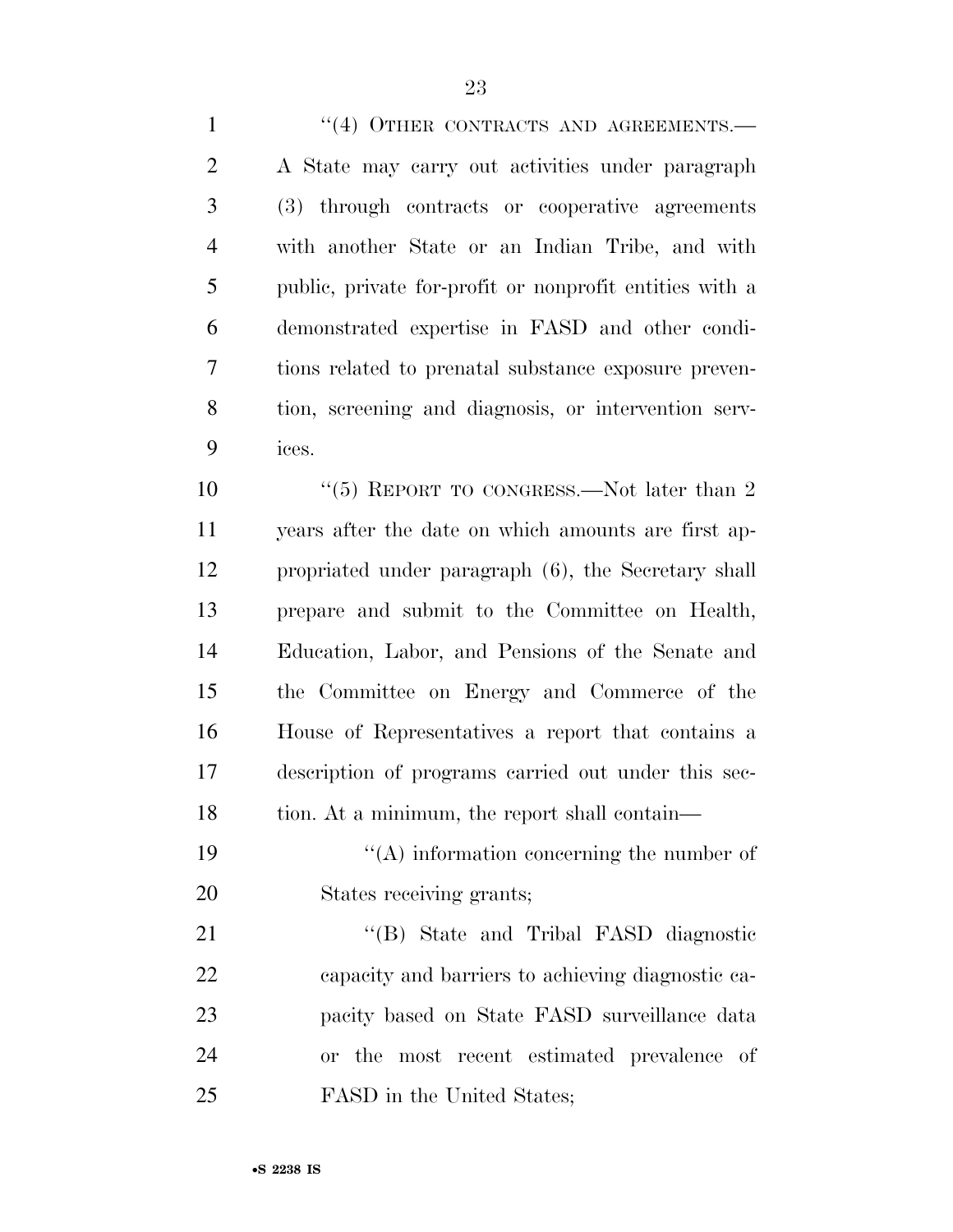| $\mathbf{1}$   | "(C) information concerning systemic or          |
|----------------|--------------------------------------------------|
| $\overline{2}$ | other barriers to screening for prenatal alcohol |
| 3              | and other substance exposure in existing sys-    |
| $\overline{4}$ | tems of care, including—                         |
| 5              | "(i) the child welfare system;                   |
| 6              | "(ii) maternal and early child health            |
| $\overline{7}$ | care and alcohol and other substance use         |
| 8              | disorder treatment programs;                     |
| 9              | "(iii) primary or secondary education            |
| 10             | systems; and                                     |
| 11             | "(iv) juvenile and adult systems of              |
| 12             | justice;                                         |
| 13             | $\lq\lq$ information concerning existing         |
| 14             | State, Tribal, local government or community     |
| 15             | programs and systems of care and funding         |
| 16             | streams that could be used to identify and as-   |
| 17             | sist individuals with FASD and other conditions  |
| 18             | related to substance exposed pregnancies and     |
| 19             | the degree to which such programs are FASD-      |
| 20             | informed or to which there are systemic or       |
| 21             | other barriers preventing their use; and         |
| 22             | ``(E)<br>information concerning existing         |
| 23             | State, Tribal, local government or community     |
| 24             | primary, tertiary, or secondary prevention pro-  |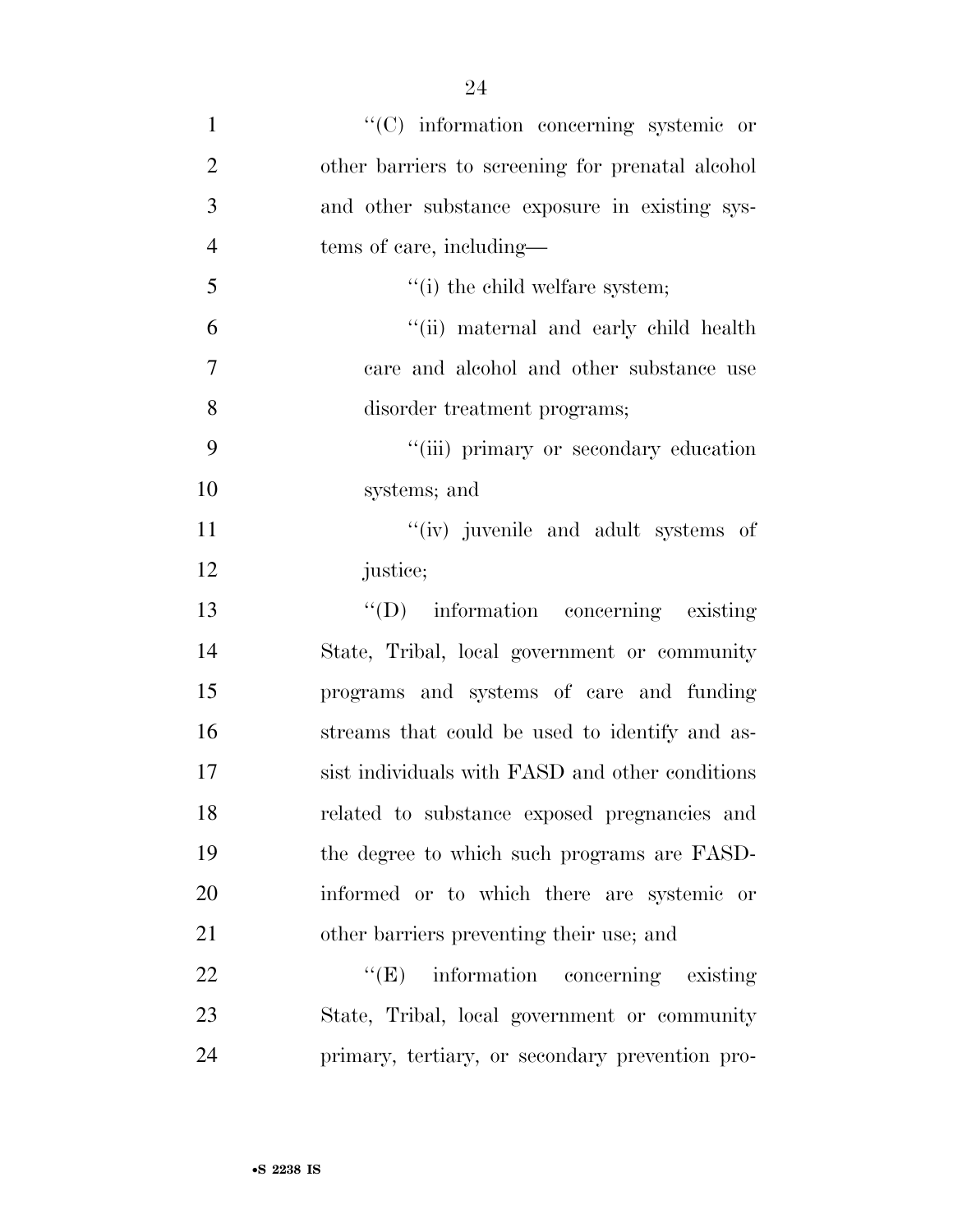| $\mathbf{1}$   | grams on prenatal exposure to alcohol and              |
|----------------|--------------------------------------------------------|
| $\overline{2}$ | other harmful prenatal substances.                     |
| 3              | "(6) AUTHORIZATION OF APPROPRIATIONS.—                 |
| $\overline{4}$ | "(A) IN GENERAL.—To carry out this sub-                |
| 5              | section, there is authorized to be appropriated        |
| 6              | $$32,000,000$ for each of fiscal years $2022$          |
| $\overline{7}$ | through 2027.                                          |
| 8              | "(B) ADMINISTRATIVE AND EMPLOYMENT                     |
| 9              | EXPENSES.—Of the amount appropriated for a             |
| 10             | fiscal<br>year under subparagraph (A),                 |
| 11             | $$12,000,000$ shall be allocated to States and         |
| 12             | Indian Tribes for purposes of covering adminis-        |
| 13             | trative costs and supporting the employment of         |
| 14             | FASD State and Tribal coordinators.                    |
| 15             | "(C) TRIBAL SET ASIDE.—Up to 20 per-                   |
| 16             | cent of the grants, contracts, or cooperative          |
| 17             | agreements awarded under this subsection shall         |
| 18             | be reserved for Indian Tribes and Tribal orga-         |
| 19             | nizations.                                             |
| 20             | "(e) PROMOTING COMMUNITY PARTNERSHIPS.-                |
| 21             | ``(1)<br>IN GENERAL.—The Secretary, acting             |
| 22             | through the Administrator of Health Resources and      |
| 23             | Services Administration, shall award grants, con-      |
| 24             | tracts, or cooperative agreements to eligible entities |
| 25             | to enable such entities to establish, enhance, or im-  |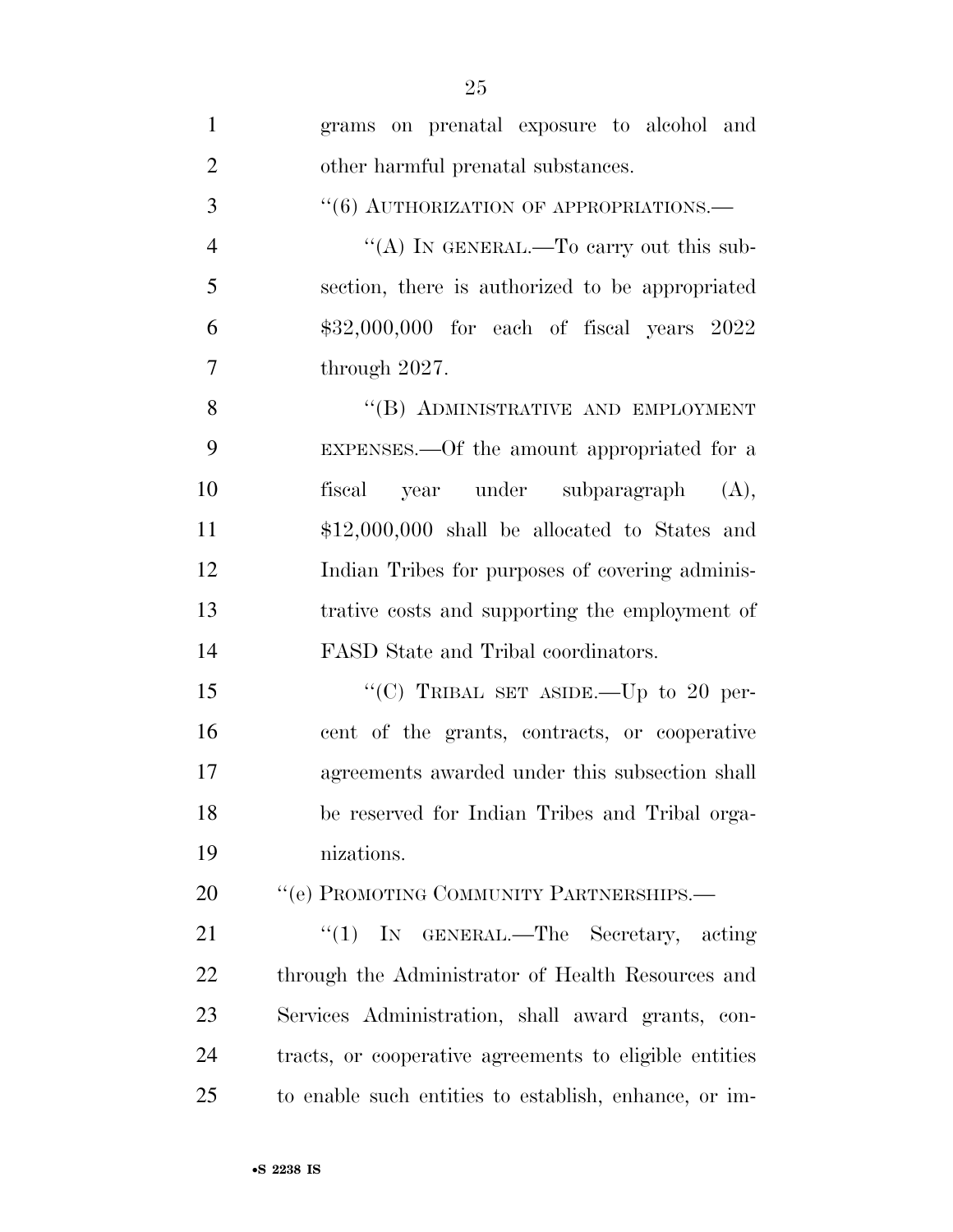| $\mathbf{1}$   | prove community partnerships for the purpose of         |
|----------------|---------------------------------------------------------|
| $\overline{2}$ | collaborating on common objectives and integrating      |
| 3              | culturally-appropriate best practice services available |
| $\overline{4}$ | to individuals with FASD and other conditions re-       |
| 5              | lated to prenatal substance exposure such as surveil-   |
| 6              | lance, screening, assessment, diagnosis, prevention,    |
| 7              | treatment, and support services.                        |
| 8              | "(2) ELIGIBLE ENTITIES.—To be eligible to re-           |
| 9              | ceive a grant, contract, or cooperative agreement       |
| 10             | under paragraph $(1)$ , an entity shall—                |
| 11             | $\lq\lq$ be a public or private nonprofit entity        |
| 12             | that is—                                                |
| 13             | "(i) a health care provider or health                   |
| 14             | professional;                                           |
| 15             | "(ii) a primary or secondary school;                    |
| 16             | "(iii) a social work or child protection                |
| 17             | service provider;                                       |
| 18             | "(iv) an incarceration facility, or                     |
| 19             | State or local judicial system for juveniles            |
| 20             | and adults;                                             |
| 21             | $f'(v)$ an FASD organization, parent-                   |
| 22             | led group, or other organization that sup-              |
| 23             | ports and advocates for individuals with                |
| 24             | FASD and their families;                                |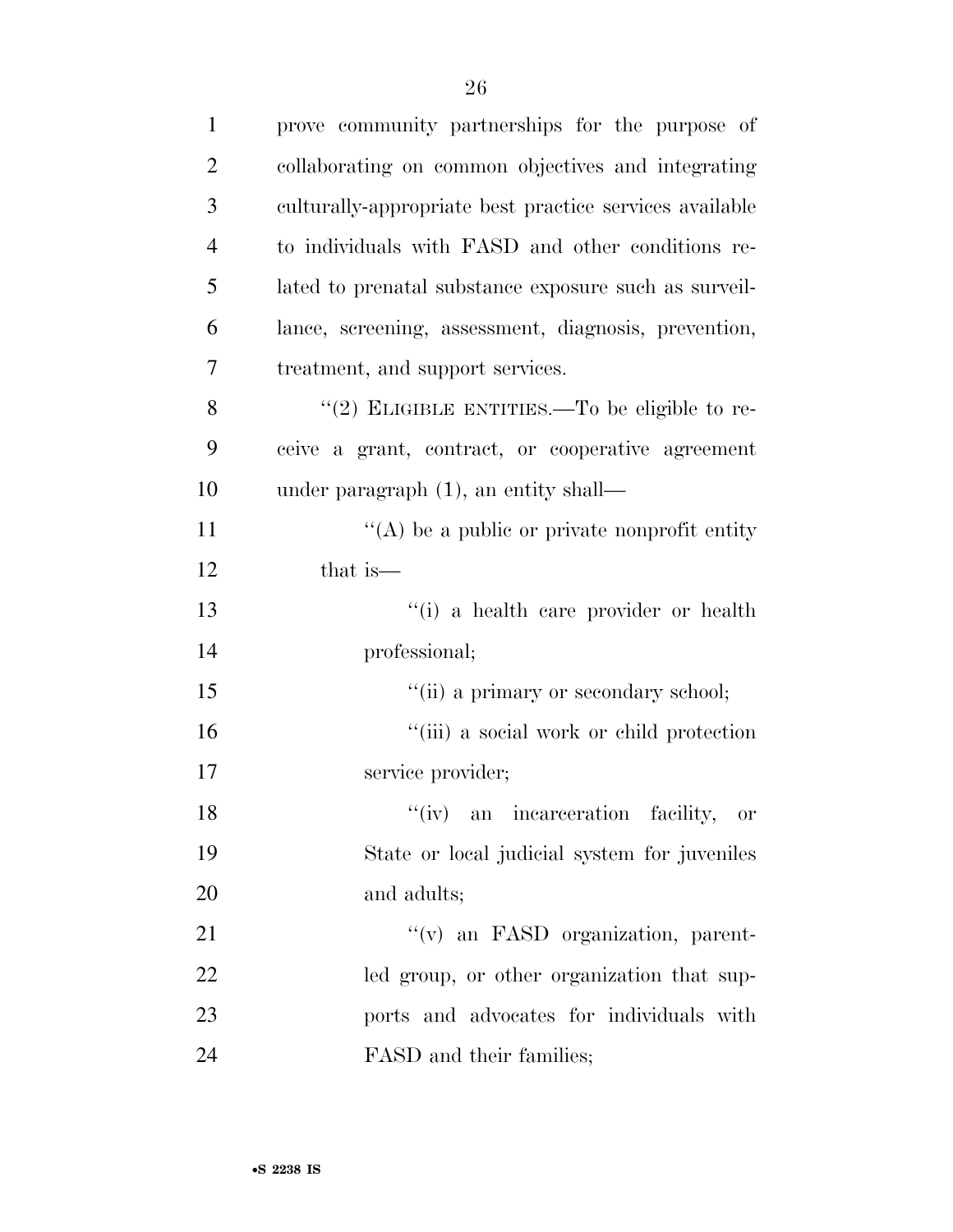| $\mathbf{1}$   | "(vi) an Indian Tribe or Tribal orga-                |
|----------------|------------------------------------------------------|
| $\overline{2}$ | nization;                                            |
| 3              | "(vii) an early childhood intervention               |
| $\overline{4}$ | facility;                                            |
| 5              | "(viii) any other entity the Secretary               |
| 6              | determines to be appropriate; or                     |
| $\overline{7}$ | "(ix) a consortium of any of the enti-               |
| 8              | ties described in clauses (i) through (viii);        |
| 9              | and                                                  |
| 10             | "(B) prepare and submit to the Secretary             |
| 11             | an application at such time, in such manner,         |
| 12             | and containing such information as the Sec-          |
| 13             | retary may require, including assurances that        |
| 14             | the entity submitting the application does, at       |
| 15             | the time of application, or will, within a reason-   |
| 16             | able amount of time from the date of applica-        |
| 17             | tion, provide evidence of substantive participa-     |
| 18             | tion with a broad range of entities that work        |
| 19             | with or provide services for individuals with        |
| 20             | FASD.                                                |
| 21             | "(3) ACTIVITIES.—An eligible entity shall use        |
| 22             | amounts received under a grant, contract, or cooper- |
| 23             | ative agreement under this subsection to carry out   |

one or more of the following activities relating to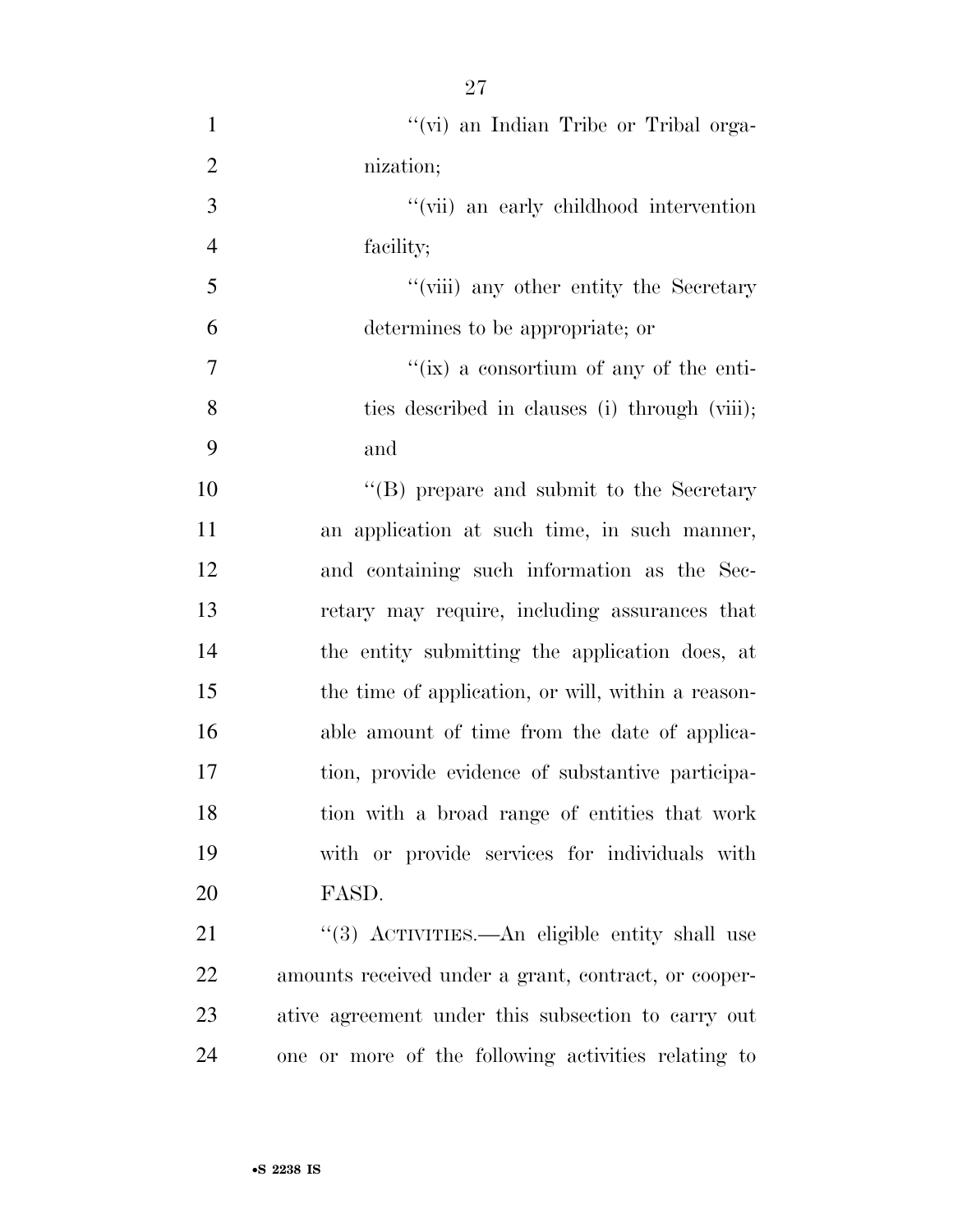| $\mathbf{1}$   | FASD and other conditions related to prenatal sub- |
|----------------|----------------------------------------------------|
| $\overline{2}$ | stance exposure:                                   |
| 3              | "(A) Integrating FASD-informed and cul-            |
| $\overline{4}$ | turally-appropriate practices into existing pro-   |
| 5              | grams and services available in the community.     |
| 6              | $\lq\lq$ Conducting a needs assessment to          |
| $\overline{7}$ | identify services that are not available in a com- |
| 8              | munity.                                            |
| 9              | "(C) Developing and implementing cul-              |
| 10             | turally-appropriate, community-based initiatives   |
| 11             | to prevent FASD, and to screen, assess, diag-      |
| 12             | nose, treat, and provide FASD-informed sup-        |
| 13             | port services to individuals with FASD and         |
| 14             | their families.                                    |
| 15             | $\lq\lq$ (D) Disseminating information<br>about    |
| 16             | FASD and the availability of support services.     |
| 17             | $\lq\lq$ (E) Developing and implementing a com-    |
| 18             | munity-wide public awareness and outreach          |
| 19             | campaign focusing on the dangers of drinking       |
| 20             | alcohol while pregnant.                            |
| 21             | $\lq\lq(F)$ Providing mentoring or other support   |
| 22             | to individuals with FASD and their families.       |
| 23             | $\lq\lq(G)$ Other activities, as the Secretary de- |
| 24             | termines appropriate, or in consideration of rec-  |
| 25             | ommendations<br>from the National Advisory         |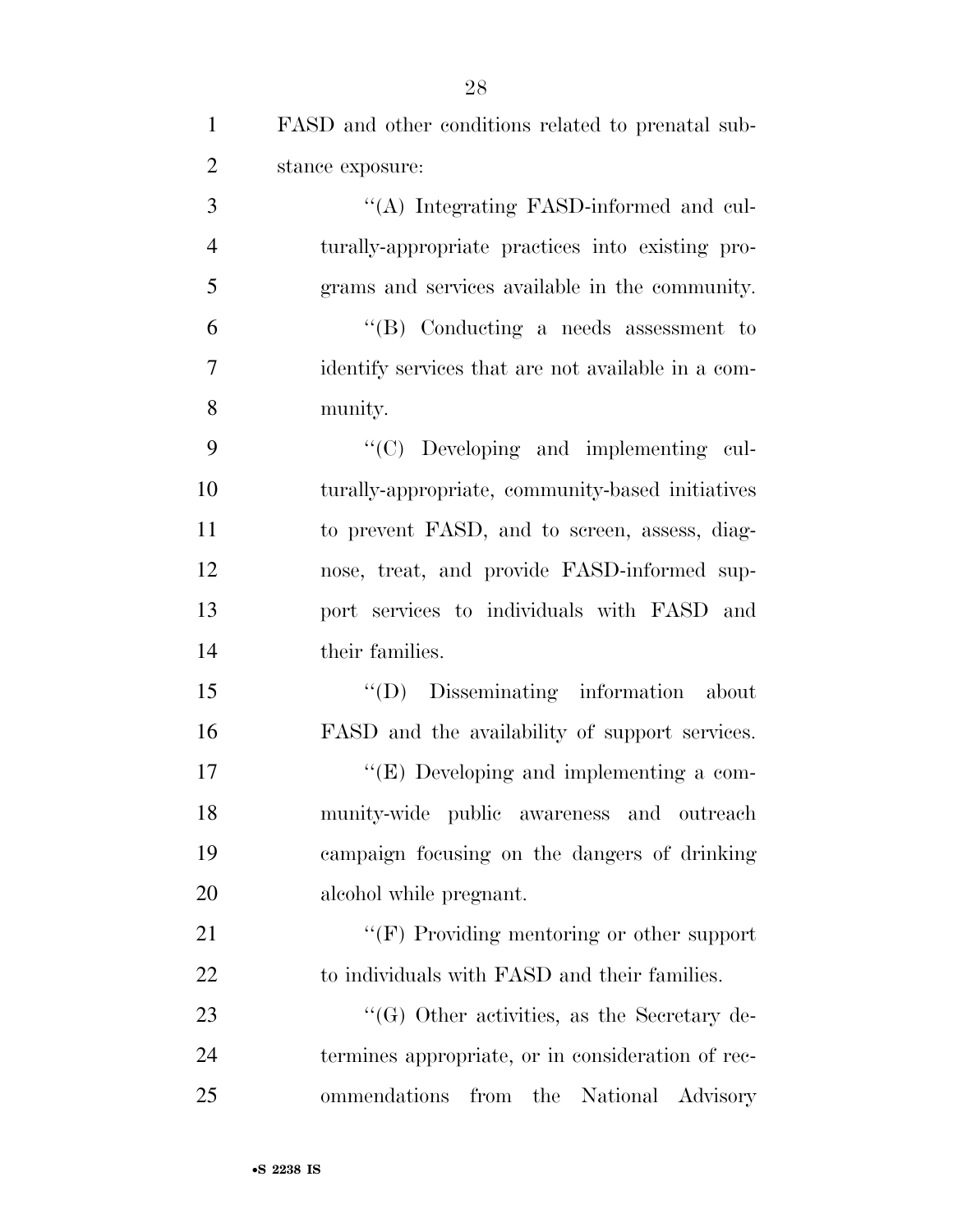| Council on FASD established under section |  |  |
|-------------------------------------------|--|--|
| $399H-1.$                                 |  |  |

3 "(4) AUTHORIZATION OF APPROPRIATIONS. To carry out this subsection, there is authorized to be appropriated \$5,000,000 for each of fiscal years 2022 through 2027.

 ''(f) DEVELOPMENT OF BEST PRACTICES AND MOD-ELS OF CARE.—

9 "(1) IN GENERAL.—The Secretary, in coordina- tion with the Administrator of Health Resources and Services Administration, shall award grants to States, Indian Tribes and Tribal organizations, non- governmental organizations, and institutions of high- er education for the establishment of pilot projects to identify and implement culturally-appropriate best practices for—

17  $\langle (A)$  providing intervention and education 18 of children with FASD, including—

 ''(i) activities and programs designed specifically for the identification, treat- ment, and education of such children; and  $\frac{1}{i}$   $\frac{1}{i}$  curricula development and credentialing of teachers, administrators, and social workers who implement such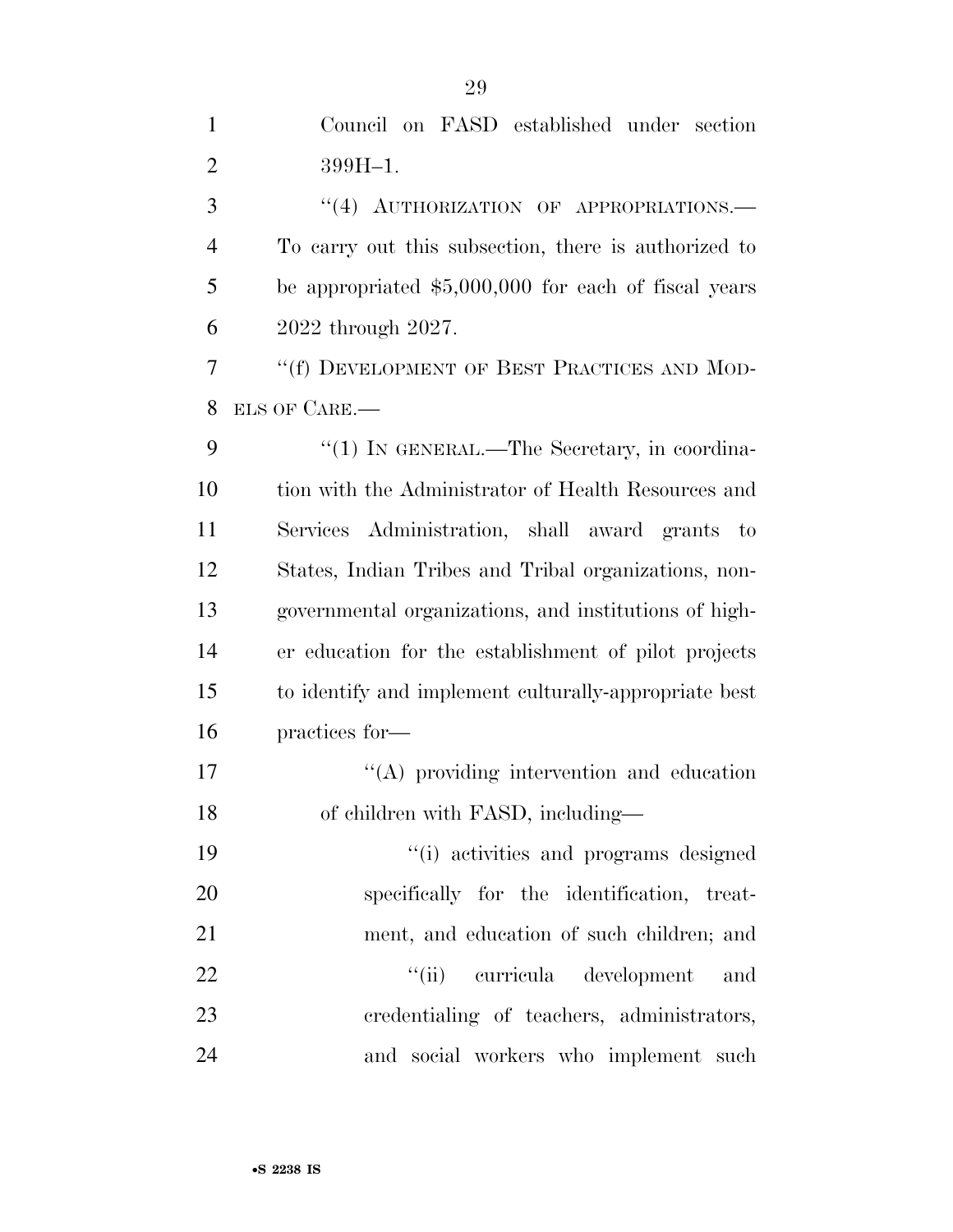programs and provide childhood interven-2 tions;

 ''(B) educating professionals within the child welfare, juvenile and adult criminal justice systems, including judges, attorneys, probation officers, social workers, child advocates, medical and mental health professionals, substance abuse professionals, law enforcement officers, prison wardens or other incarceration adminis- trators, and administrators of developmental disability, mental health and alternative incar- ceration facilities on how to screen, assess, identify, treat and support individuals with FASD or similar conditions related to prenatal substance exposure within these systems, in-cluding—

17  $\frac{1}{2}$   $\frac{1}{2}$  if programs designed specifically for 18 the identification, assessment, treatment, and education of individuals with FASD; and

21 ''(ii) curricula development and credentialing within the adult and juvenile justice and child welfare systems for indi-24 viduals who implement such programs;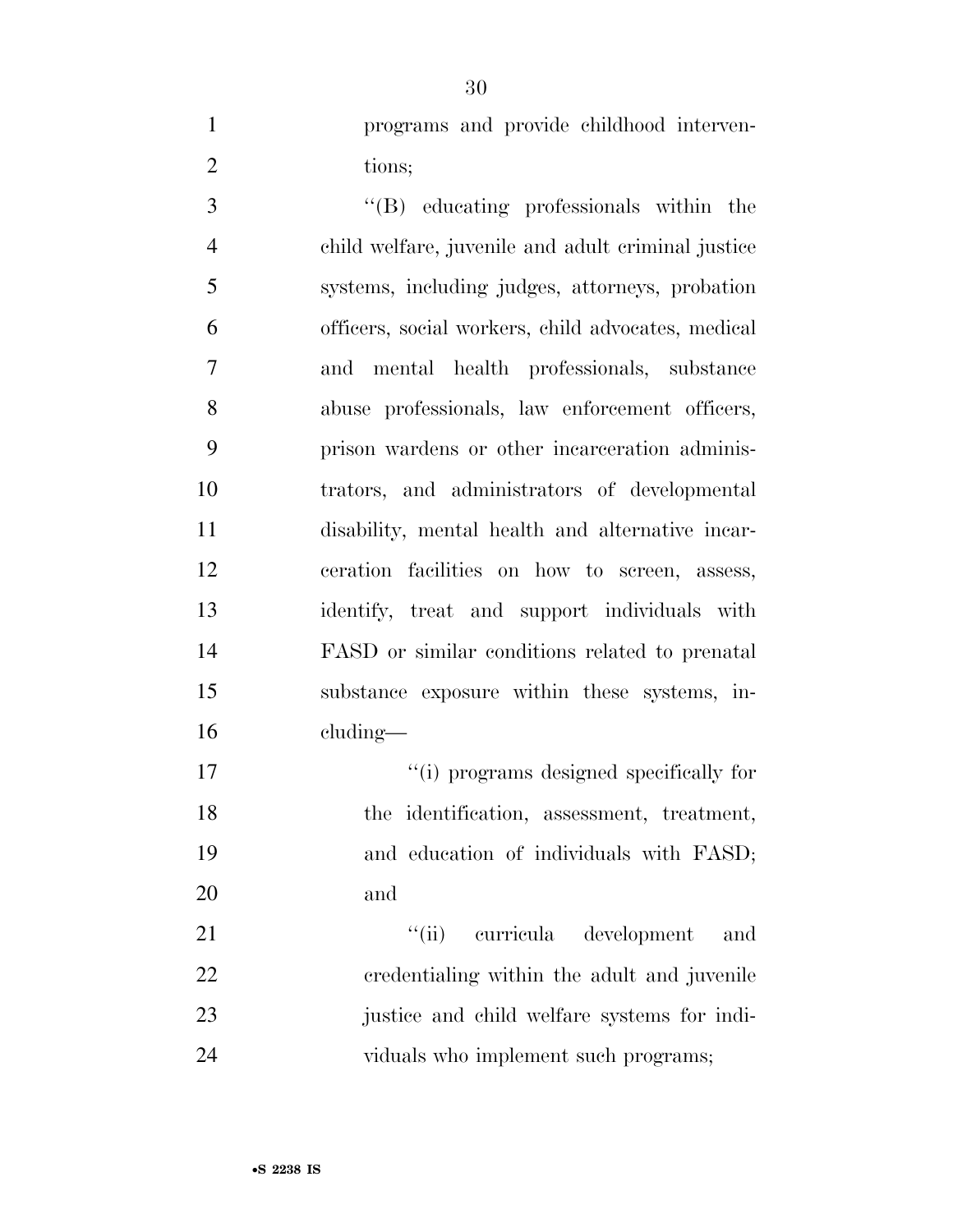$\lq$  (C) educating adoption or foster care agency officials about available and necessary services for children with FASD, including— ''(i) programs designed specifically for screening, assessment and identification, treatment, and education of individuals with FASD; and ''(ii) ongoing and consistent education and training for potential adoptive or fos-10 ter parents of a child with FASD; ''(D) educating health and mental health and substance use providers about available and necessary services for children with FASD, in- cluding— ''(i) programs designed specifically for screening and identification, and both health and mental health treatment, of in- dividuals with FASD; and ''(ii) curricula development and credentialing within the health and mental health and substance abuse systems for in- dividuals who implement such programs; and 24 "(E) identifying and implementing cul-turally-appropriate best practice models for re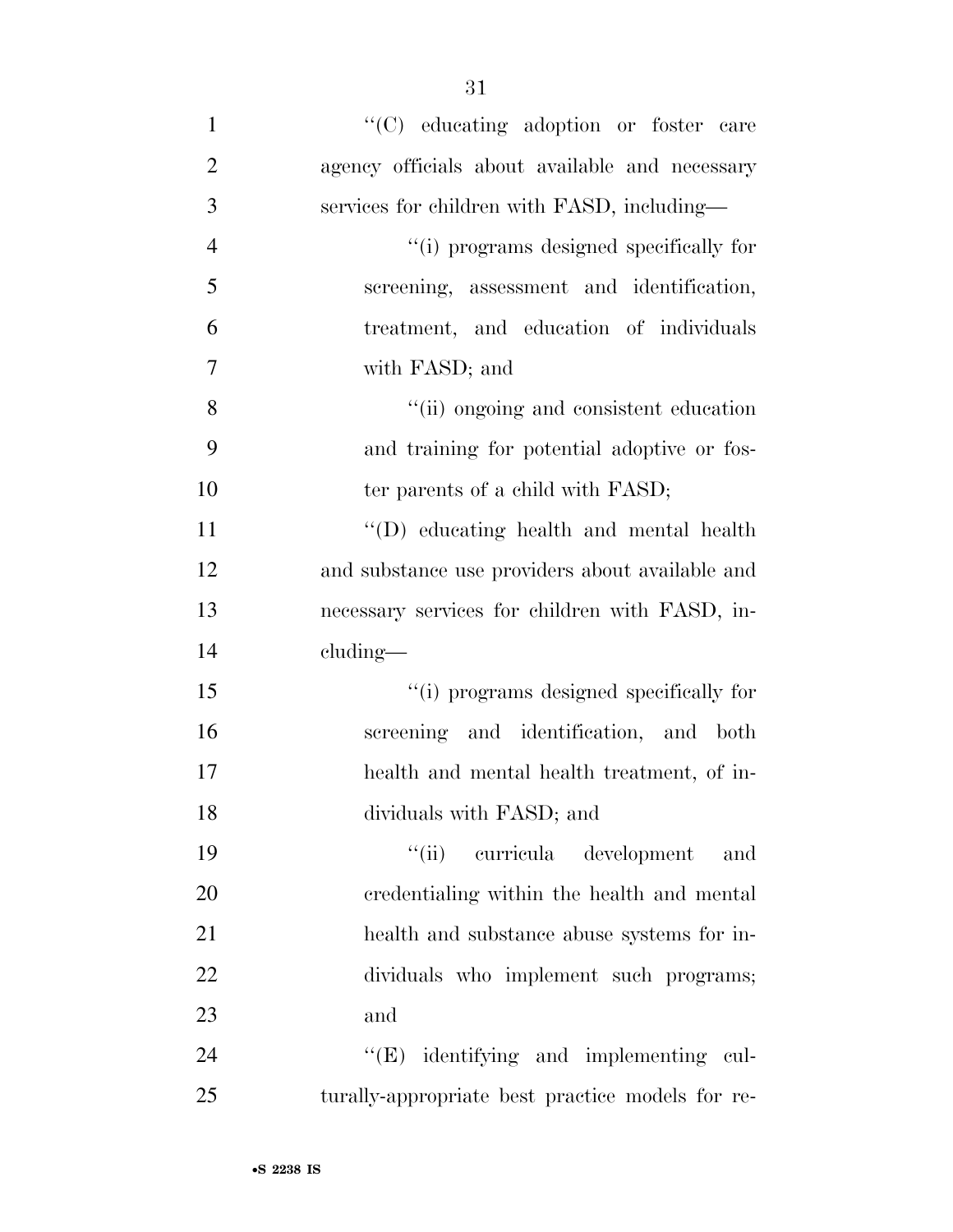ducing alcohol and other substance exposed pregnancies in women at high risk of such preg-nancies.

 ''(2) APPLICATION.—To be eligible for a grant under paragraph (1), an entity shall prepare and submit to the Secretary an application at such time, in such manner, and containing such information as the Secretary may require.

9 "(3) AUTHORIZATION OF APPROPRIATIONS. To carry out this subsection, there is authorized to be appropriated \$5,000,000 for each of fiscal years 2022 through 2027.

13 "(g) TRANSITIONAL SERVICES.—

14 "(1) IN GENERAL.—The Secretary, in coordina- tion with the Administrator of the Health Resources and Services Administration and the Administrator of the Administration for Community Living, shall award demonstration grants, contracts, and coopera- tive agreements to States and local units of govern- ment, Indian Tribes and Tribal organizations, and nongovernmental organizations for the purpose of establishing integrated systems for providing cul- turally-appropriate best practice transitional services for adults affected by prenatal alcohol or substance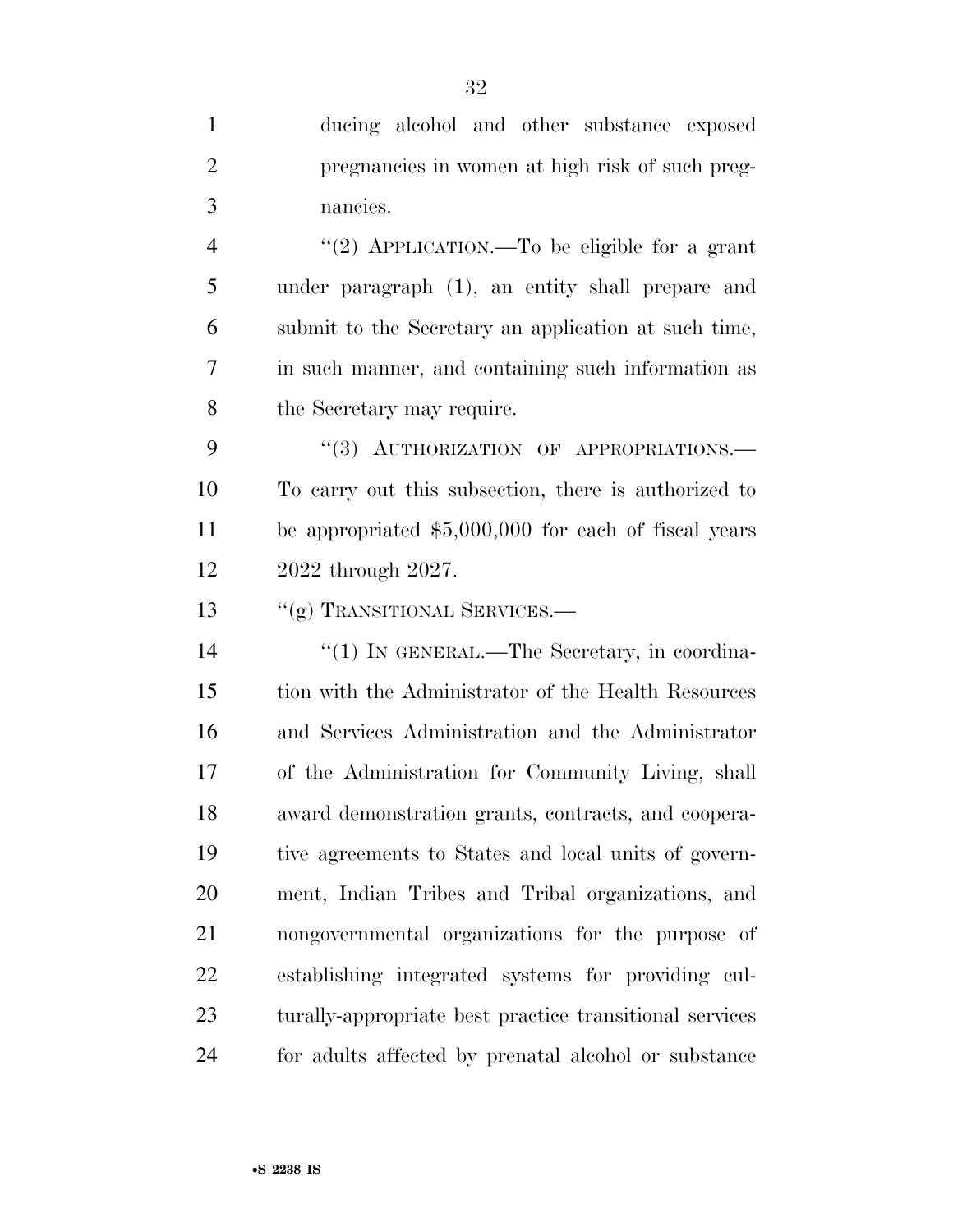exposure and evaluating the effectiveness of such services.

| 3              | "(2) APPLICATION.—To be eligible for a grant,           |
|----------------|---------------------------------------------------------|
| $\overline{4}$ | contract, or cooperative agreement under paragraph      |
| 5              | $(1)$ , an entity shall prepare and submit to the Sec-  |
| 6              | retary an application at such time, in such manner,     |
| 7              | and containing such information as the Secretary        |
| 8              | may reasonably require, including specific creden-      |
| 9              | tials relating to education, skills, training, and con- |
| 10             | tinuing educational requirements relating to FASD.      |
| 11             | "(3) ALLOWABLE USES.—An entity shall use                |
| 12             | amounts received under a grant, contract, or cooper-    |
| 13             | ative agreement under paragraph (1) to carry out        |
| 14             | one or more of the following activities:                |
| 15             | "(A) Provide housing assistance to, or spe-             |
| 16             | cialized housing for, adults with FASD.                 |
| 17             | "(B) Provide FASD-informed vocational                   |
| 18             | training and placement services for adults with         |
| 19             | FASD.                                                   |
| 20             | "(C) Provide medication monitoring serv-                |
| 21             | ices for adults with FASD.                              |
| 22             | "(D) Provide FASD-informed training and                 |
| 23             | support to organizations providing family serv-         |
| 24             | ices or mental health programs and other orga-          |
| 25             | nizations that work with adults with FASD.              |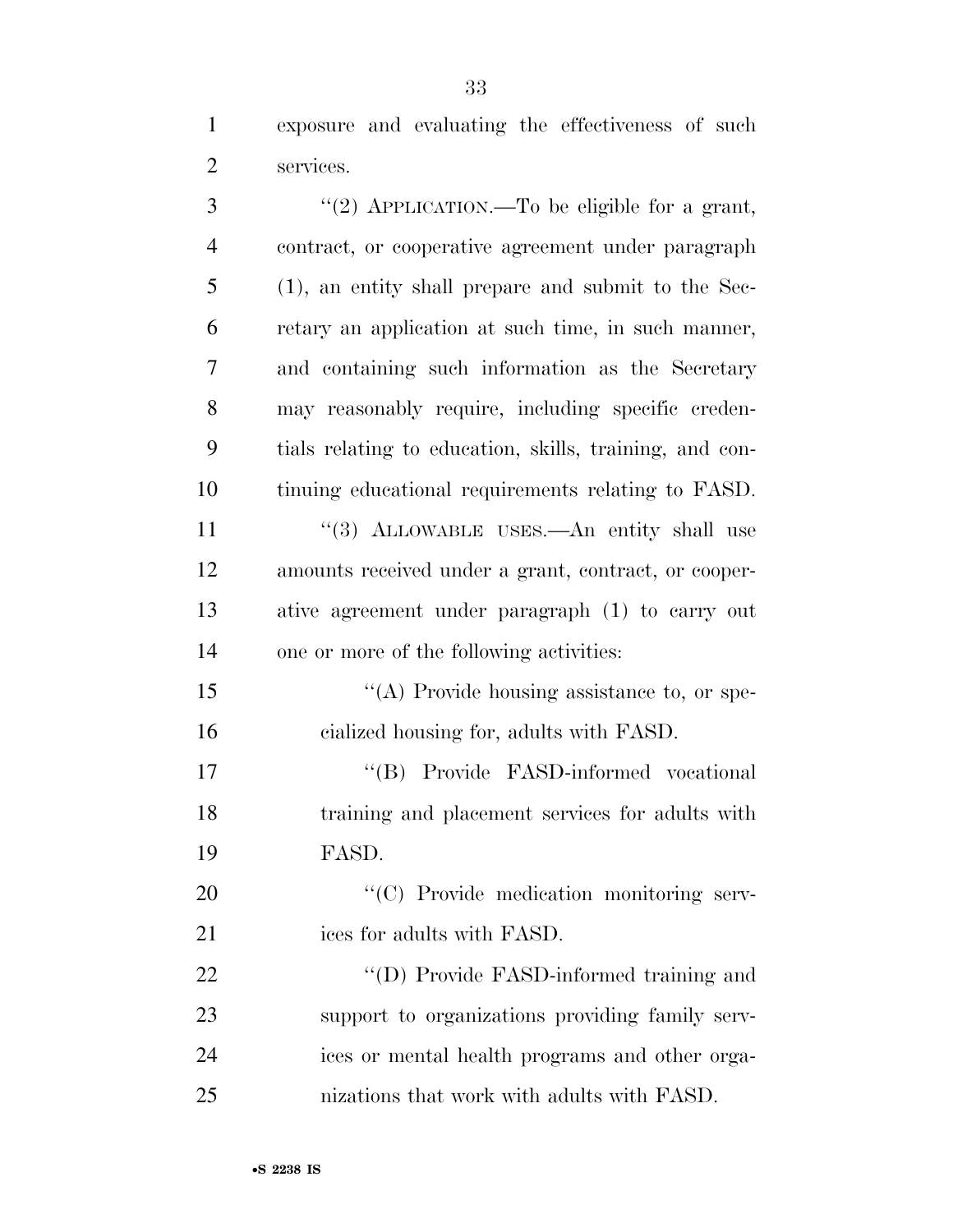| $\mathbf{1}$   | $\lq\lq$ (E) Establish and evaluate housing mod-      |
|----------------|-------------------------------------------------------|
| $\overline{2}$ | els specially designed for adults with FASD.          |
| 3              | $\lq\lq(F)$ Recruit, train and provide mentors        |
| $\overline{4}$ | for individuals with FASD.                            |
| 5              | $\lq\lq (G)$ Other services or programs, as the       |
| 6              | Secretary determines appropriate.                     |
| 7              | "(4) AUTHORIZATION OF APPROPRIATIONS.                 |
| 8              | To carry out this subsection, there is authorized to  |
| 9              | be appropriated $$5,000,000$ for each of fiscal years |
| 10             | 2022 through 2027.                                    |
| 11             | "(h) SERVICES FOR INDIVIDUALS WITH FETAL AL-          |
| 12             | COHOL SPECTRUM DISORDERS.-                            |
| 13             | "(1) IN GENERAL.—The Secretary, in coordina-          |
| 14             | tion with the Assistant Secretary for Mental Health   |
| 15             | and Substance Use, shall make awards of grants, co-   |
| 16             | operative agreements, or contracts to public and      |
| 17             | nonprofit private entities, including Indian tribes   |
| 18             | and tribal organizations, to provide FASD-informed    |
| 19             | culturally-appropriate services to individuals with   |
| 20             | FASD.                                                 |
| 21             | "(2) USE OF FUNDS.—An award under para-               |
| 22             | graph $(1)$ may, subject to paragraph $(4)$ , be used |
| 23             | $to-$                                                 |
| 24             | $\lq\lq$ screen and test individuals to deter-        |
| 25             | mine the type and level of services needed;           |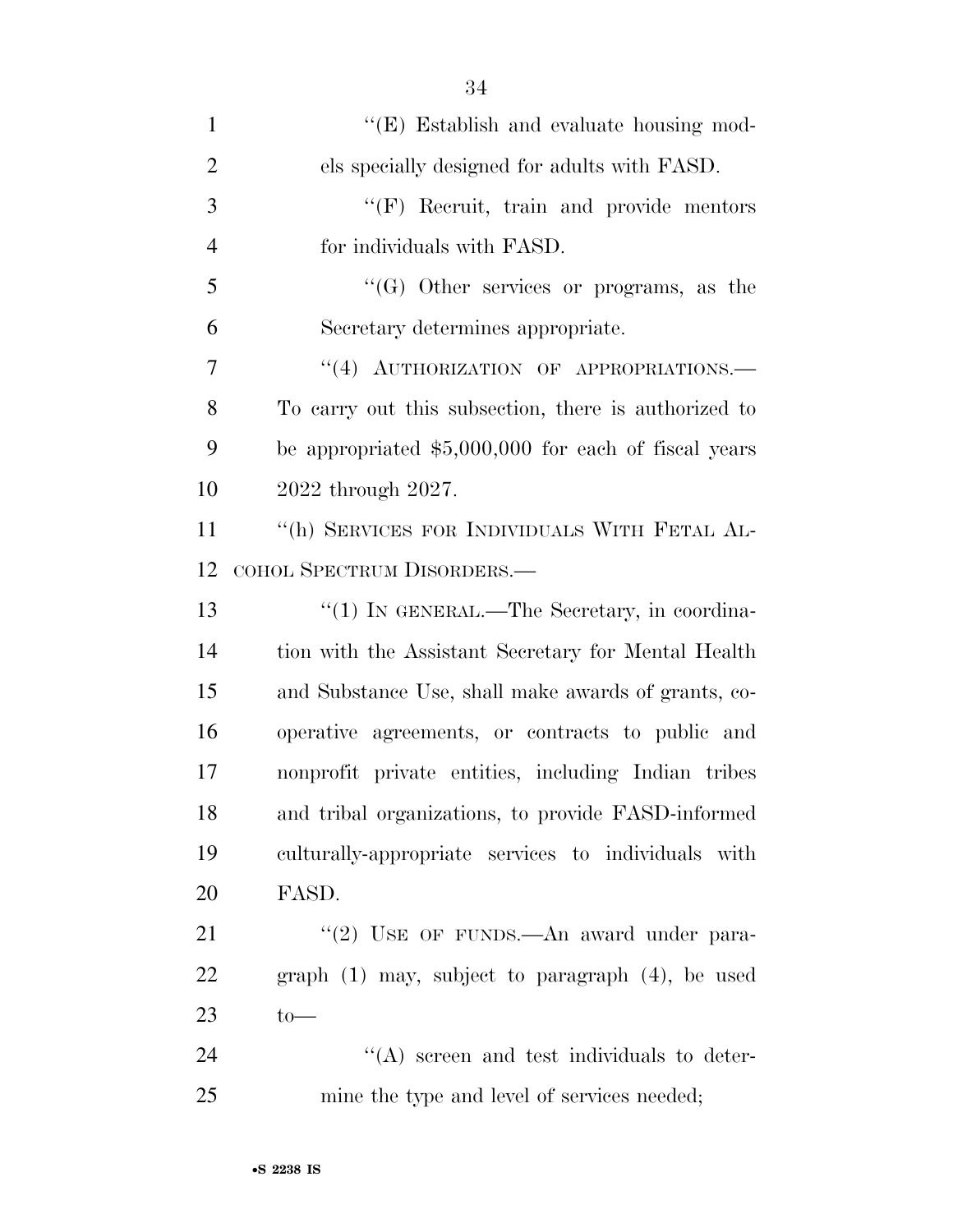| $\mathbf{1}$   | "(B) develop a FASD-informed com-                 |
|----------------|---------------------------------------------------|
| $\overline{2}$ | prehensive plan for providing services to the in- |
| 3              | dividuals;                                        |
| $\overline{4}$ | "(C) provide FASD-informed mental                 |
| 5              | health counseling;                                |
| 6              | "(D) provide FASD-informed substance              |
| 7              | abuse prevention services and treatment, if       |
| 8              | needed;                                           |
| 9              | "(E) coordinate services with other social        |
| 10             | programs including social services, justice sys-  |
| 11             | tem, educational services, health services, men-  |
| 12             | tal health and substance abuse services, finan-   |
| 13             | cial assistance programs, vocational services     |
| 14             | and housing assistance programs;                  |
| 15             | "(F) provide FASD-informed vocational             |
| 16             | services;                                         |
| 17             | "(G) provide FASD-informed health coun-           |
| 18             | seling;                                           |
| 19             | "(H) provide FASD-informed housing as-            |
| 20             | sistance;                                         |
| 21             | conduct FASD-informed parenting<br>``(I)          |
| 22             | skills training;                                  |
| 23             | $\lq\lq(J)$ develop and implement overall FASD-   |
| 24             | informed case management;                         |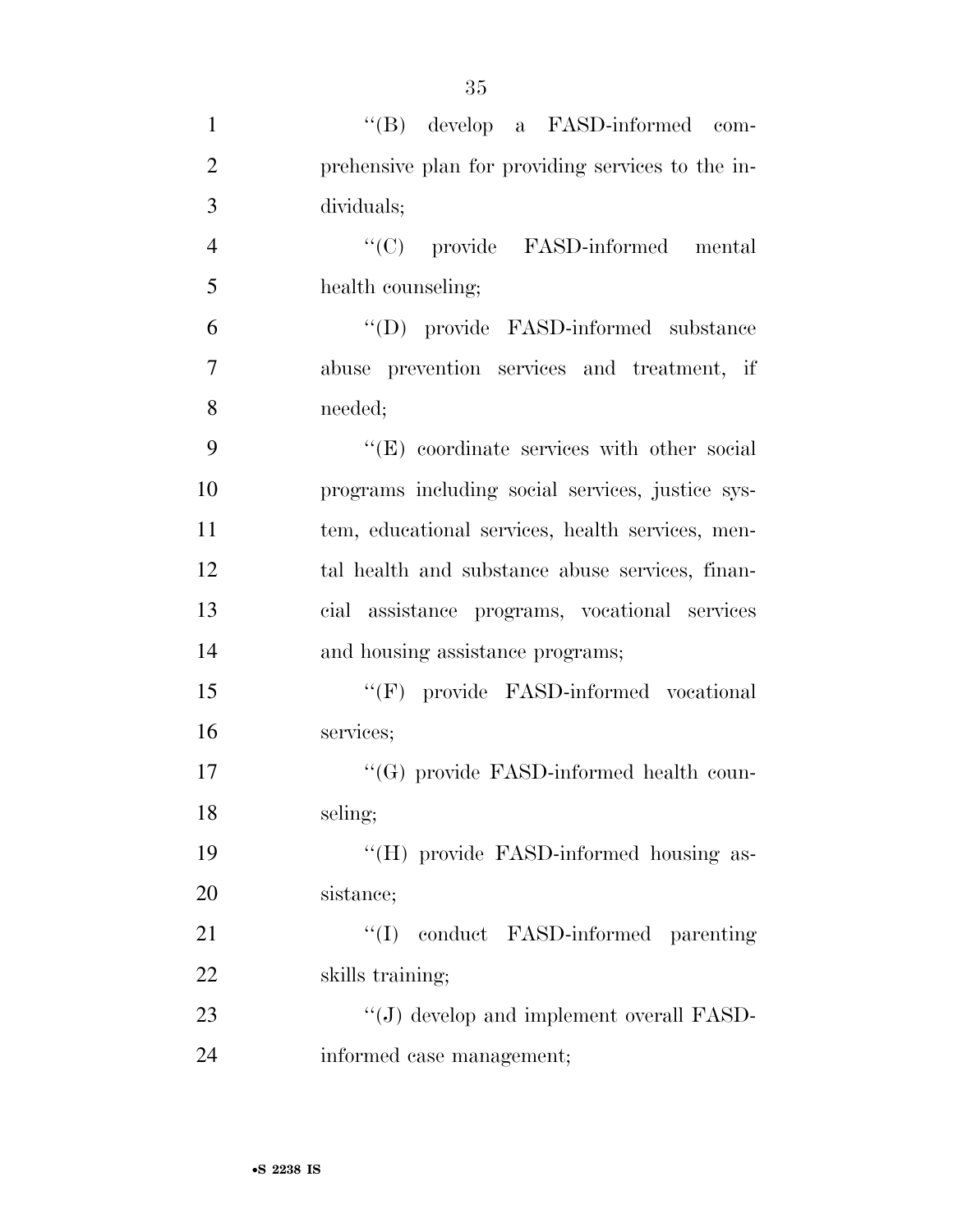| $\mathbf{1}$   | $\lq\lq(K)$ provide supportive services for fami- |
|----------------|---------------------------------------------------|
| $\overline{2}$ | lies of individuals with FASD;                    |
| 3              | "(L) provide respite care for caretakers of       |
| $\overline{4}$ | individuals with FASD;                            |
| 5              | "(M) recruit, train and provide mentors           |
| 6              | for individuals with FASD;                        |
| $\overline{7}$ | "(N) provide FASD-informed educational            |
| 8              | and supportive services to families of individ-   |
| 9              | uals with FASD; and                               |
| 10             | "(O) provide other services and programs,         |
| 11             | to the extent authorized by the Secretary after   |
| 12             | consideration of recommendations made by the      |
| 13             | National Advisory Council on FASD.                |
| 14             | "(3) REQUIREMENTS.—To be eligible to receive      |
| 15             | an award under paragraph (1), an applicant shall— |
| 16             | $\lq\lq$ demonstrate that the program will be     |
| 17             | part of a coordinated, comprehensive system of    |
| 18             | care for such individuals;                        |
| 19             | "(B) demonstrate an established commu-            |
| 20             | nication with other social programs in the com-   |
| 21             | munity including social services, justice system, |
| 22             | financial assistance programs, health services,   |
| 23             | educational services, mental health and sub-      |
| 24             | stance abuse services, vocational services and    |
| 25             | housing assistance services;                      |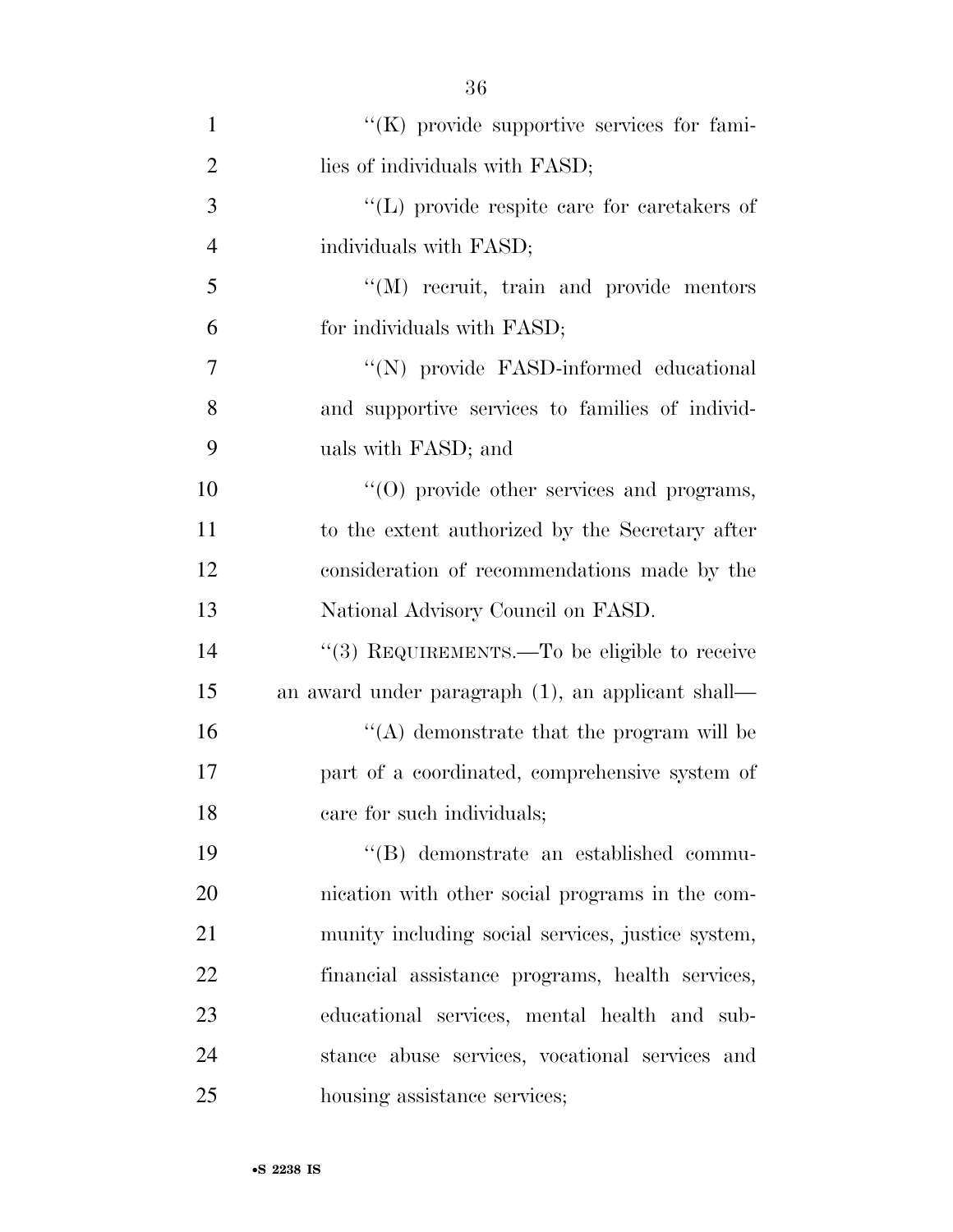| $\mathbf{1}$   | "(C) have a qualified staff of medical,               |
|----------------|-------------------------------------------------------|
| $\overline{2}$ | mental health or other professionals with a his-      |
| $\mathfrak{Z}$ | tory of working with individuals with FASD;           |
| $\overline{4}$ | $\lq\lq$ (D) provide assurance that the services      |
| 5              | will be provided in a culturally and linguistically   |
| 6              | appropriate manner; and                               |
| 7              | "(E) provide assurance that at the end of             |
| 8              | the 5-year award period, other mechanisms will        |
| 9              | be identified to meet the needs of the individ-       |
| 10             | uals and families served under such award.            |
| 11             | "(4) RELATIONSHIP TO PAYMENTS UNDER                   |
| 12             | OTHER PROGRAMS.—An award may be made under            |
| 13             | paragraph (1) only if the applicant involved agrees   |
| 14             | that the award will not be expended to pay the ex-    |
| 15             | penses of providing any service under this section to |
| 16             | an individual to the extent that payment has been     |
| 17             | made, or can reasonably be expected to be made,       |
| 18             | with respect to such expenses—                        |
| 19             | $\lq\lq$ under any State compensation pro-            |
| 20             | gram, under an insurance policy, or under any         |
| 21             | Federal or State or Tribal health benefits pro-       |
| 22             | grams; or                                             |
| 23             | $\lq\lq (B)$ by an entity that provides health        |
| 24             | services on a prepaid basis.                          |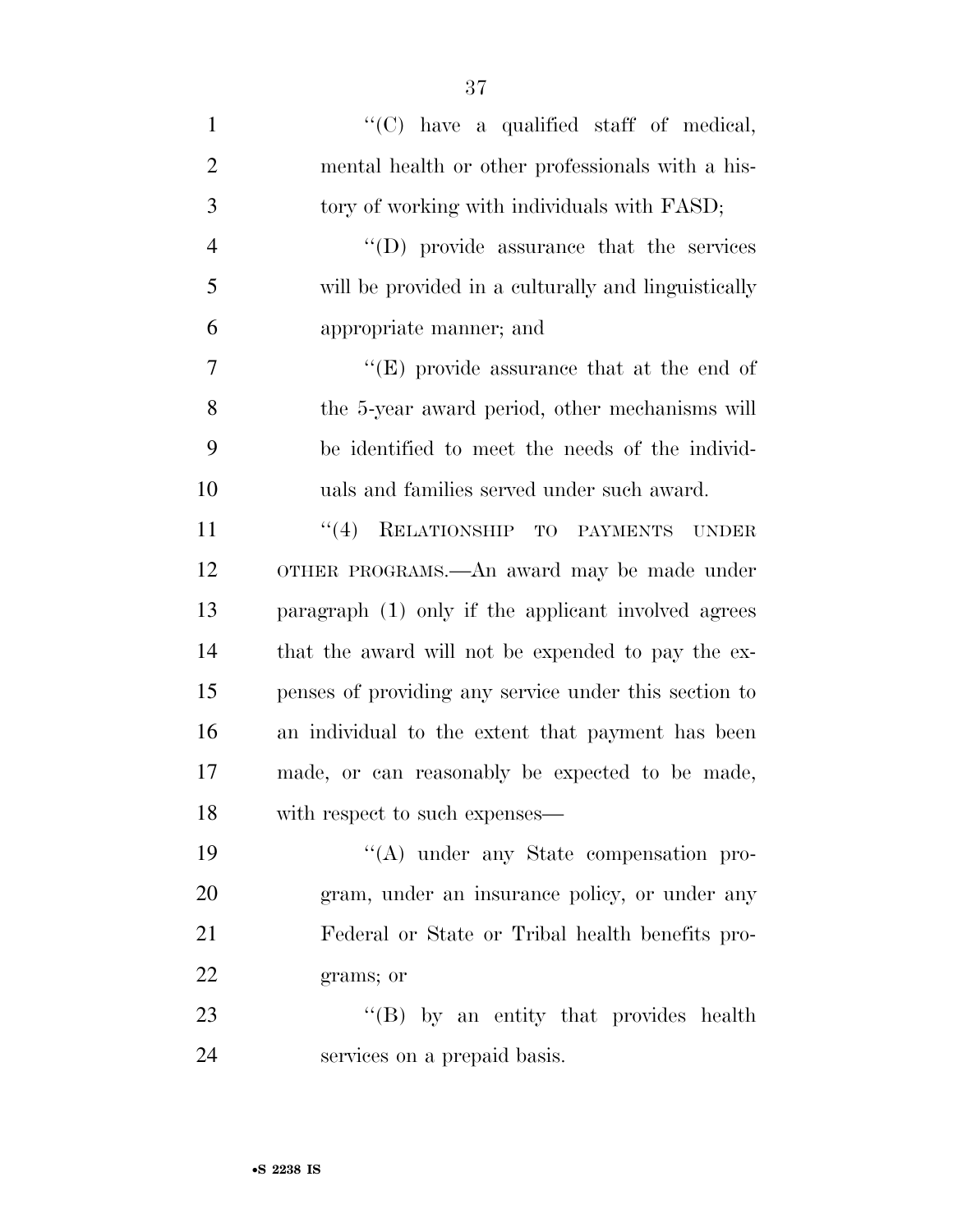| $\mathbf{1}$   | "(5) DURATION OF AWARDS.—With respect to             |
|----------------|------------------------------------------------------|
| $\overline{2}$ | any award under paragraph (1), the period during     |
| 3              | which payments under such award are made to the      |
| $\overline{4}$ | recipient may not exceed 5 years.                    |
| 5              | "(6) EVALUATION.—The Secretary shall evalu-          |
| 6              | ate each project carried out under paragraph (1)     |
| 7              | and shall disseminate the findings with respect to   |
| 8              | each such evaluation to appropriate public and pri-  |
| 9              | vate entities, including the National Advisory Coun- |
| 10             | cil on FASD.                                         |
| 11             | " $(7)$ FUNDING.—                                    |
| 12             | "(A) AUTHORIZATION OF APPROPRIA-                     |
| 13             | TIONS.—For the purpose of carrying out this          |
| 14             | subsection, there is authorized to be appro-         |
| 15             | priated $$10,000,000$ for each fiscal years $2022$   |
| 16             | through 2027.                                        |
| 17             | "(B) ALLOCATION. - Of the amounts ap-                |
| 18             | propriated under subparagraph (A) for a fiscal       |
| 19             | year, not more than \$300,000 shall, for the         |
| 20             | purposes relating to FASD, be made available         |
| 21             | for collaborative, coordinated interagency ef-       |
| 22             | forts with the National Institute on Alcohol         |
| 23             | Abuse and Alcoholism, National Institute on          |
| 24             | Mental Health, the Eunice Kennedy Shriver            |
| 25             | National Institute of Child Health and Human         |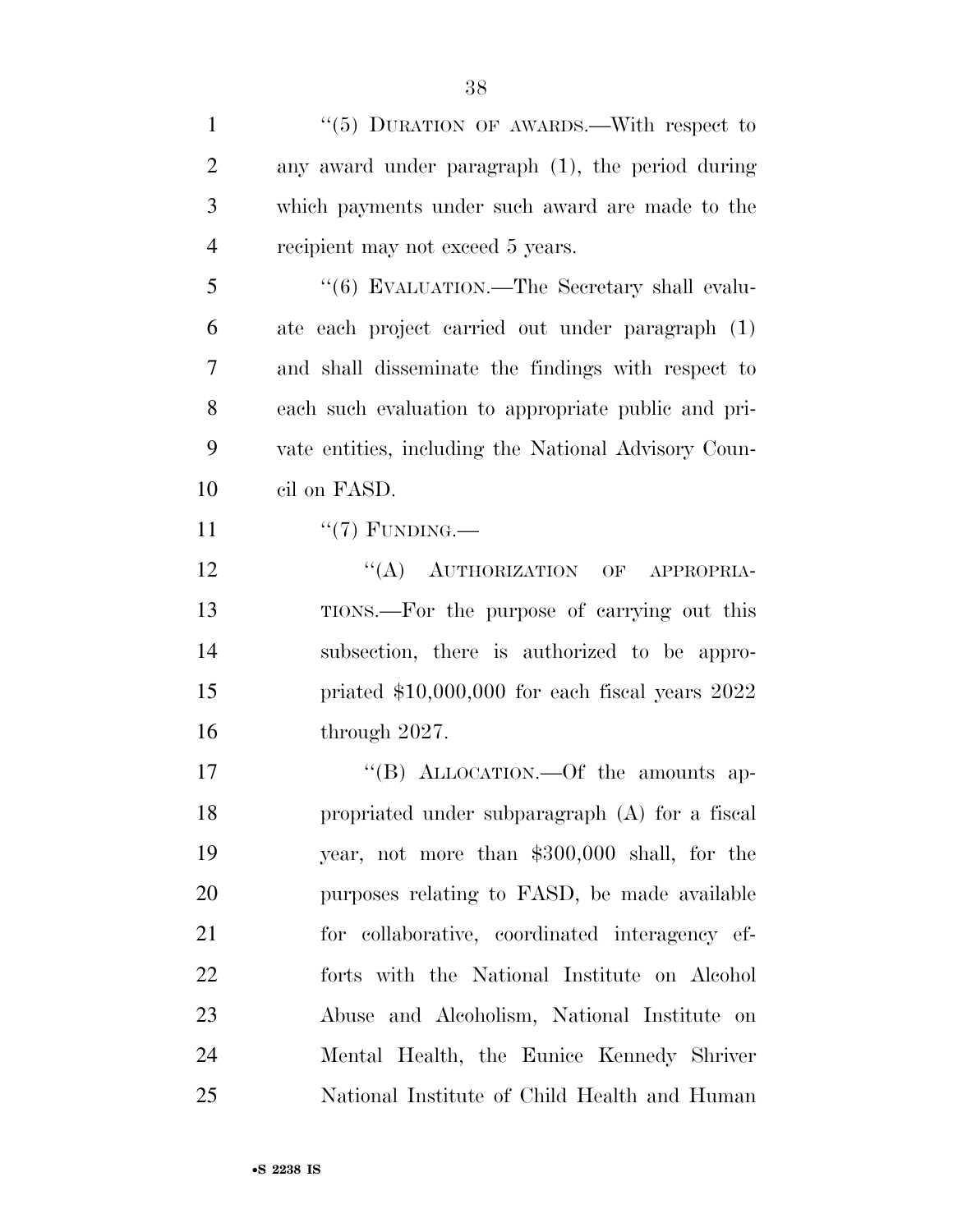| $\mathbf{1}$   | Development, the Health Resources and Serv-     |
|----------------|-------------------------------------------------|
| $\overline{2}$ | ices Administration, the Agency for Healthcare  |
| 3              | Research and Quality, the Administration for    |
| $\overline{4}$ | Community Living, the Centers for Disease       |
| 5              | Control and Prevention, the Department of       |
| 6              | Education, the Department of Justice, and       |
| 7              | other agencies, as determined by the Secretary. |
| 8              | Interagency collaborative efforts may include—  |
| 9              | "(i) the evaluation of existing pro-            |
| 10             | grams for efficacy;                             |
| 11             | "(ii) the development of new evidence-          |
| 12             | based or best practice programs for pre-        |
| 13             | vention of prenatal alcohol and other sub-      |
| 14             | stance exposure, and interventions for indi-    |
| 15             | viduals with FASD and their families;           |
| 16             | "(iii) the facilitation of translation          |
| 17             | and transition of existing evidence-based,      |
| 18             | best practices or culturally-appropriate        |
| 19             | prevention and intervention programs into       |
| 20             | general and community practice; and             |
| 21             | "(iv) engaging in Tribal consultation           |
| 22             | to ensure that Indian Tribes and Tribal or-     |
| 23             | ganizations are able to develop culturally-     |
| 24             | appropriate services and interventions for      |
| 25             | prenatal alcohol and other substance expo-      |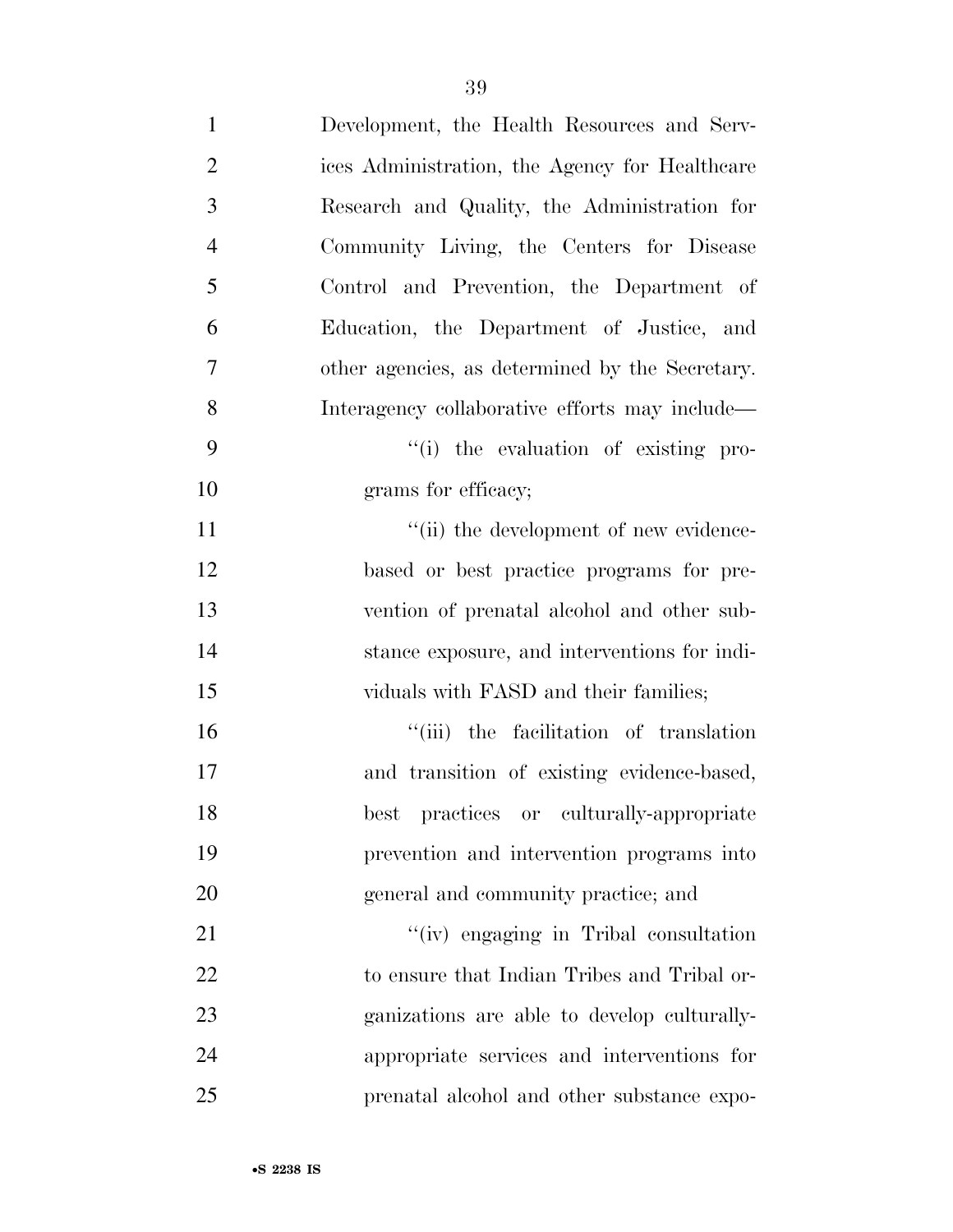|   | sure, and interventions for individuals with |
|---|----------------------------------------------|
|   | FASD and other conditions related to pre-    |
| 3 | natal substance exposure and their fami-     |
|   | $\overline{\text{lies}}$ .                   |

#### **SEC. 4. NATIONAL ADVISORY COUNCIL ON FSAD.**

 Part O of title III of the Public Health Service Act (42 U.S.C. 280f et seq.), as amended by section 2, is fur- ther amended by inserting after section 339H the fol-lowing:

#### **''SEC. 399H–1. NATIONAL ADVISORY COUNCIL ON FASD.**

 ''(a) IN GENERAL.—The Secretary shall establish an advisory council to be known as the National Advisory Council on FASD (referred to in this section as the 'Coun- cil') to foster coordination and cooperation among all Fed- eral and non-Federal members and their constituencies that conduct or support FASD and other conditions re- lated to prenatal substance exposure research, programs, and surveillance, and otherwise meet the general needs of populations actually or potentially impacted by FASD and other conditions related to prenatal substance exposure. ''(b) MEMBERSHIP.—The Council shall be composed of 23 members as described in paragraphs (1) and (2). 23 "(1) FEDERAL MEMBERSHIP.—Members of the Council shall include representatives of the following Federal agencies: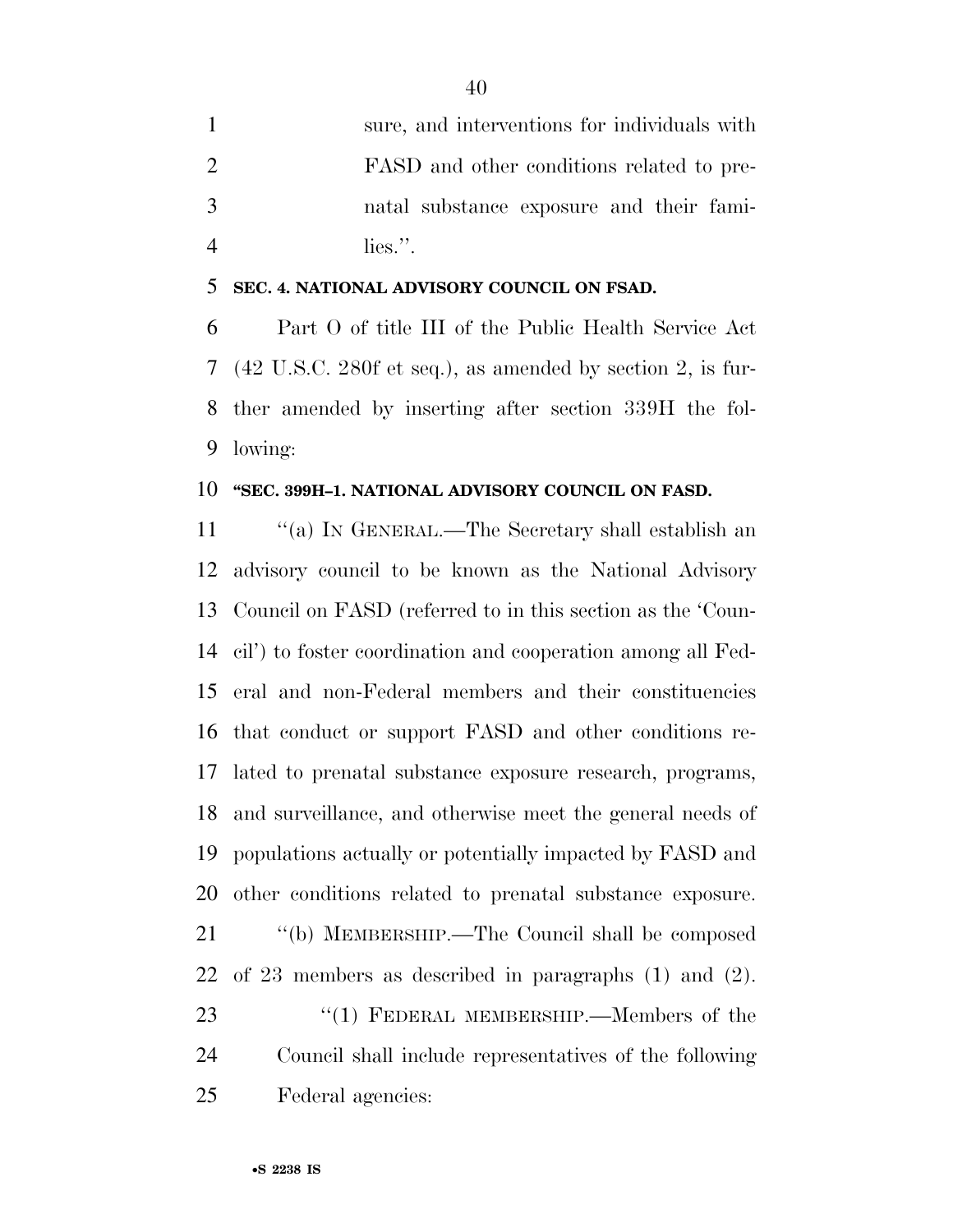| $\mathbf{1}$   | "(A) The National Institute on Alcohol              |
|----------------|-----------------------------------------------------|
| $\overline{2}$ | Abuse and Alcoholism.                               |
| 3              | "(B) The National Institute on Drug                 |
| $\overline{4}$ | Abuse.                                              |
| 5              | "(C) The Centers for Disease Control and            |
| 6              | Prevention.                                         |
| 7              | "(D) The Health Resources and Services"             |
| 8              | Administration.                                     |
| 9              | "(E) The Substance Abuse and Mental                 |
| 10             | Health Services Agency.                             |
| 11             | "(F) The Office of Special Education and            |
| 12             | Rehabilitative Services.                            |
| 13             | $\lq\lq(G)$ The Office of Justice Programs.         |
| 14             | "(H) The Indian Health Service.                     |
| 15             | "(I) The Interagency Coordinating Com-              |
| 16             | mittee on Fetal Alcohol Spectrum Disorders.         |
| 17             | "(J) The Agency for Healthcare Research             |
| 18             | and Quality.                                        |
| 19             | "(2) NON-FEDERAL MEMBERS.—Additional                |
| 20             | non-Federal public and private sector members of    |
| 21             | the Council shall be nominated by the Interagency   |
| 22             | Coordinating Committee on Fetal Alcohol Spectrum    |
| 23             | Disorders and appointed by the Secretary, and shall |
| 24             | be staffed by the Office of the Assistant Secretary |
| 25             | for Planning and Evaluation of the Department of    |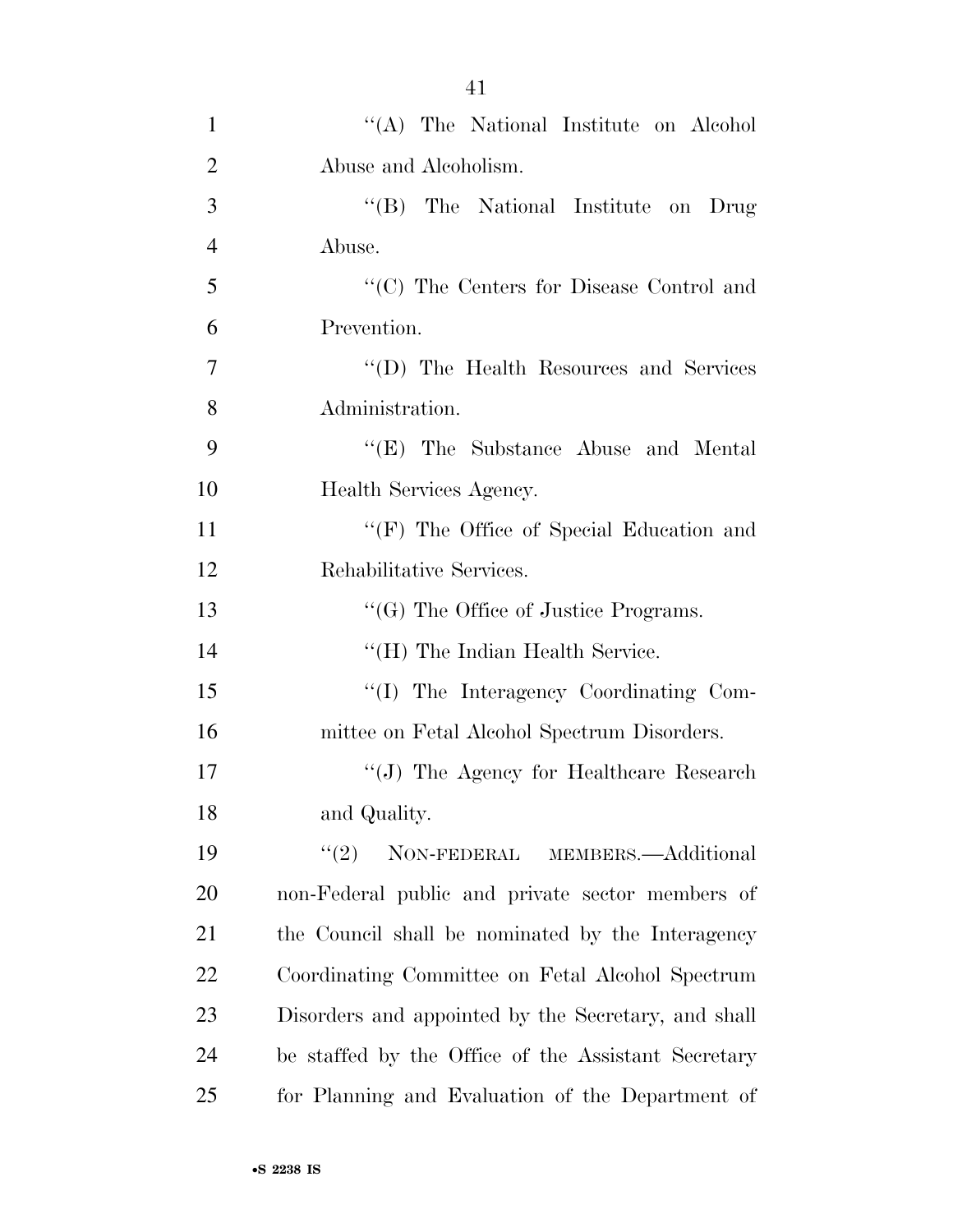| $\mathbf{1}$   | Health and Human Services. Such members shall in-  |
|----------------|----------------------------------------------------|
| $\overline{2}$ | clude—                                             |
| 3              | $\cdot$ (A) at least one individual with FASD or   |
| $\overline{4}$ | a parent or legal guardian of an individual with   |
| 5              | FASD;                                              |
| 6              | $\lq\lq$ at least one individual or a parent or    |
| 7              | legal guardian of an individual with a condition   |
| 8              | related to prenatal substance exposure;            |
| 9              | $\cdot$ (C) at least one birth mother of an indi-  |
| 10             | vidual with FASD;                                  |
| 11             | $\lq\lq$ (D) at least one representative from the  |
| 12             | FASD Study Group of the Research Society on        |
| 13             | Alcoholism;                                        |
| 14             | "(E) at least one representative of the Na-        |
| 15             | tional Organization on Fetal Alcohol Syndrome;     |
| 16             | $\lq\lq(F)$ at least one representative of a lead- |
| 17             | ing statewide advocacy and service organization    |
| 18             | for individuals with FASD and their families;      |
| 19             | $\lq\lq(G)$ at least one representative of the     |
| 20             | FASD Center for Excellence established under       |
| 21             | section $399H-3$ ;                                 |
| 22             | $H(H)$ at least 2 representatives from State       |
| 23             | or Tribal advisory groups receiving an award       |
| 24             | under section $399H(d)$ ; and                      |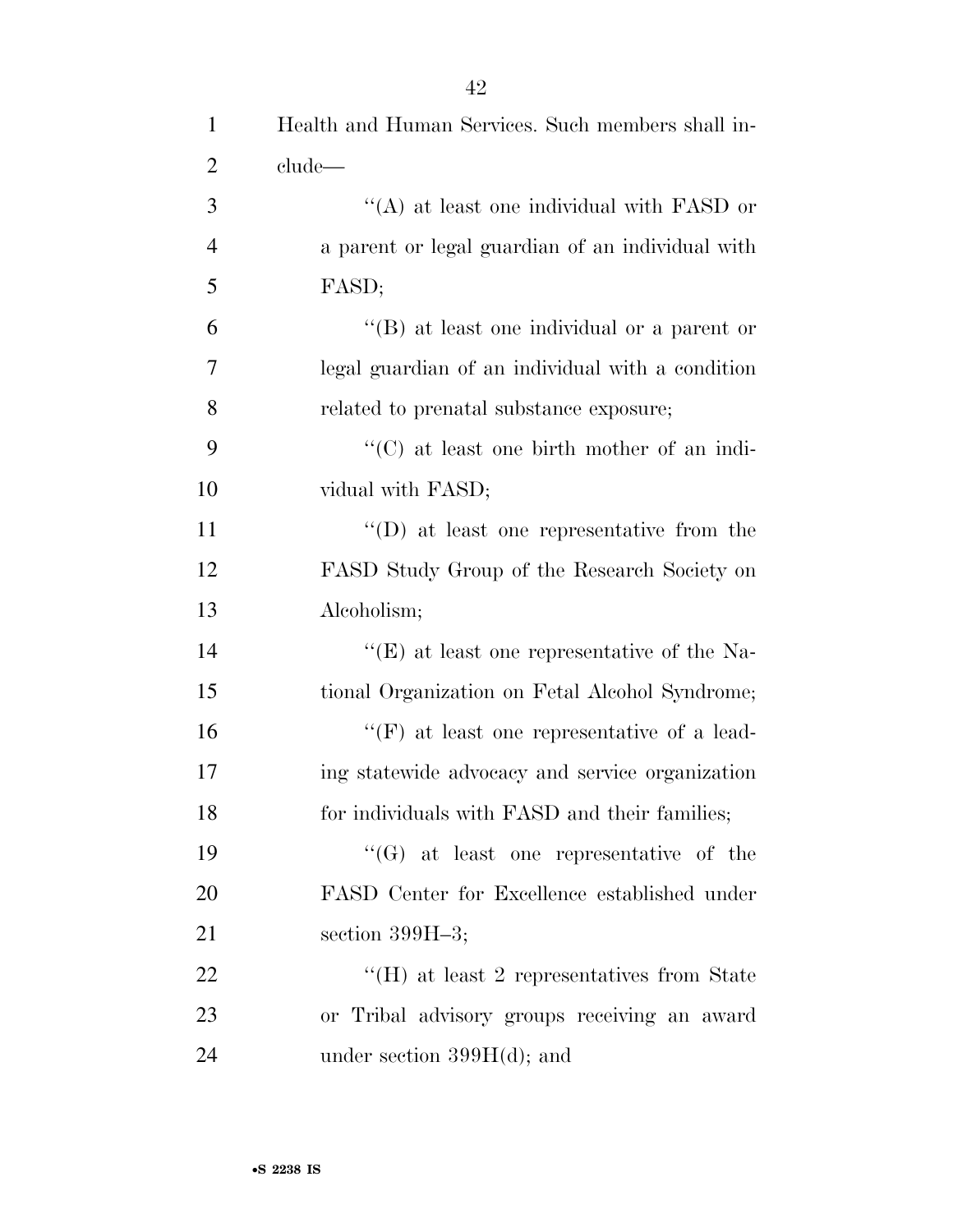| $\mathbf{1}$   | $\lq\lq$ representatives with interest and ex-        |
|----------------|-------------------------------------------------------|
| $\overline{2}$ | pertise in FASD from the private sector of pe-        |
| 3              | diatricians, obstetricians and gynecologists, sub-    |
| $\overline{4}$ | stance abuse and mental health care providers,        |
| 5              | family and juvenile court judges and justice and      |
| 6              | corrections programming and services, or spe-         |
| 7              | cial education and social work professionals.         |
| 8              | "(3) APPOINTMENT TIMING.—The members of               |
| 9              | the Council described in paragraph (2) shall be ap-   |
| 10             | pointed by the Secretary not later than 6 months      |
| 11             | after the date of enactment of the Advancing FASD     |
| 12             | Research, Services and Prevention Act.                |
| 13             | "(c) FUNCTIONS.—The Council shall—                    |
| 14             | $\lq(1)$ advise Federal, State, Tribal and local pro- |
| 15             | grams and research concerning FASD and other          |
| 16             | conditions related to prenatal substance exposure,    |
| 17             | including programs and research concerning edu-       |
| 18             | cation and public awareness for relevant service pro- |
| 19             | viders, reducing the incidence of prenatal alcohol    |
| 20             | and other substance exposure in pregnancies, med-     |
| 21             | ical and mental diagnosis, interventions for women    |
| 22             | at-risk of giving birth with FASD and beneficial      |
| 23             | services and supports for individuals with FASD and   |
| 24             | their families;                                       |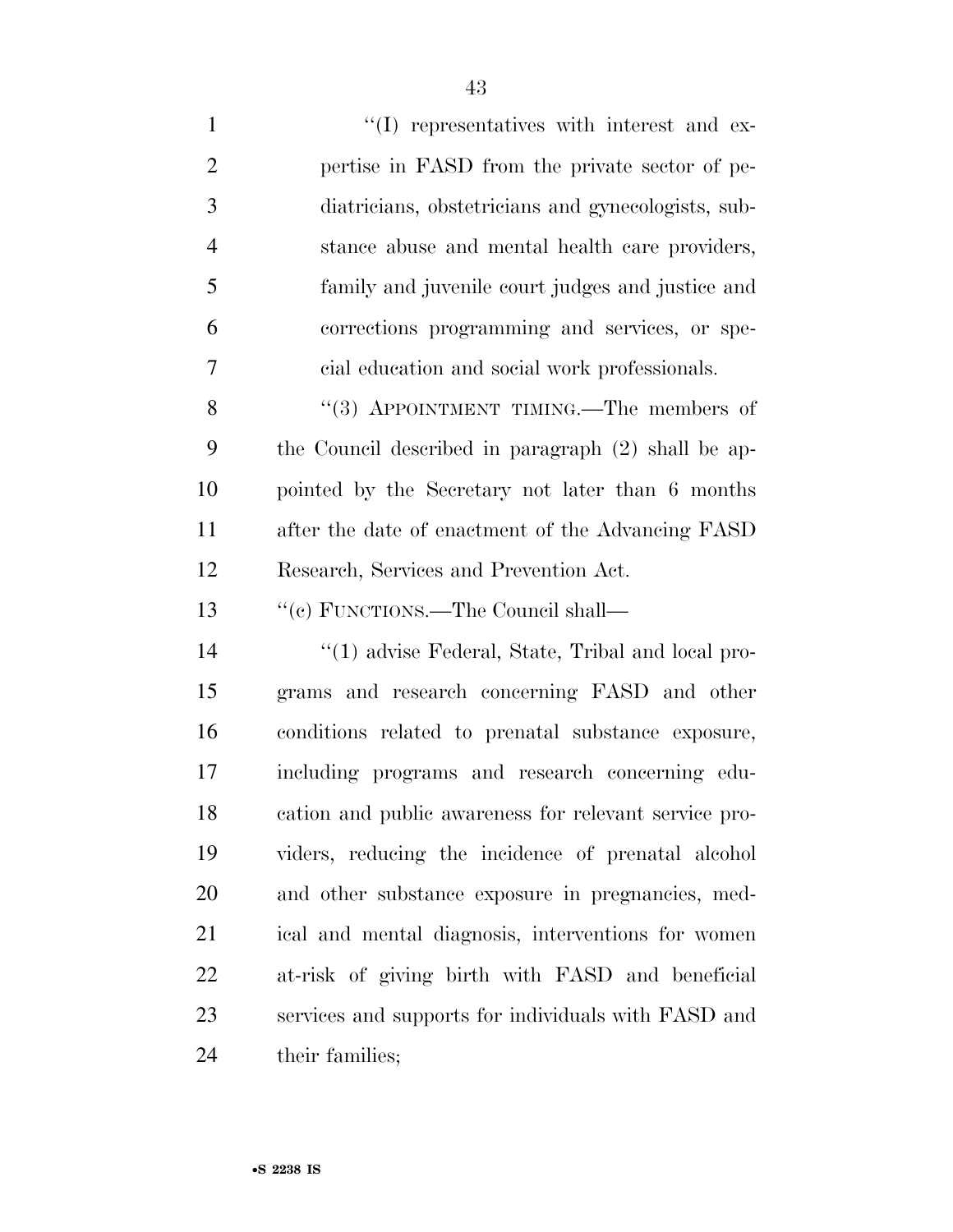| $\mathbf{1}$   | $\lq(2)$ coordinate its efforts with the Interagency             |
|----------------|------------------------------------------------------------------|
| $\overline{2}$ | Committee on Fetal Alcohol Spectrum Disorders;                   |
| 3              | "(3) develop a summary of advances in FASD                       |
| $\overline{4}$ | research related to prevention, treatment, screening,            |
| 5              | diagnosis, and interventions;                                    |
| 6              | $\cdot$ (4) make recommendations for the FASD re-                |
| 7              | search program to the Director of the National In-               |
| 8              | stitute of Alcohol Abuse and Alcoholism;                         |
| 9              | $(5)$ review the 2009 report of the National                     |
| 10             | Task Force on FAS entitled, 'A Call to Action' and               |
| 11             | other reports on FASD and the adverse impact of                  |
| 12             | prenatal substance exposure;                                     |
| 13             | $"(6)$ develop a summary of advances in practice                 |
| 14             | and programs relevant to FASD prevention, treat-                 |
| 15             | ment, early screening, diagnosis, and interventions;             |
| 16             | and                                                              |
| 17             | (4(7))<br>make<br>recommendations on<br>national<br>$\mathbf{a}$ |
| 18             | agenda to reduce the prevalence and the associated               |
| 19             | impact of FASD and other conditions related to pre-              |
| 20             | natal substance exposure and improve the quality of              |
| 21             | life of individuals and families impacted by FASD or             |
| 22             | the adverse effects of prenatal substance exposure,              |
| 23             | including—                                                       |
| 24             | "(A) proposed Federal budgetary require-                         |
| 25             | ments for FASD research and related services                     |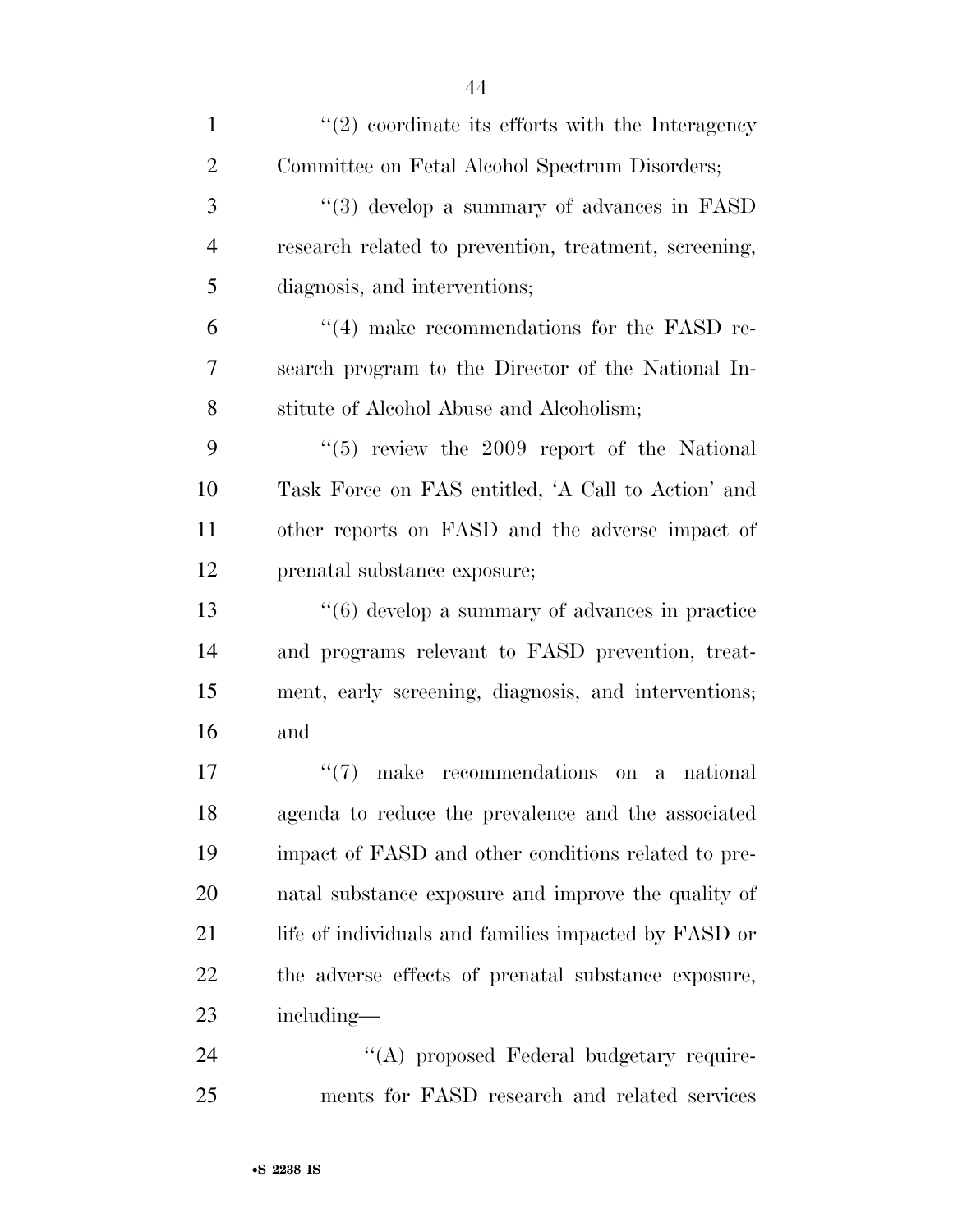and support activities for individuals with FASD;

3 ''(B) recommendations to ensure that FASD research, and services and support ac- tivities to the extent practicable, of the Depart- ment of Health and Human Services and of other Federal departments and agencies, are not unnecessarily duplicative;

 $\langle ^{\prime}(C) \rangle$  identification of existing Federal pro- grams that could be used to identify and assist individuals with FASD and other conditions re-12 lated to substance exposed pregnancies;

 ''(D) identification of gaps or barriers for individuals living with, or impacted by, FASD in accessing diagnostic, early intervention, and support services;

 $\langle (E) \rangle$  identification of prevention strategies, including education campaigns and options, such as product warnings and other mecha- nisms to raise awareness of the risks associated 21 with prenatal alcohol consumption;

 $\text{``(F)}$  identification of current diagnostic methods and practices for the identification of FASD and identify gaps or barriers for achiev-ing diagnostic capacity throughout the United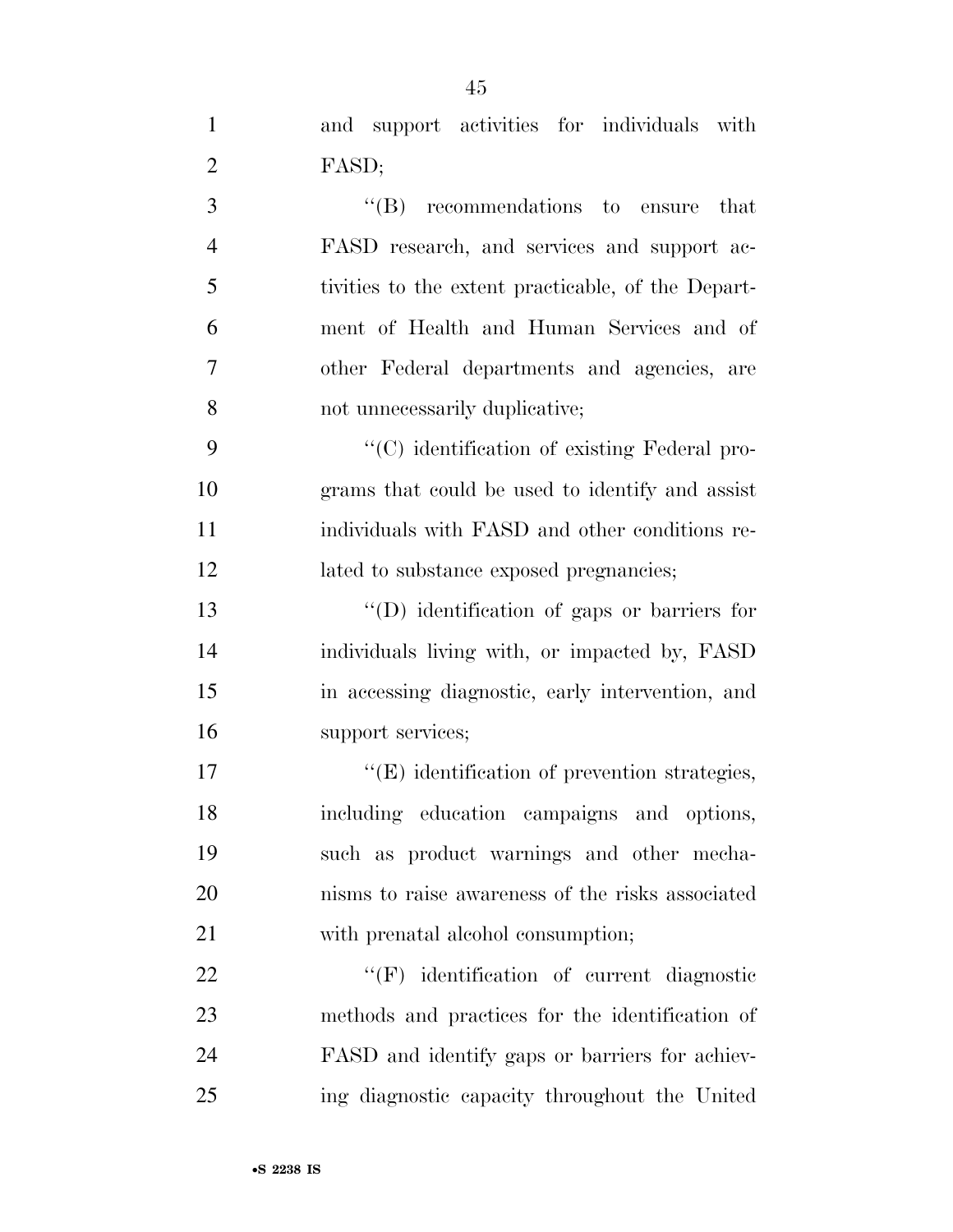| $\mathbf{1}$   | States based on current estimated prevalence of             |
|----------------|-------------------------------------------------------------|
| $\overline{2}$ | FASD;                                                       |
| 3              | $\lq\lq(G)$ recommendations for research or                 |
| $\overline{4}$ | other measures to increase diagnostic capacity              |
| 5              | to meet the needs of the estimated number of                |
| 6              | individuals with FASD;                                      |
| 7              | $\lq\lq(H)$ identification and enhancement of               |
| 8              | culturally-appropriate or best practice ap-                 |
| 9              | proaches and models of care to reduce the inci-             |
| 10             | dence of FASD; and                                          |
| 11             | $\lq\lq$ identification and enhancement of best             |
| 12             | practice approaches and models of care to in-               |
| 13             | support and treat individuals with<br>crease                |
| 14             | FASD, and to make recommendations for a                     |
| 15             | broad model comprehensive community ap-                     |
| 16             | proach to the overall problem of prenatal alco-             |
| 17             | hol and other harmful substance exposure.                   |
| 18             | "(d) REPORT TO CONGRESS AND THE PRESIDENT.—                 |
| 19             | The Council shall submit to Congress and to the Presi-      |
| 20             | $d$ ent—                                                    |
| 21             | $\cdot$ (1) an update on the summary of advances de-        |
| 22             | scribed in paragraphs $(3)$ and $(6)$ of subsection $(e)$ , |
| 23             | not later than 2 years after the date of enactment          |
| 24             | of the Advancing FASD Research, Services and Pre-           |
| 25             | vention Act;                                                |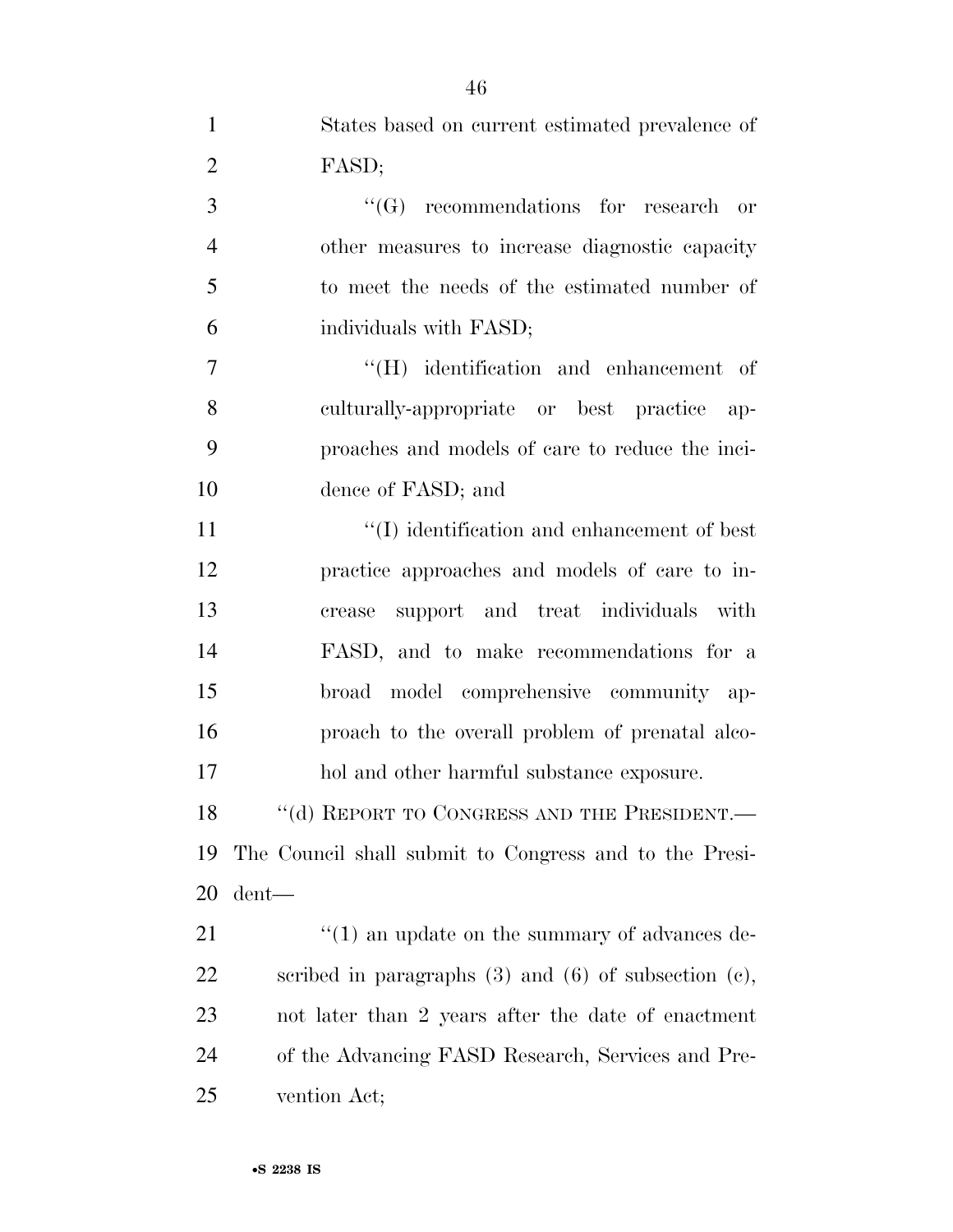achieving the objectives outlined in such agenda, not later than 4 years after the date of enactment of such Act; and

 $(3)$  a final report that provides a summary of advances described in paragraphs (3) and (6) of sub- section (c), and an update to the national agenda described in subsection (c)(7), not later than Sep-tember 30, 2027.

11 " (e) AUTHORIZATION OF APPROPRIATIONS.—There is authorized to be appropriated to carry out this section \$2,000,000 for each of fiscal years 2022 through 2027.''.

 **SEC. 5. INTERAGENCY COORDINATING COMMITTEE ON FETAL ALCOHOL SPECTRUM DISORDERS.** 

 Subpart 14 of part C of title IV of the Public Health Service Act (42 U.S.C. 285n et seq.) is amended by adding at the end the following:

 **''SEC. 464K. INTERAGENCY COORDINATING COMMITTEE ON FETAL ALCOHOL SPECTRUM DISORDERS.** 

21 "(a) IN GENERAL.—The Director of the Institute shall provide for the continuation of the 'Interagency Co- ordinating Committee on Fetal Alcohol Spectrum Dis- orders' (referred to in this section as the 'Committee') so that such Committee may—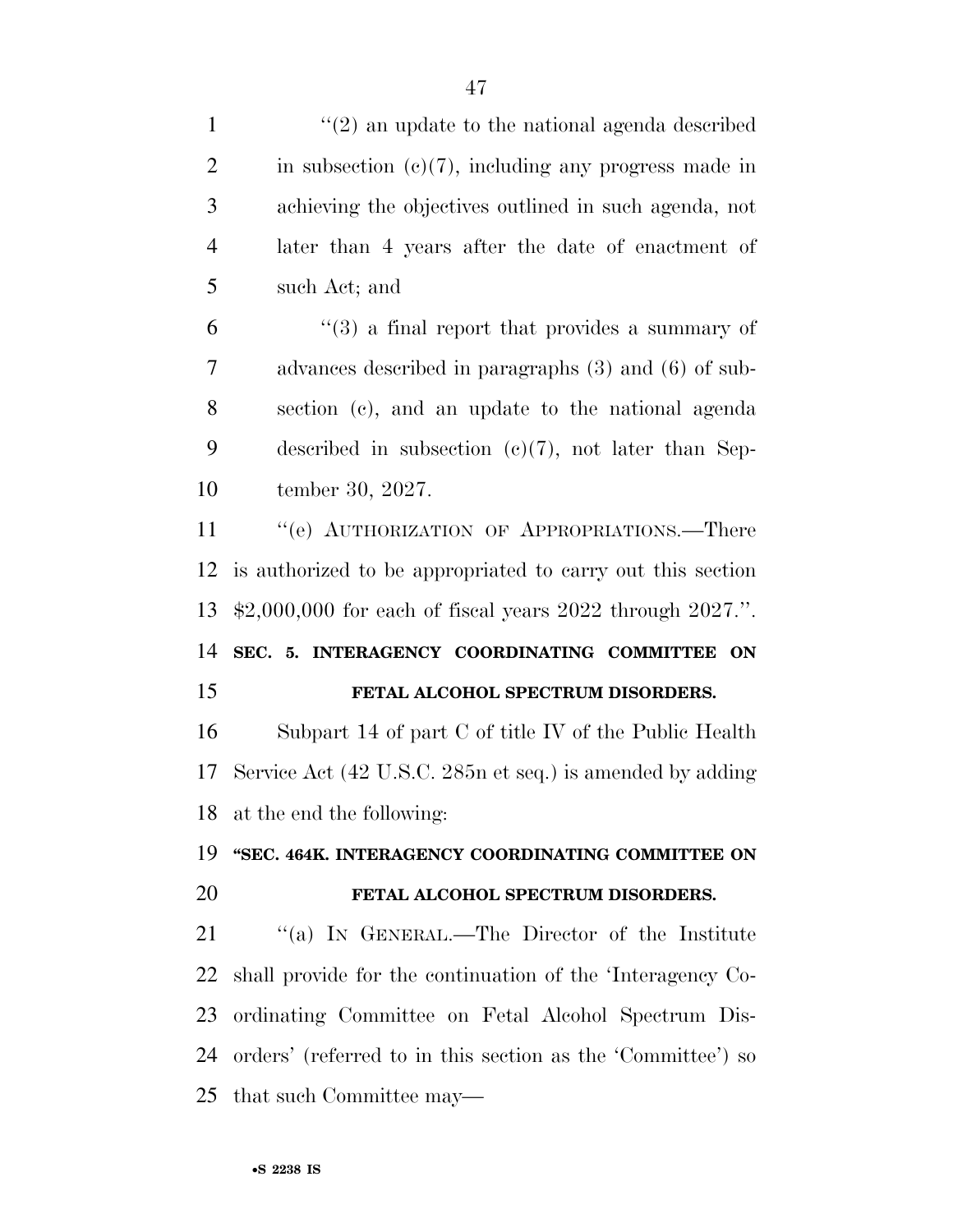| $\mathbf{1}$   | $\lq(1)$ coordinate activities conducted by the Fed-            |
|----------------|-----------------------------------------------------------------|
| $\overline{2}$ | eral Government on FASD, including convening                    |
| 3              | meetings, establishing work groups, sharing informa-            |
| $\overline{4}$ | tion, and facilitating and promoting collaborative              |
| 5              | projects among Federal agencies, the National Advi-             |
| 6              | sory Council on FASD established under section                  |
| $\overline{7}$ | 399H-1, and outside partners;                                   |
| 8              | $\lq(2)$ support organizations of appropriate med-              |
| 9              | ical and mental health professionals in their develop-          |
| 10             | ment and refinement of evidence-based clinical diag-            |
| 11             | nostic guidelines and criteria for all fetal alcohol            |
| 12             | spectrum disorders in collaboration with other Fed-             |
| 13             | eral and outside partners, and                                  |
| 14             | "(3) develop priority areas considering rec-                    |
| 15             | ommendations from the National Advisory Council                 |
| 16             | on FASD.                                                        |
| 17             | "(b) MEMBERSHIP.—Members of the Committee                       |
|                | 18 shall include representatives of the following Federal agen- |
| 19             | cies:                                                           |
| 20             | "(1) The National Institute on Alcohol Abuse                    |
| 21             | and Alcoholism.                                                 |
| 22             | $\lq(2)$ The Centers for Disease Control and Pre-               |
| 23             | vention.                                                        |
| 24             | "(3) The Health Resources and Services Ad-                      |
| 25             | ministration.                                                   |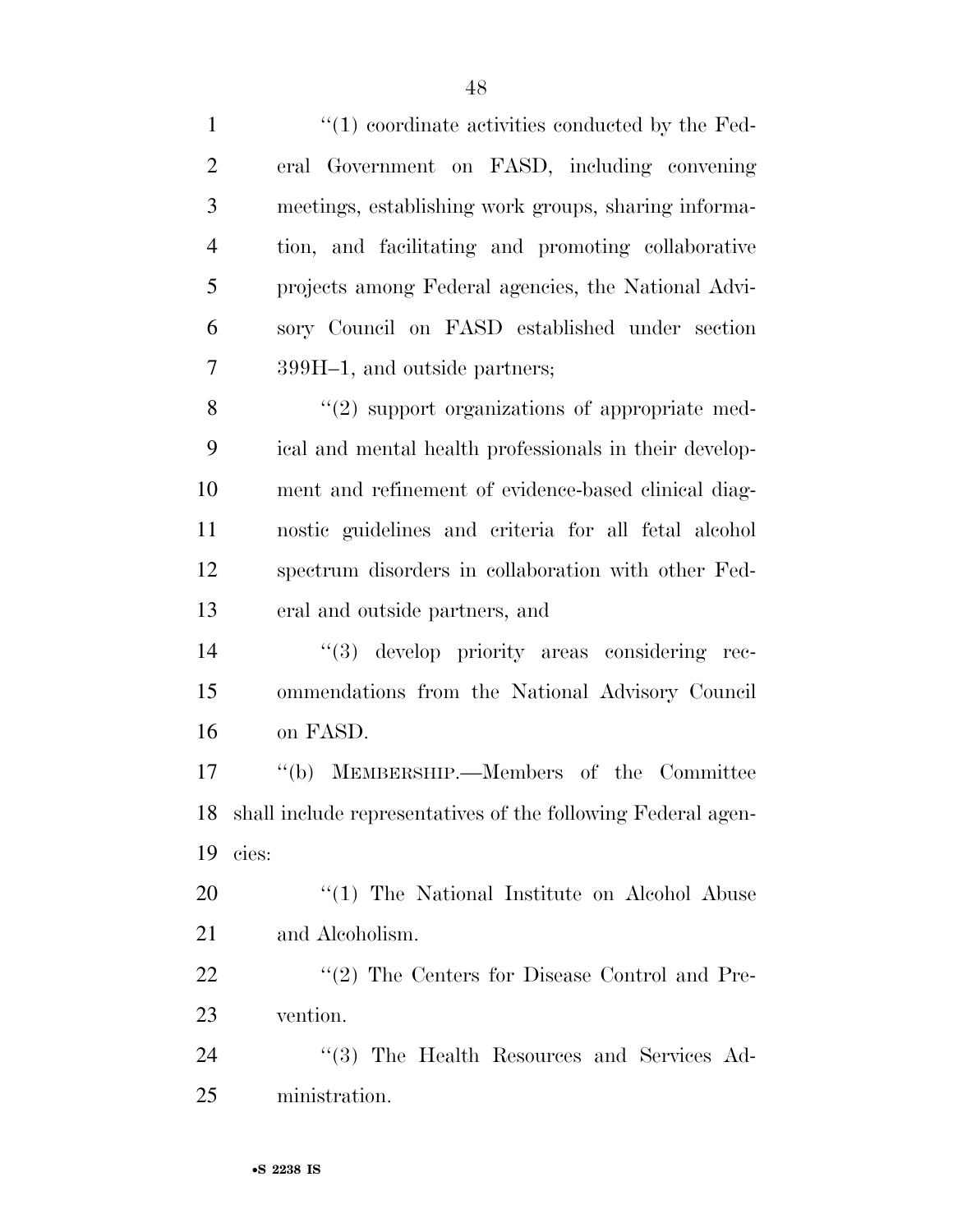| $\mathbf{1}$   | $\lq(4)$ The Office of the Assistant Secretary for              |
|----------------|-----------------------------------------------------------------|
| $\overline{2}$ | Planning and Evaluation.                                        |
| 3              | "(5) The Office of Juvenile Justice and Delin-                  |
| $\overline{4}$ | quency Prevention.                                              |
| 5              | $\cdot\cdot\cdot$ (6) Office of Justice Programs of the Depart- |
| 6              | ment of Justice.                                                |
| 7              | "(7) The Substance Abuse and Mental Health                      |
| 8              | Services Administration.                                        |
| 9              | "(8) The Office of Special Education and Reha-                  |
| 10             | bilitation Services.                                            |
| 11             | $\lq(9)$ The National Institute on Drug Abuse.                  |
| 12             | "(10) The National Institute of Mental Health.                  |
| 13             | $\lq(11)$ The Indian Health Service.                            |
| 14             | "(12) The Eunice Kennedy Shriver National                       |
| 15             | Institute of Child Health and Human Development.                |
| 16             | "(13) Other Federal agencies with responsibil-                  |
| 17             | ities related to FASD prevention or treatment or                |
| 18             | that interact with individuals with FASD, including             |
| 19             | education and correctional systems, alcohol and sub-            |
| 20             | stance use disorder prevention and treatment pro-               |
| 21             | grams, maternal health, the Medicare and Medicaid               |
| 22             | programs under titles XVIII and XIX, respectively,              |
| 23             | of the Social Security Act, child health and welfare,           |
| 24             | rehabilitative services, and labor and housing grant            |
| 25             | or entitlement programs.                                        |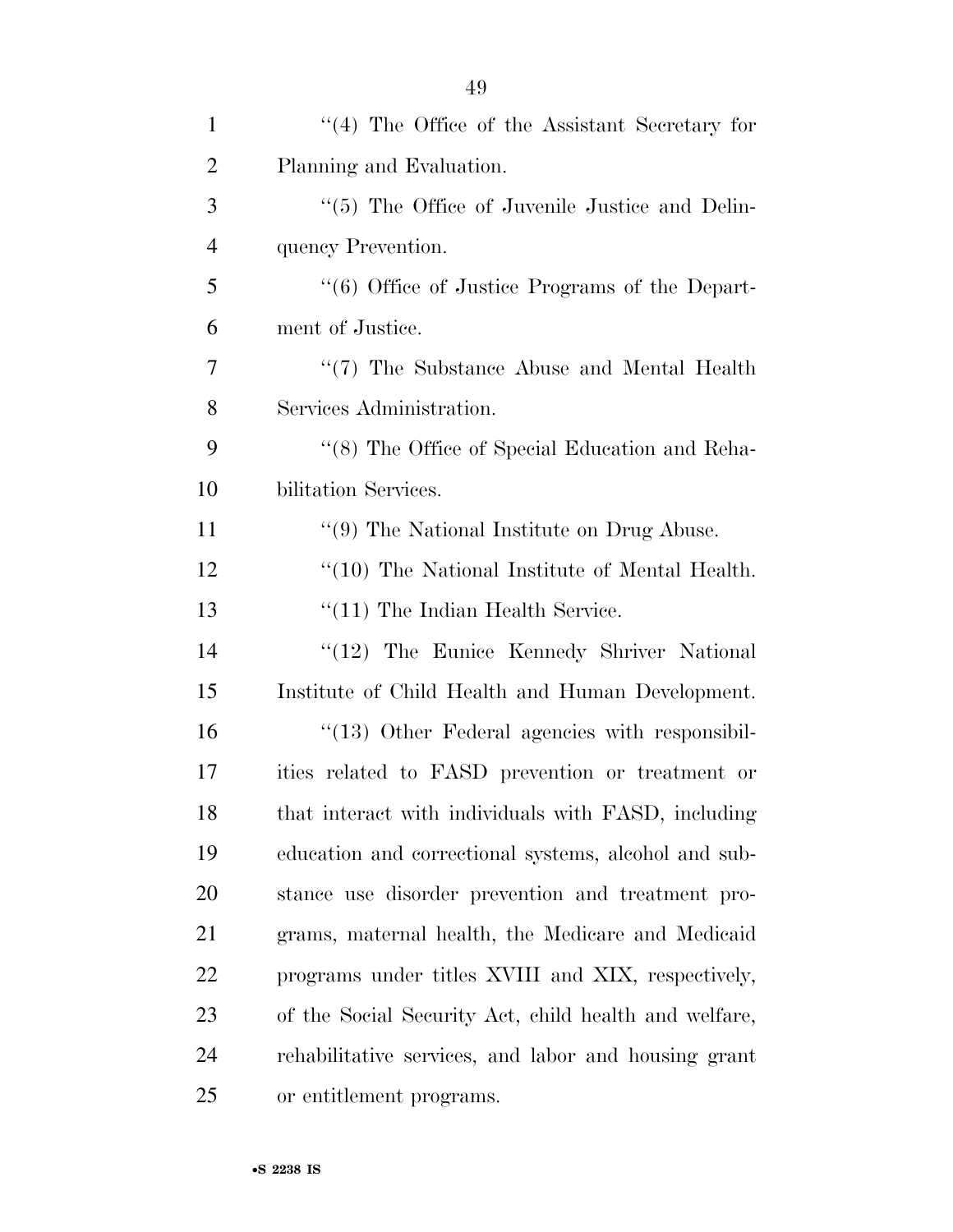1 "(c) AUTHORIZATION OF APPROPRIATIONS.—There are authorized to be appropriated to carry out this section \$1,000,000 for each of fiscal years 2022 through 2027.''. **SEC. 6. FASD CENTER FOR EXCELLENCE.** 

 (a) IN GENERAL.—Part O of title III of the Public Health Service Act (42 U.S.C. 280f et seq.), as amended by section 4, is further amended by inserting after section 339H–2 the following:

#### **''SEC. 399H–2. FASD CENTER FOR EXCELLENCE.**

 ''(a) IN GENERAL.—The Secretary, acting through the Administrator of the Health Resources and Services Administration, and in consultation with the Assistant Secretary for Mental Health and Substance Use, the Di- rector of the Centers for Disease Control, and the Chair of the Interagency Coordinating Committee on Fetal Alco- hol Spectrum Disorders, shall award up to 4 grants, coop- erative agreements, or contracts to public or nonprofit en- tities with demonstrated expertise in FASD prevention, identification, and intervention services and other adverse conditions related to prenatal substance exposure. Such awards shall be for the purposes of establishing a FASD Center for Excellence to build local, Tribal, State, and na- tional capacities to prevent the occurrence of FASD and other adverse conditions related to exposure to substances, and to respond to the needs of individuals with FASD and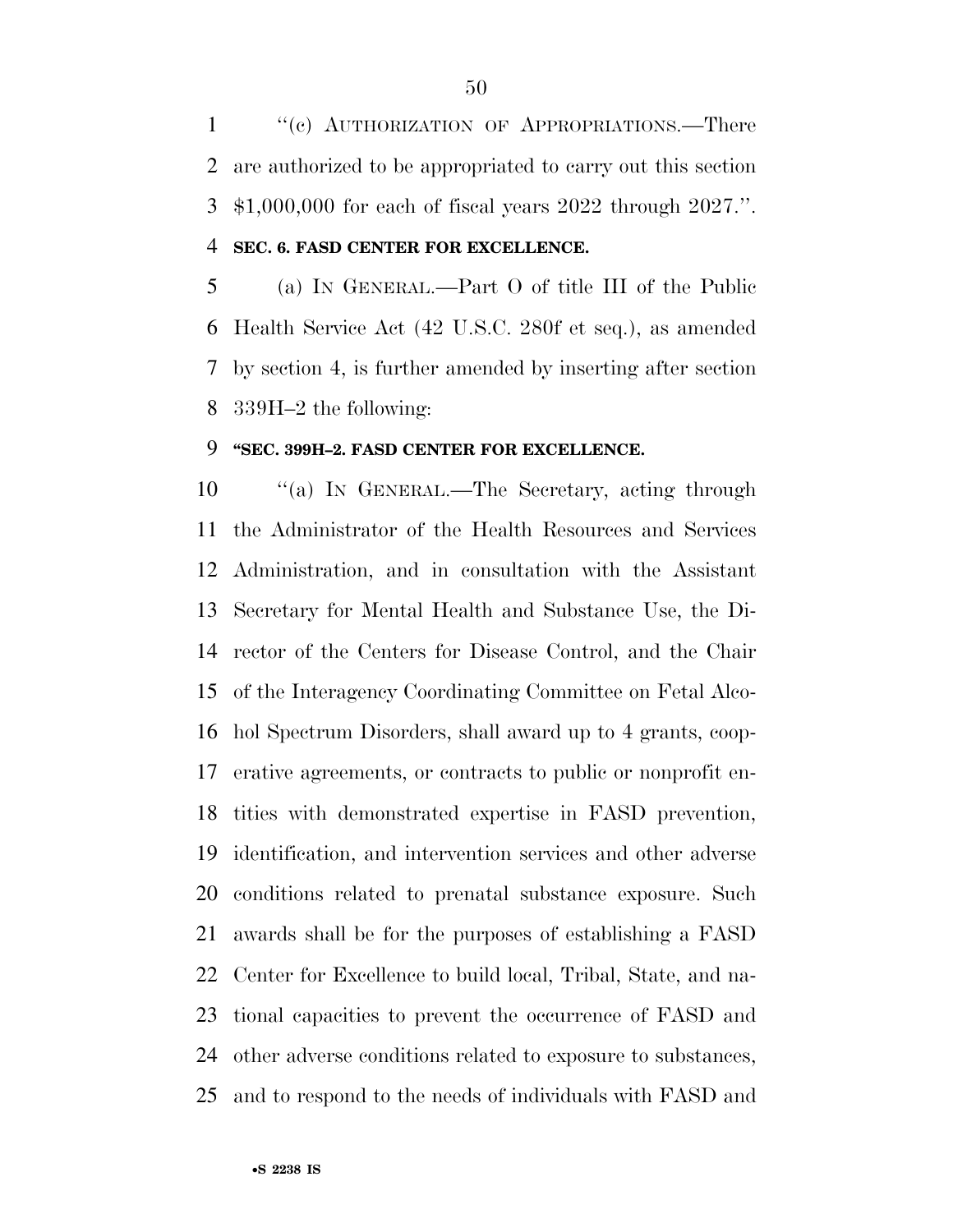their families by carrying out the programs described in subsection (b).

 ''(b) PROGRAMS.—An entity receiving an award under subsection (a) may use such award for any of the following programs:

 ''(1) INCREASING FASD DIAGNOSTIC CAPAC- ITY.—Initiating or expanding diagnostic capacity of FASD by increasing screening, assessment, identi- fication, and diagnosis in settings such as clinical practices, educational settings, child welfare, and ju- venile out-of-home placement facilities and adult cor-rectional systems.

 ''(2) PUBLIC AWARENESS.—Developing and supporting national public awareness and outreach activities, including the use of all types of media and public outreach, and the formation of a diverse speakers bureau to raise public awareness of the risks associated with alcohol consumption during pregnancy with the purpose of reducing the preva- lence of FASD and improving the quality of life for 21 those living with FASD and their families.

22 "(3) RESOURCES AND TRAINING.—

23 "(A) CLEARINGHOUSE.—Acting as a clear- inghouse for resources on FASD prevention, identification, and culturally-aware best prac-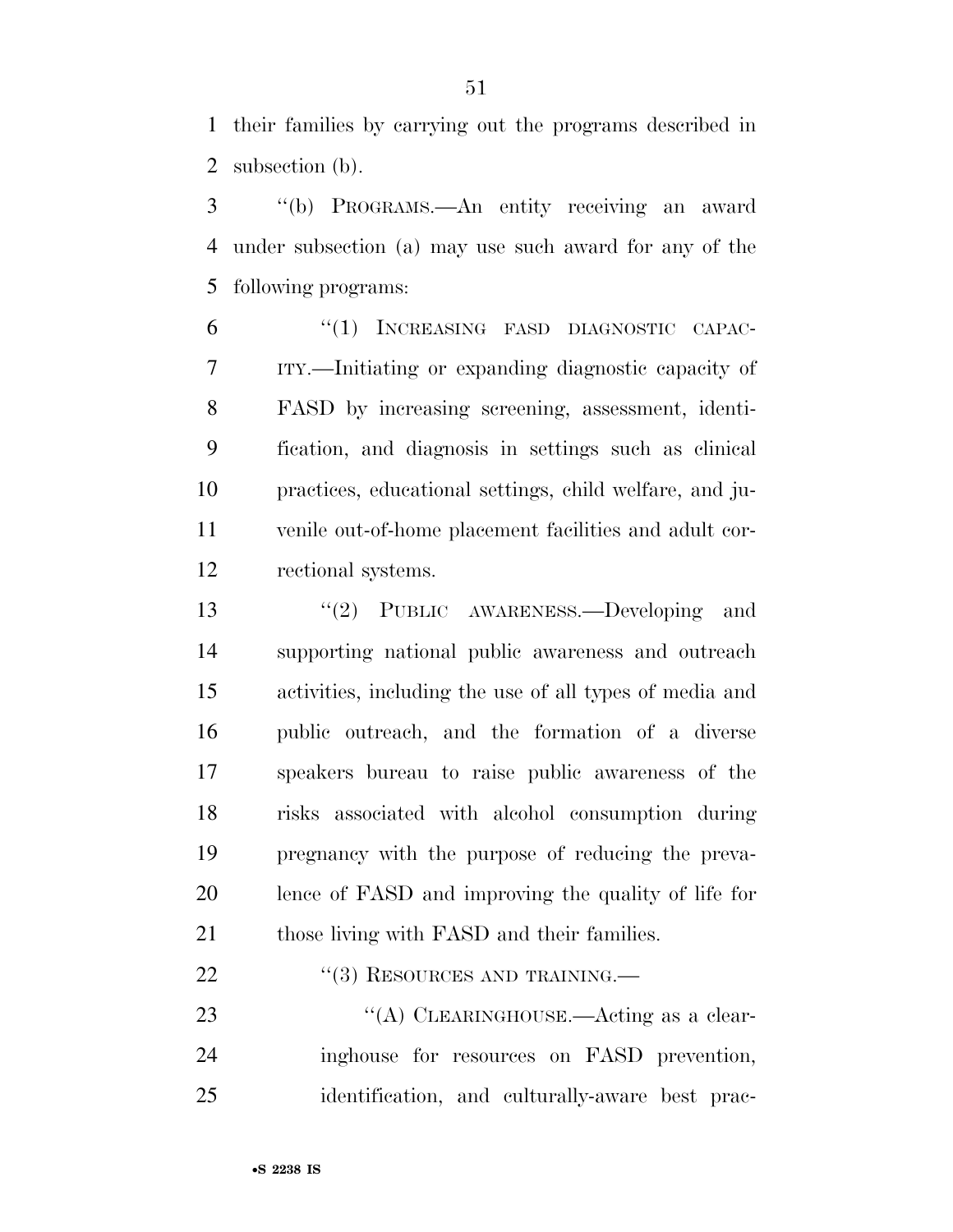| $\mathbf{1}$   | tices, including the maintenance of a national   |
|----------------|--------------------------------------------------|
| $\overline{2}$ | data-based directory on FASD-specific services   |
| 3              | in States, Indian Tribes, and local communities. |
| $\overline{4}$ | INTERNET-BASED CENTER.-Pro-<br>$\lq\lq (B)$      |
| 5              | viding an internet-based center that dissemi-    |
| 6              | nates ongoing research and resource develop-     |
| 7              | ment on FASD in administering systems of         |
| 8              | care for individuals with FASD across their      |
| 9              | lifespan.                                        |
| 10             | "(C) INTERVENTION SERVICES AND BEST              |
| 11             | PRACTICES.—Increasing awareness and under-       |
| 12             | standing of efficacious FASD screening tools     |
| 13             | and culturally-appropriate intervention services |
| 14             | and best practices by—                           |
| 15             | "(i) maintaining a diverse national              |
| 16             | speakers bureau; and                             |
| 17             | "(ii) conducting national, regional,             |
| 18             | State, Tribal, or peer cross-State webinars,     |
| 19             | workshops, or conferences for training           |
| 20             | community leaders, medical and mental            |
| 21             | health and substance abuse professionals,        |
| 22             | education and disability professionals, fam-     |
| 23             | ilies, law enforcement personnel, judges,        |
| 24             | individuals working in financial assistance      |
| 25             | programs, social service personnel, child        |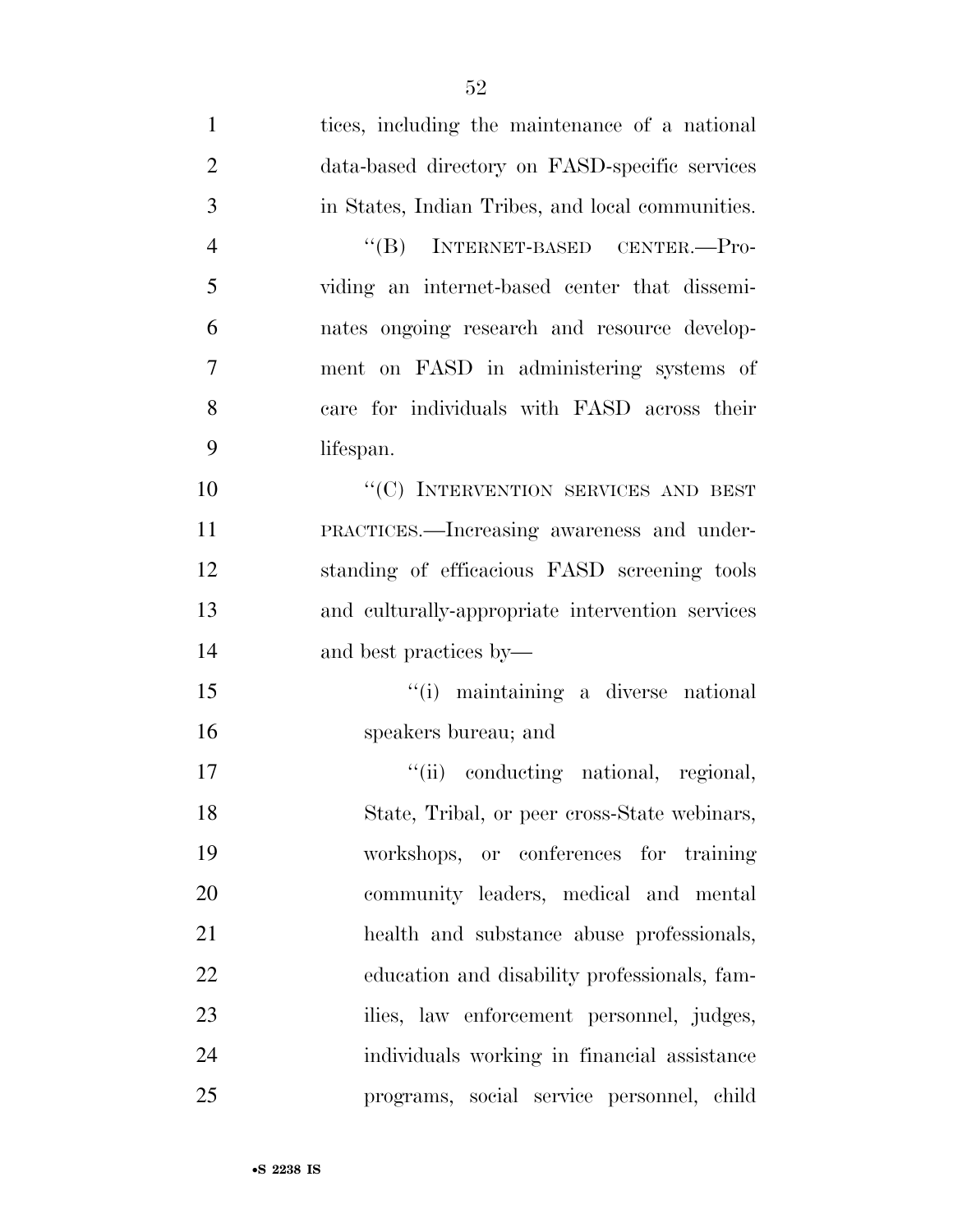| $\mathbf{1}$   | welfare professionals, and other service          |
|----------------|---------------------------------------------------|
| $\overline{2}$ | providers.                                        |
| 3              | "(D) BUILDING CAPACITY .- Building ca-            |
| $\overline{4}$ | pacity for State, Tribal, and local affiliates    |
| 5              | dedicated to FASD awareness, prevention, and      |
| 6              | identification and family and individual support  |
| $\overline{7}$ | programs and services.                            |
| 8              | "(4) TECHNICAL ASSISTANCE.—Providing tech-        |
| 9              | nical assistance to—                              |
| 10             | $\lq\lq$ communities for replicating and          |
| 11             | adapting exemplary comprehensive systems of       |
| 12             | care for individuals with FASD developed under    |
| 13             | section $399H(d)$ and for replicating and adapt-  |
| 14             | ing culturally-appropriate best or model projects |
| 15             | of care developed under section $399H(f)$ ;       |
| 16             | "(B) States and Indian Tribes in devel-           |
| 17             | oping statewide or Tribal FASD strategic          |
| 18             | plans, establishing or expanding statewide pro-   |
| 19             | grams of surveillance, screening and diagnosis,   |
| 20             | prevention, and clinical intervention, and sup-   |
| 21             | port for individuals with FASD and their fami-    |
| 22             | lies under section $399H(d)$ ; and                |
| 23             | "(C) Indian Tribes and Tribal organiza-           |
| 24             | tions in engaging in tribal consultation to en-   |
| 25             | sure that such Tribes and Tribal organizations    |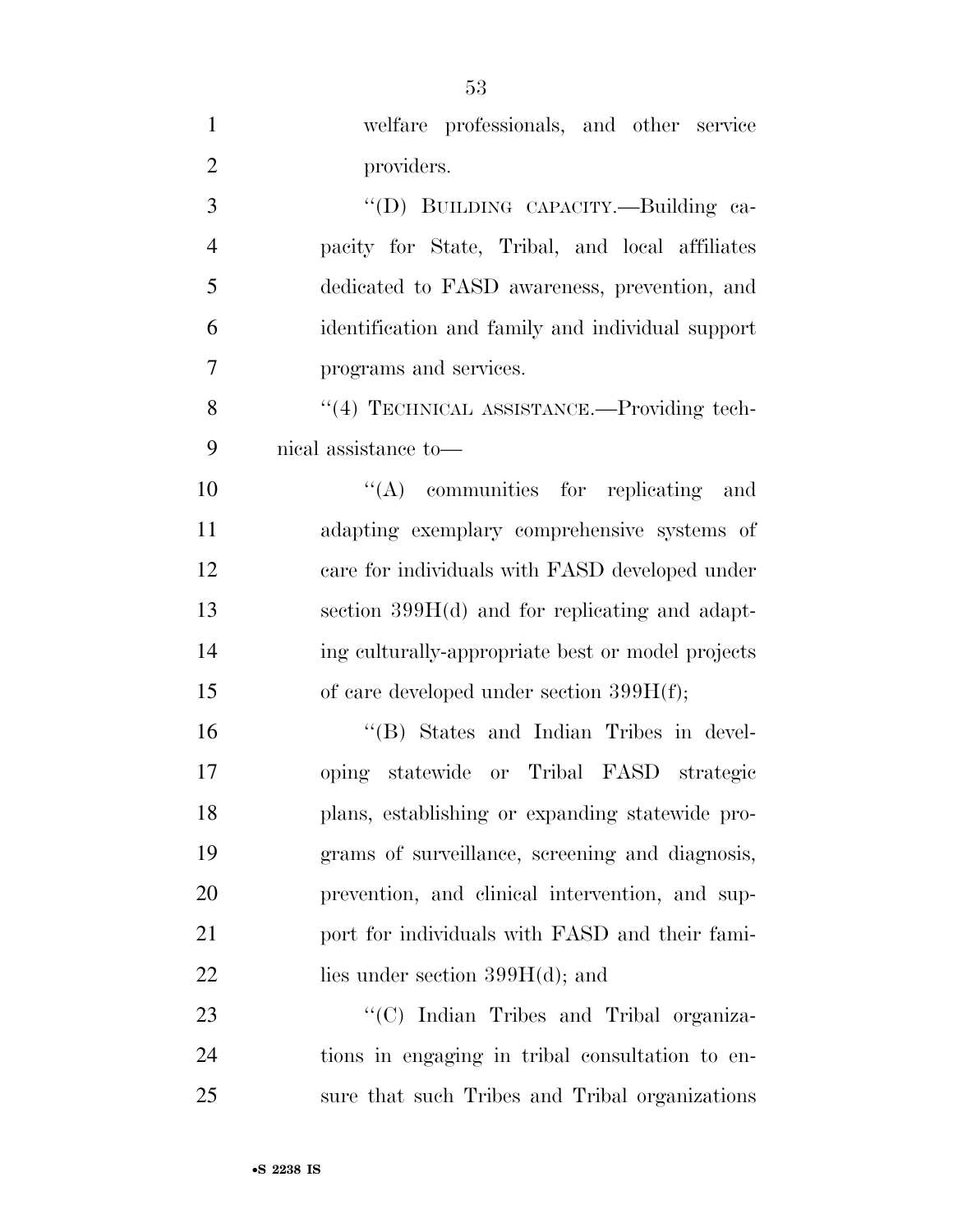are able to develop culturally-appropriate serv- ices and interventions for individuals with FASD and other conditions related to prenatal substance exposure and their families.

5 "(5) OTHER FUNCTIONS.—Carrying out other functions, to the extent authorized by the Secretary, after consideration of recommendations of the Na-tional Advisory Council on FASD.

 ''(c) APPLICATION.—To be eligible for a grant, con- tract, or cooperative agreement under this section, an enti- ty shall submit to the Secretary an application at such time, in such manner, and containing such information as the Secretary may require, including specific credentials relating to FASD expertise and experience relevant to the application's proposed activity, including development of FASD public awareness activities and resources; FASD resource development, dissemination, and training; coordi- nation of FASD-informed services, technical assistance, administration of FASD partner networks, and other FASD-specific expertise.

21 "(d) SUBCONTRACTING.—A public or private non- profit may carry out the activities under subsection (a) through contracts or cooperative agreements with other public and private nonprofit entities with demonstrated ex-pertise in—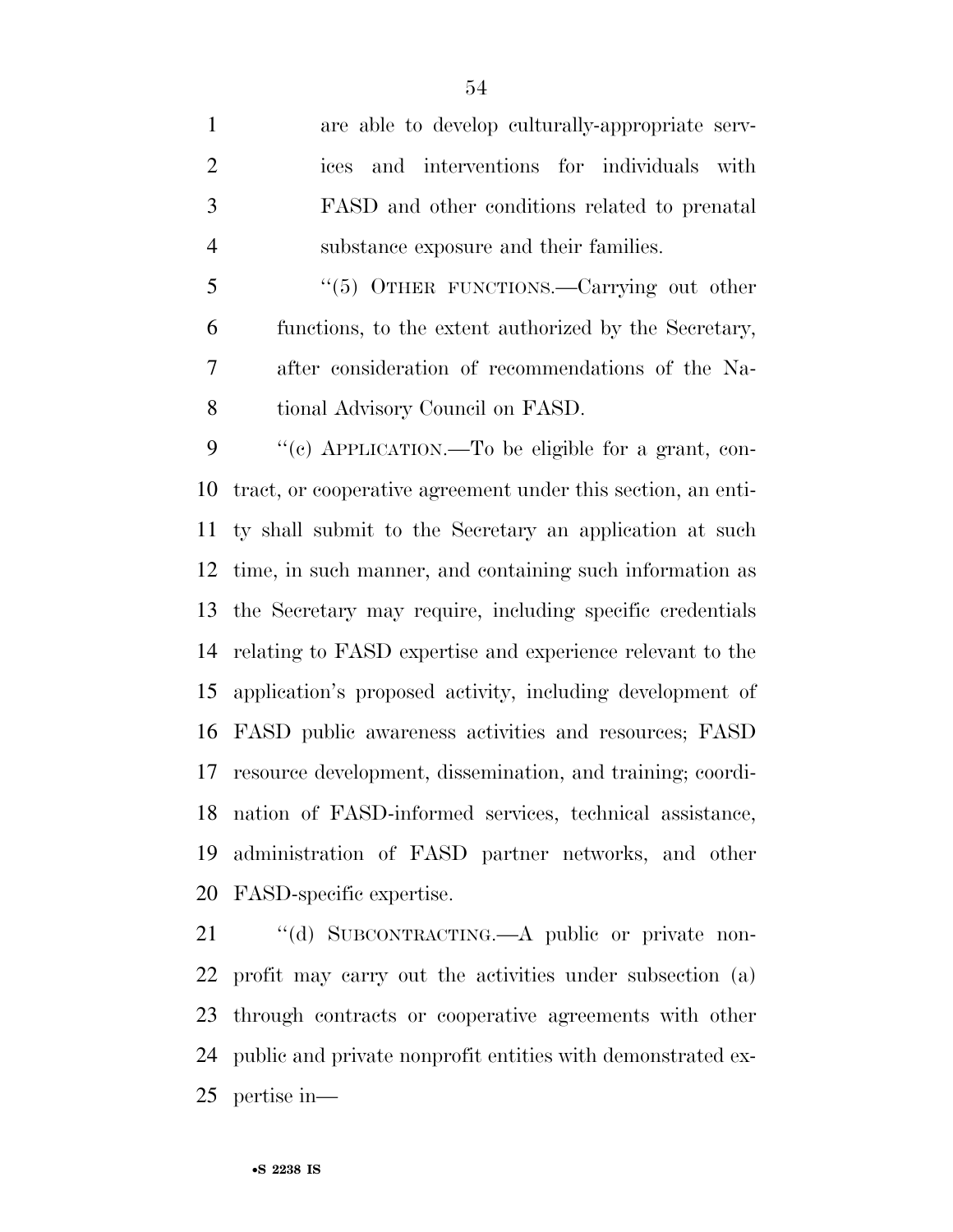| 1              | $\lq(1)$ FASD prevention activities;                       |
|----------------|------------------------------------------------------------|
| $\overline{2}$ | $\lq(2)$ FASD screening and identification;                |
| 3              | "(3) FASD resource, development, dissemina-                |
| $\overline{4}$ | tion, training and technical assistance, administra-       |
| 5              | tion and support of FASD partner networks; and             |
| 6              | $\cdot$ (4) intervention services.                         |
| 7              | "(e) AUTHORIZATION OF APPROPRIATIONS.—There                |
| 8              | is authorized to be appropriated to carry out this section |
| 9              | \$8,000,000 for each of fiscal years 2022 through 2027.".  |
| 10             | SEC. 7. DEPARTMENT OF EDUCATION AND DEPARTMENT             |
| 11             | OF JUSTICE PROGRAMS.                                       |
| 12             | (a) PREVENTION, IDENTIFICATION, INTERVENTION,              |
| 13             | AND SERVICES IN THE EDUCATION SYSTEM.-                     |
| 14             | (1) GENERAL RULE.—The Secretary of Edu-                    |
| 15             | cation shall address education-related issues with re-     |
| 16             | spect to children with FASD, in accordance with            |
| 17             | this subsection.                                           |
| 18             | (2) SPECIFIC RESPONSIBILITIES.—The<br>Sec-                 |
| 19             | retary of Education shall direct the Office of Special     |
| 20             | Education and Rehabilitative Services to-                  |
| 21             | (A) support the development, collection,                   |
| 22             | and dissemination (through the internet website            |
| 23             | of the Department of Education, at teacher-to-             |
| 24             | teacher workshops, through in-service trainings,           |
| 25             | and through other means) of culturally appro-              |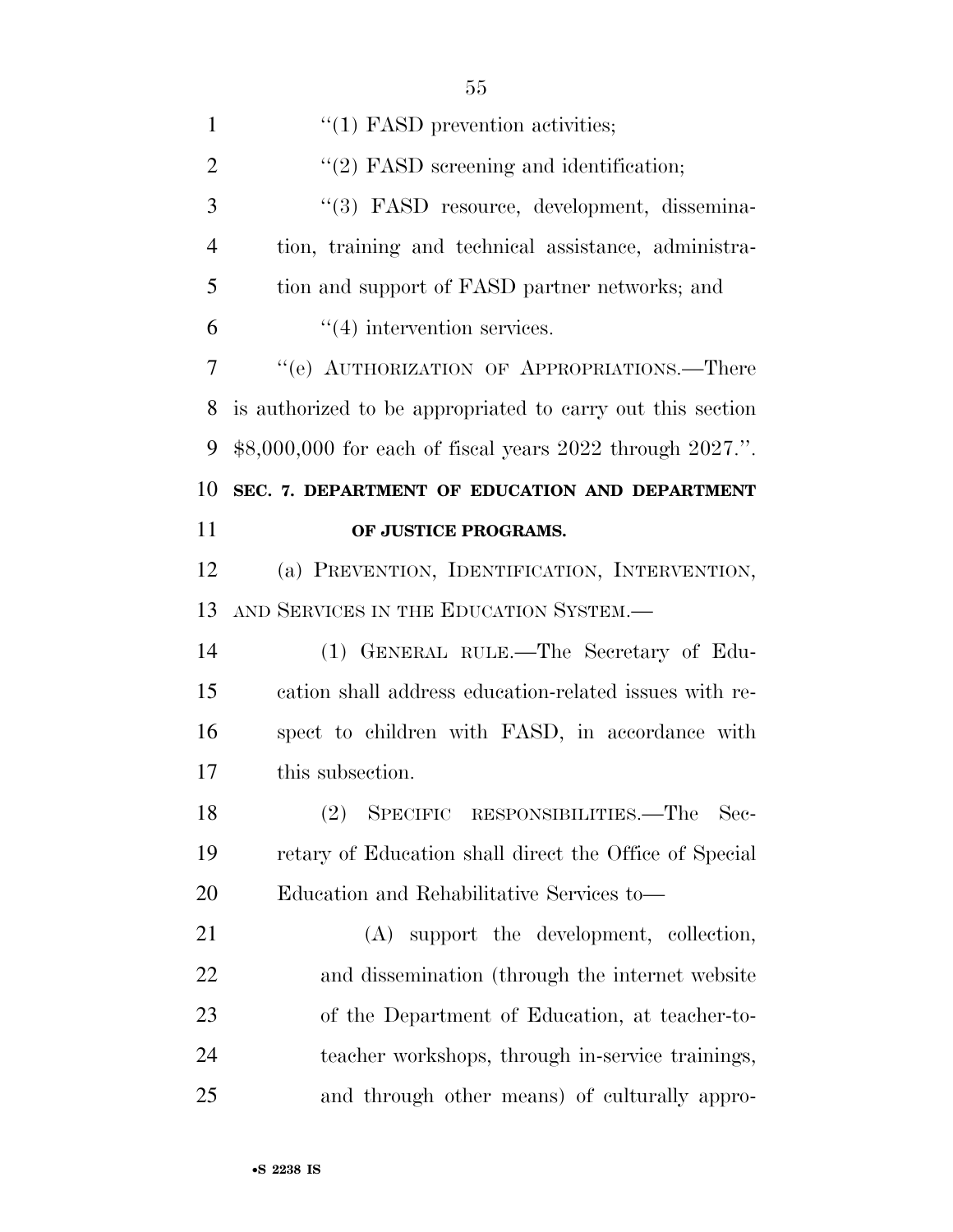| $\mathbf{1}$   | priate best practices that are FASD-informed      |
|----------------|---------------------------------------------------|
| $\overline{2}$ | in the education and support of children with     |
| 3              | FASD (including any special techniques on how     |
| $\overline{4}$ | to assist these children in both special and tra- |
| 5              | ditional educational settings, and including such |
| 6              | practices that incorporate information con-       |
| 7              | cerning the identification, behavioral supports,  |
| 8              | teaching, and learning associated with FASD)      |
| 9              | $to$ —                                            |
| 10             | (i) education groups such as the Na-              |
| 11             | tional Association of School Boards, the          |
| 12             | National Education Association, the Amer-         |
| 13             | ican Federation of Teachers, the National         |
| 14             | Association of Elementary School Prin-            |
| 15             | cipals, the National Association of Sec-          |
| 16             | ondary School Principals and national             |
| 17             | groups of special education teachers;             |
| 18             | (ii) recipients of a grant under the              |
| 19             | 21st Century Community Learning Center            |
| 20             | program established under part B of title         |
| 21             | IV of the Elementary and Secondary Edu-           |
| 22             | cation Act of 1965 (20 U.S.C. 7171 et             |
| 23             | seq.) and other after school program per-         |
| 24             | sonnel; and                                       |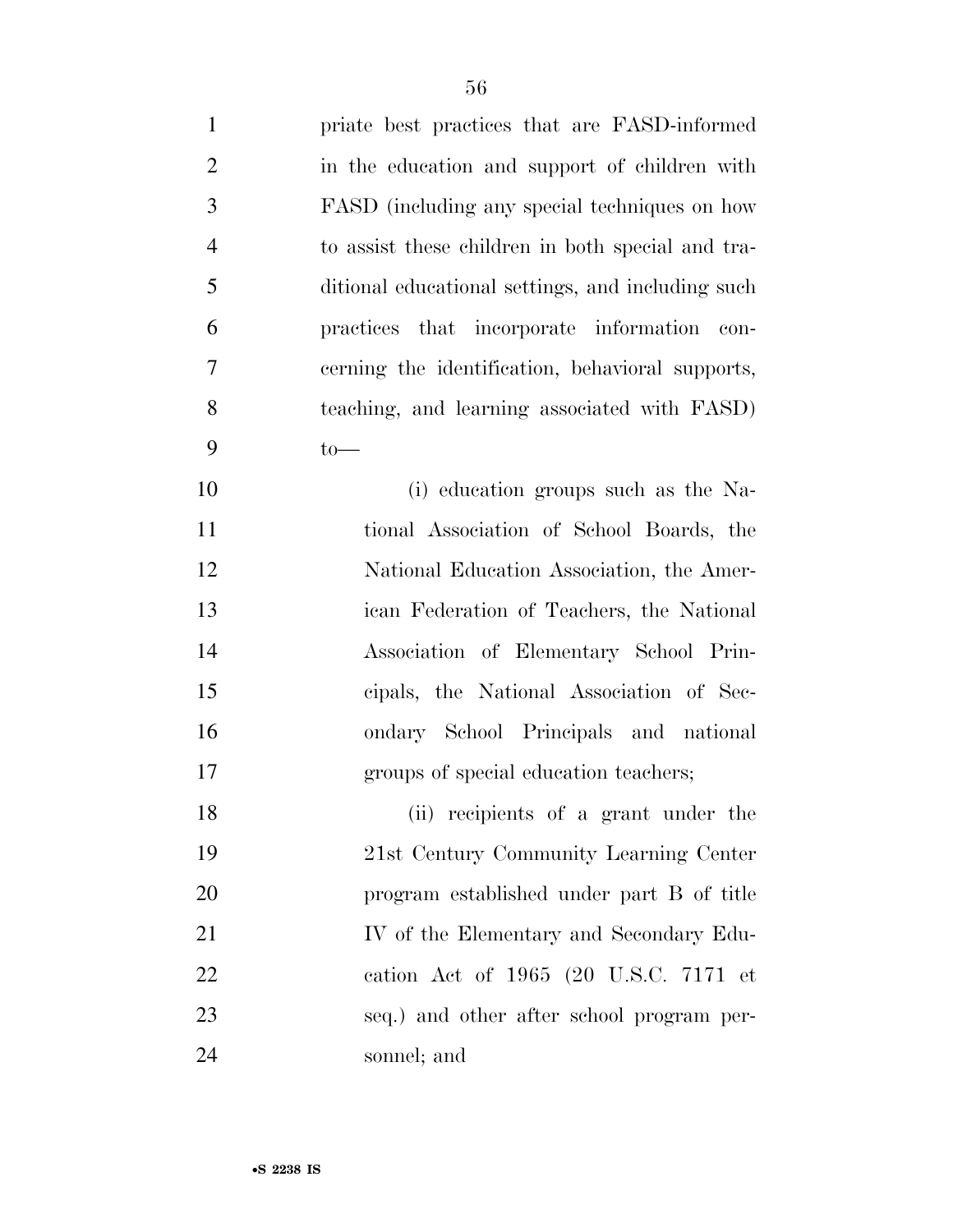| $\mathbf{1}$   | (iii) parent teacher associations, par-          |
|----------------|--------------------------------------------------|
| $\overline{2}$ | ent information and training centers, and        |
| 3              | other appropriate parent education organi-       |
| $\overline{4}$ | zations;                                         |
| 5              | (B) ensure that, in administering the Indi-      |
| 6              | viduals with Disabilities Education Act (20      |
| $\overline{7}$ | U.S.C. 1400 et seq.), parents, educators, and    |
| 8              | advocates for children with disabilities<br>are  |
| 9              | aware that children with FASD have the right     |
| 10             | to access general curriculum under the least re- |
| 11             | strictive environment;                           |
| 12             | (C) collaborate with other Federal agencies      |
| 13             | to include information or activities relating to |
| 14             | prenatal alcohol and other harmful substance     |
| 15             | exposure in programs related to maternal         |
| 16             | health and health education; and                 |
| 17             | (D) support efforts by peer advisory net-        |
| 18             | works of adolescents in schools to discourage    |
| 19             | the use of alcohol and other harmful substances  |
| 20             | while pregnant or when considering getting       |
| 21             | pregnant.                                        |
| 22             | (3) DEFINITION.—For purposes of this sub-        |
|                |                                                  |

 section, the term ''FASD'' has the meaning given such term in section 399H(a) of the Public Health Service Act, as added by section 3.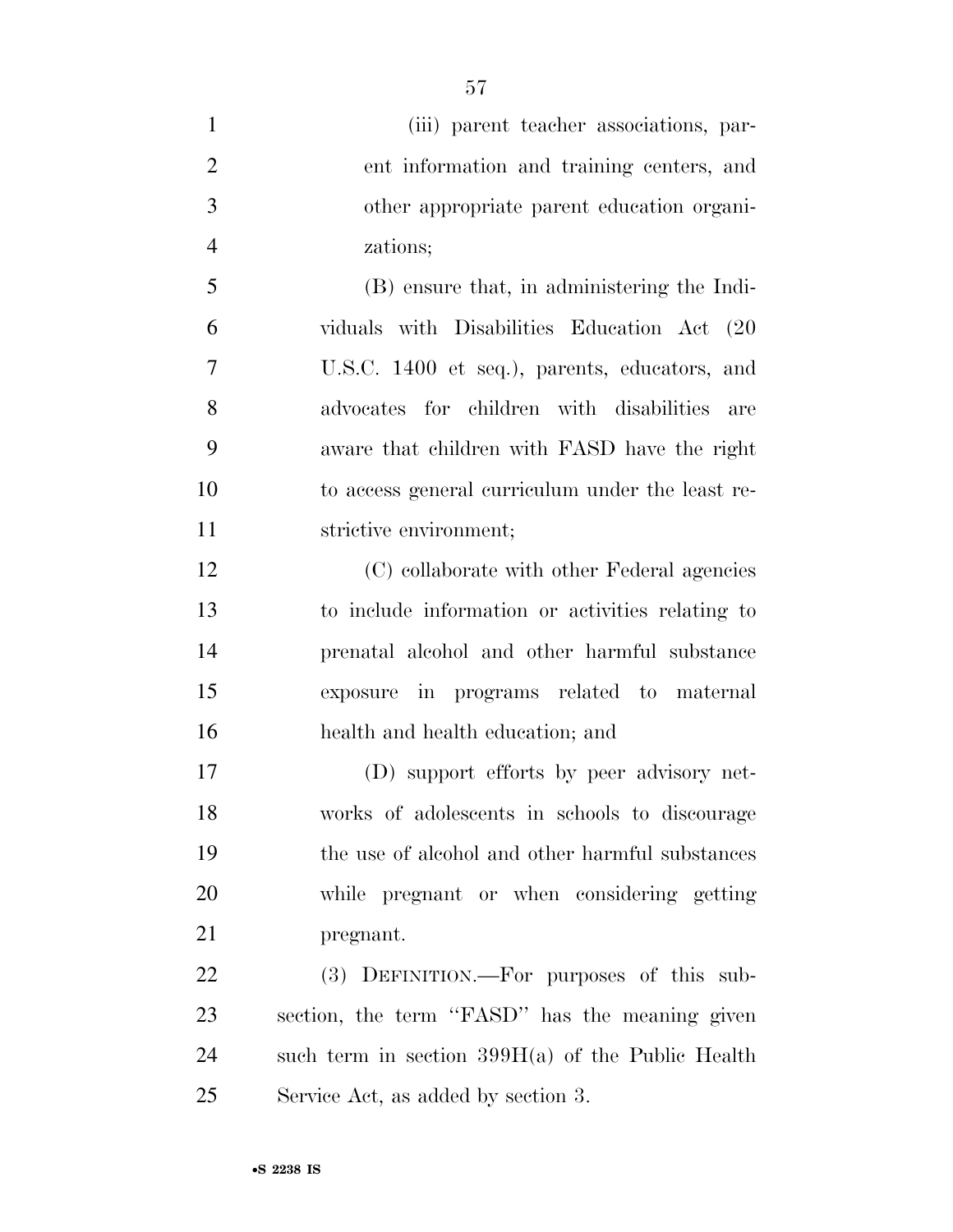(4) AUTHORIZATION OF APPROPRIATIONS.— There are authorized to be appropriated to carry out this subsection \$5,000,000 for each of fiscal years 2022 through 2027.

 (b) PREVENTION, IDENTIFICATION, INTERVENTION AND SERVICES IN THE JUSTICE SYSTEM.—

 (1) IN GENERAL.—The Attorney General shall address justice-related issues with respect to youth and adults with FASD and other neurodevelopmental conditions as a result of pre- natal substance exposure, in accordance with this subsection.

 (2) REQUIREMENTS.—The Attorney General, acting through the Office of Juvenile Justice and Delinquency Prevention and the Bureau of Justice Initiatives, shall—

 (A) develop screening and assessment pro- cedures and conduct trainings on demonstration FASD surveillance projects in adult and juve- nile correction facilities in collaboration with the National Center on Birth Defects and De- velopmental Disabilities and assistance from ap- propriate medical and mental health profes-sionals;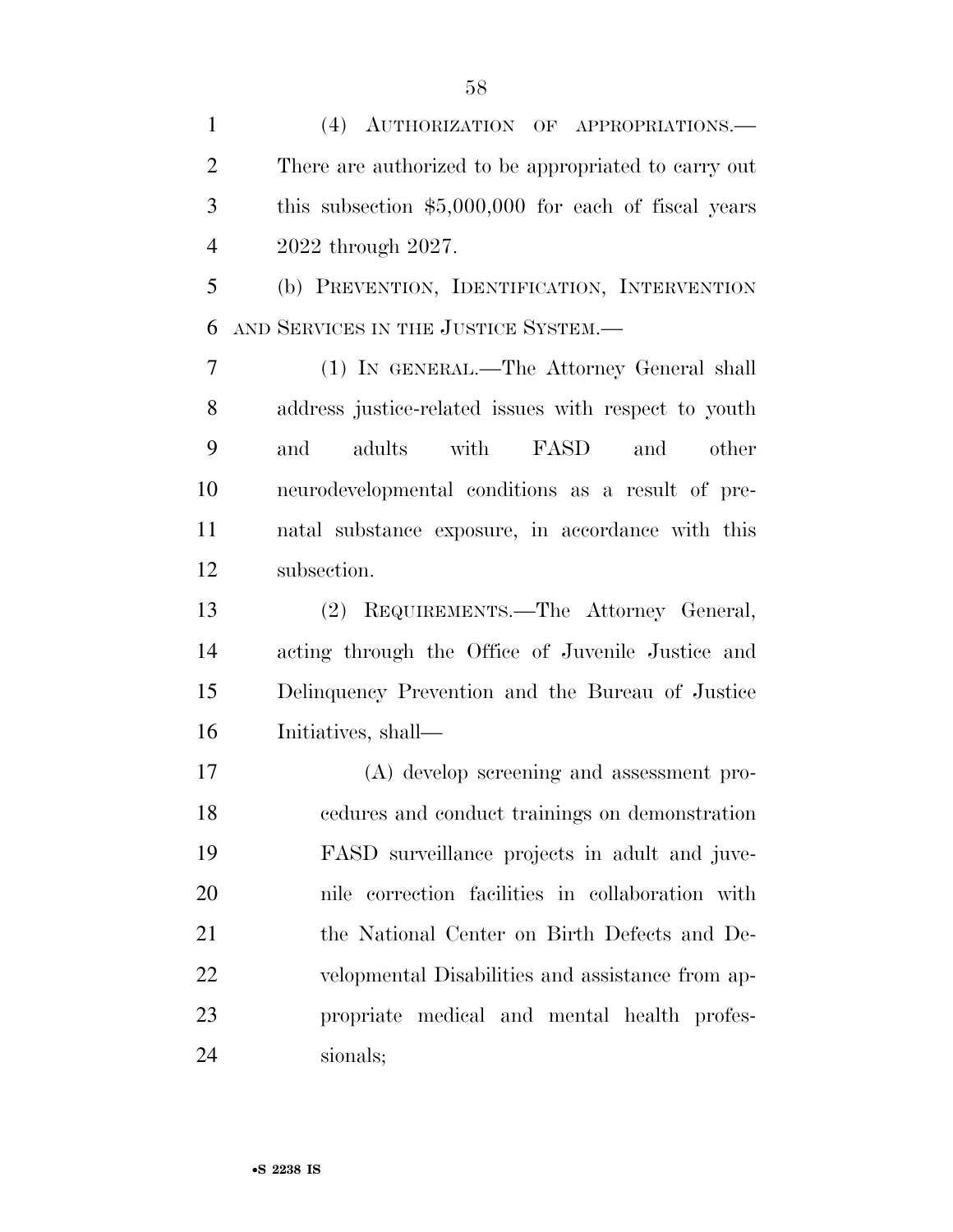(B) provide culturally appropriate support and technical assistance to justice systems pro- fessionals in developing training curricula on how to most effectively identify and interact with individuals with FASD or similar neurodevelopmental disorders in the adult and juvenile justice systems, and such support may include providing information about the preven- tion, assessment, identification and treatment of these disorders into justice professionals' credentialing or continuing education require-ments;

 (C) provide culturally appropriate technical assistance to adult and juvenile systems in ad- dressing the integration of prenatal alcohol and substance exposure history into existing vali-dated screening and assessment instruments;

 (D) provide culturally appropriate tech- nical assistance and support on the education of 20 justice system professionals, including judges, attorneys, probation officers, child advocates, law enforcement officers, prison wardens and other incarceration officials, medical and mental health professionals, and administrators of de-velopmental disability, mental health and alter-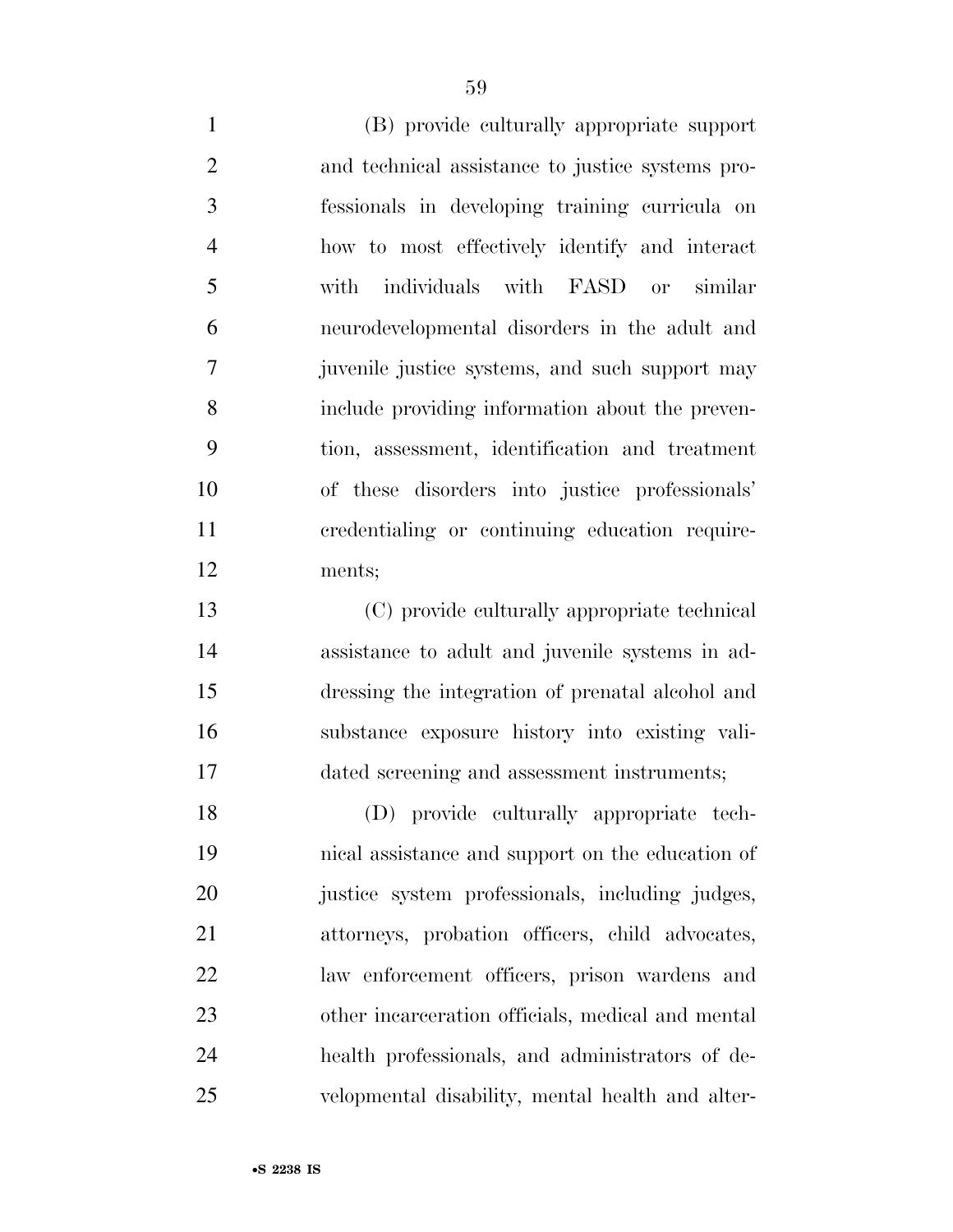| $\mathbf{1}$   | native incarceration facilities on how to screen, |
|----------------|---------------------------------------------------|
| $\overline{2}$ | assess, identify, treat, respond and support in-  |
| 3              | dividuals with FASD and other conditions as a     |
| $\overline{4}$ | result of substance exposure within the justice   |
| 5              | systems, including—                               |
| 6              | (i) programs designed specifically for            |
| 7              | the identification, assessment, treatment,        |
| 8              | and education of those with FASD;                 |
| 9              | curricula development<br>(ii)<br>and              |
| 10             | credentialing of teachers, administrators,        |
| 11             | and social workers who implement such             |
| 12             | programs; and                                     |
| 13             | how FASD<br>other<br>(iii)<br>and                 |
| 14             | neurodevelopmental disorders impact an            |
| 15             | individual's interaction with law enforce-        |
| 16             | ment and whether diversionary sentencing          |
| 17             | options are more appropriate for such indi-       |
| 18             | viduals;                                          |
| 19             | (E) conduct a study on the practices and          |
| 20             | procedures within the criminal justice system     |
| 21             | for identifying and treatment of juvenile and     |
| 22             | adult offenders with neurodevelopmental dis-      |
| 23             | abilities, such as FASD, the impact of FASD       |
| 24             | on offenders' cognitive skills and adaptive func- |
| 25             | tioning, and identify alternative culturally ap-  |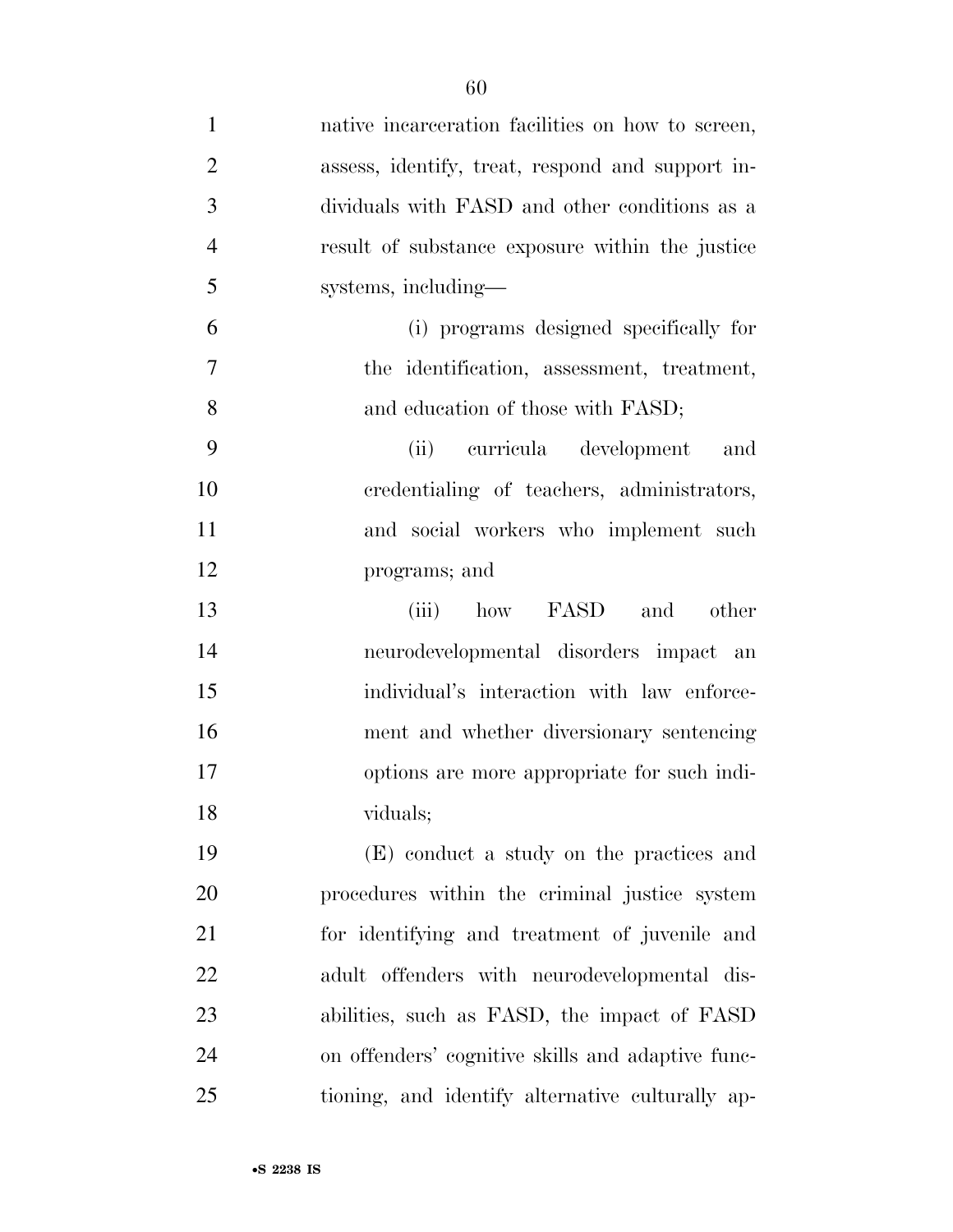propriate methods of treatment and incarcer- ation that have been demonstrated to be more effective for such offenders; and

 (F) collaborate with professionals with FASD expertise and implement FASD-in- formed transition programs for adults and juve- niles with FASD who are released from adult and juvenile correctional facilities.

 (3) ACCESS FOR BOP INMATES.—The Attorney General shall direct the Reentry Services Division at the Bureau of Prisons to ensure that each inmate with FASD or a similar neurodevelopmental disorder who is in the custody of the Bureau of Prisons have access to FASD-informed culturally appropriate services upon re-entry, including programs, re- sources, and activities for adults with FASD, to fa- cilitate the successful reintegration into their com-munities upon release.

 (4) AUTHORIZATION OF APPROPRIATIONS.—For the purpose of carrying out this subsection, there are authorized to be appropriated \$2,000,000 for each of fiscal years 2022 through 2027.

 (c) DEFINITION.—For purposes of this section, the term ''FASD'' has the meaning given such term in section